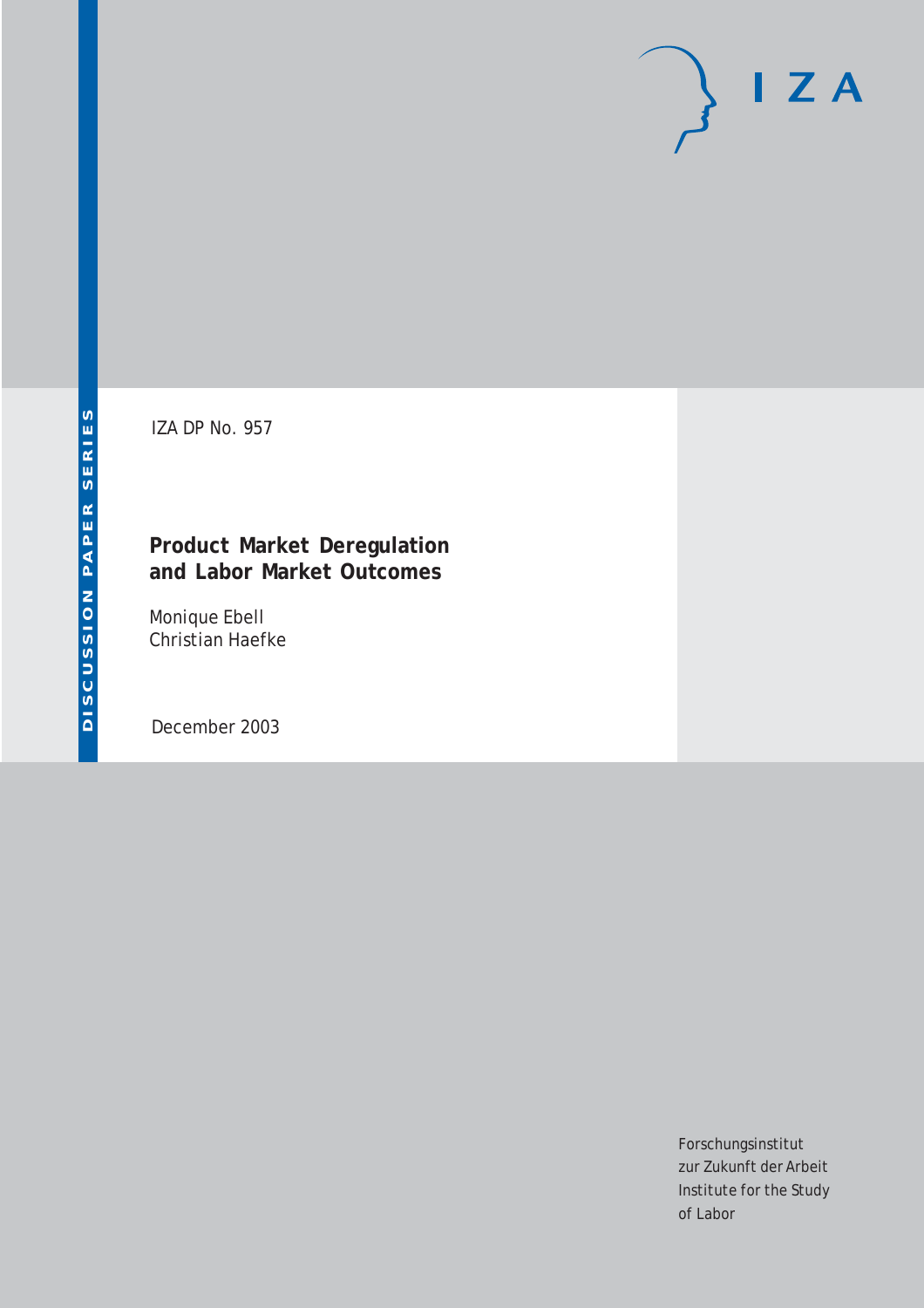# **Product Market Deregulation and Labor Market Outcomes**

# **Monique Ebell**

*Humboldt University of Berlin and Study Center Gerzensee* 

# **Christian Haefke**

*Universitat Pompeu Fabra, CREA and IZA Bonn* 

Discussion Paper No. 957 December 2003

IZA

P.O. Box 7240 D-53072 Bonn **Germany** 

Tel.: +49-228-3894-0 Fax: +49-228-3894-210 Email: [iza@iza.org](mailto:iza@iza.org)

This Discussion Paper is issued within the framework of IZA's research area *Evaluation of Labor Market Policies and Projects.* Any opinions expressed here are those of the author(s) and not those of the institute. Research disseminated by IZA may include views on policy, but the institute itself takes no institutional policy positions.

The Institute for the Study of Labor (IZA) in Bonn is a local and virtual international research center and a place of communication between science, politics and business. IZA is an independent, nonprofit limited liability company (Gesellschaft mit beschränkter Haftung) supported by Deutsche Post World Net. The center is associated with the University of Bonn and offers a stimulating research environment through its research networks, research support, and visitors and doctoral programs. IZA engages in (i) original and internationally competitive research in all fields of labor economics, (ii) development of policy concepts, and (iii) dissemination of research results and concepts to the interested public. The current research program deals with (1) mobility and flexibility of labor, (2) internationalization of labor markets, (3) welfare state and labor market, (4) labor markets in transition countries, (5) the future of labor, (6) evaluation of labor market policies and projects and (7) general labor economics.

IZA Discussion Papers often represent preliminary work and are circulated to encourage discussion. Citation of such a paper should account for its provisional character. A revised version may be available on the IZA website ([www.iza.org](http://www.iza.org/)) or directly from the author.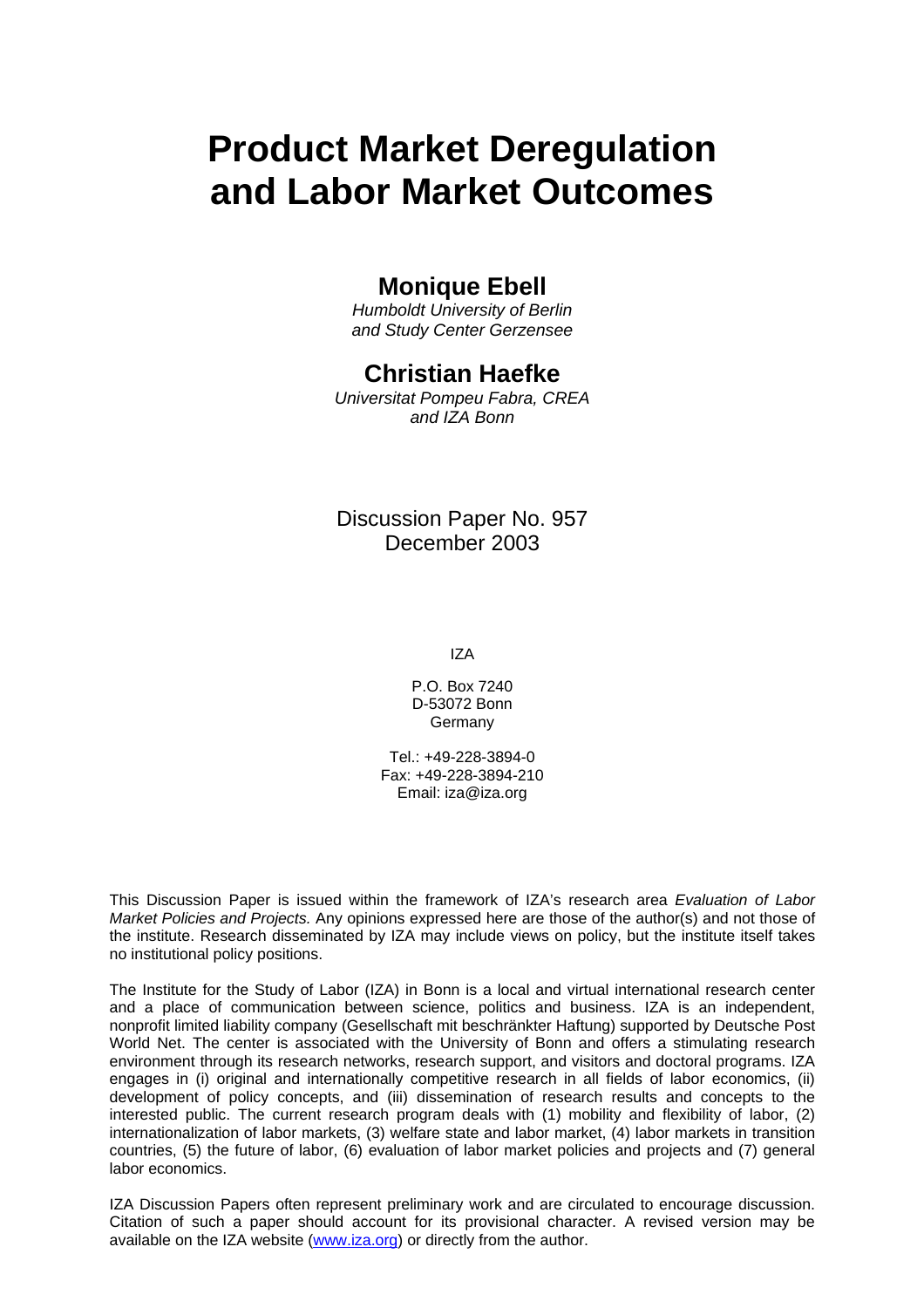IZA Discussion Paper No. 957 December 2003

# **ABSTRACT**

# **Product Market Deregulation and Labor Market Outcomes**[∗](#page-2-0)

Recently, the interactions between product market structure and labor market outcomes have come under increased scrutiny. This paper considers the dynamic relationship between product market entry regulation and equilibrium unemployment and wages, both theoretically and quantitatively. The main elements of our model are Mortensen-Pissarides-style search and matching frictions, monopolistic competition in the goods market, multi-worker firms, individual wage bargaining and barriers to entry. We identify two main channels by which product market competition affects unemployment: the output expansion effect, by which a reduction in monopoly power is beneficial for unemployment, and a countervailing effect due to a hiring externality a la Stole and Zwiebel (1996). Quantitatively, increasing our measure of competition has a surprisingly moderate effect on equilibrium unemployment rates, but a substantial effect on equilibrium wages, indicating that product market competition does indeed have quantitatively significant effects on labor market outcomes. Competition is then linked to a specific regulatory institution, namely barriers to entry. Data on entry costs are used to compare labor market performance under two regimes: a high-regulation European regime and a low-regulation Anglo-American one. Our analysis suggests that no more than half a percentage point of European unemployment rates can be attributed to the regulation of entry.

JEL Classification: E24, J63, L16, O00

Keywords: product market competition, barriers to entry, wage bargaining, monopolistic competition, European Unemployment Puzzle

Corresponding author:

Christian Haefke Department of Economics and Business Universitat Pompeu Fabra Ramon Trias Fargas 25-27 08005 Barcelona **Spain** Email: [christian.haefke@upf.edu](mailto:christian.haefke@upf.edu)

<span id="page-2-0"></span><sup>∗</sup> We thank Philippe Bacchetta, Jan Boone, Michael Burda, Antonio Cabrales, Jordi Galí, Katharina Greulich, Adriana Kugler, Pietro Peretto, Chris Pissarides, Albrecht Ritschl, Roberto Samaniego, Eric Smith, Chris Telmer, and Harald Uhlig, for helpful discussions. We also thank seminar audiences at Cambridge University, Duke University, the European Central Bank, Humboldt, IZA, Tilburg, UPF, and Universitat Autonoma de Barcelona, as well as the participants of the 2003 North American Winter Meetings of the Econometric Society, the CEPR DAEUP meeting in Berlin and the 2003 SED meetings for helpful comments. All remaining errors are our own. Haefke acknowledges financial support from EU grant HPMF-CT-2001-01252 and CICYT grant SEC2001-0792.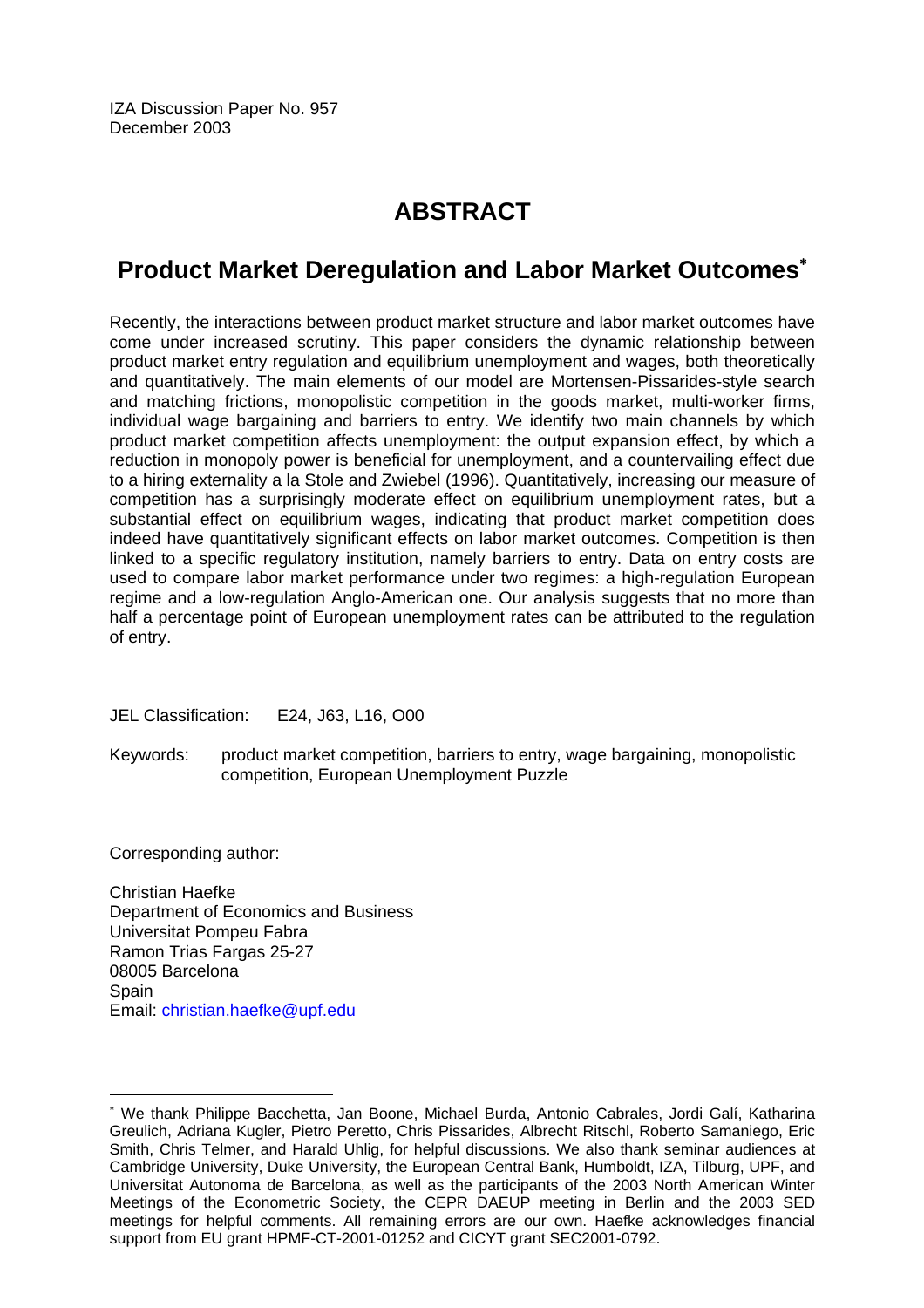## **1 Introduction**

A growing body of recent literature attempts to explain the divergent performance of European and US labor markets during the 80's and 90's. Generally, the focus has been upon interactions of labor market institutions with other economic variables [cf. Ljungqvist and Sargent (1998,2004), den Haan, Haefke, and Ramey (2001)] and upon hiring and firing restrictions. However, relatively little attention has been paid to one of the primary ways in which US and European economies differ: the degree of product market regulation. To give an idea of the magnitudes involved, Table 1 presents an index of barriers to entry in the US and in the European Union, compiled by Fonseca, Lopez and Pissarides (2001) and based on OECD data. The index combines the average time required to establish a standardized firm with the number of procedures necessary into a weeks-based measure of entry delay. The measured delays range from 8.6 business days in the United States to a whopping 85 days in Spain. The population-weighted EU average of 54.7 days is many times larger than the corresponding American figure. Djankov, et.al. (2002) report data on a second dimension of entry barriers, namely the pecuniary cost of establishing a standardized firm as a percentage of the per capita GDP of the respective country. This data is also reproduced in Table 1. Once again, the gulf between the Anglo-American world and Europe is striking: establishing a firm in the US costs less than 1% of per capita GDP, while establishing the average continental European firm costs 18.4% of per capita GDP. The European barriers to entry are an order of magnitude larger. Table 1 also compares the Fonseca et. al. index to Djankov, et. al.'s independent data on entry delay: it is easy to see that both data sources tell the same story. Continental European barriers to entry are substantially higher than those in the Anglo-American countries. It seems reasonable that such large differences in entry barriers might translate into large differences in labor market outcomes. Krueger and Pischke (1997) also conjecture that large parts of the U.S. American employment miracle can be attributed to its flexible product markets.

Indeed, there is a growing body of empirical evidence to support the link between product market regulation and labor markets. Bertrand and Kramarz (2002) examine the impact of French legislation<sup>1</sup>, which regulated entry into French retailing. They find that those regions (departements) which restricted entry more strongly, experienced slower rates of job growth. Boeri, Nicoletti and Scarpetta (2000), using an OECD index of the degree of product market regulation, also report a negative relationship between their regulation measure and employment. Fonseca, et. al. (2001) show that their index of entry barriers is negatively correlated with employment and positively correlated with unemployment rates. Moreover, the timing of US deregulation efforts, which began in the late 1970's, fits neatly into the picture of labor market performance which began to diverge in the early 80's. The most important pieces of US deregulation were put into place in the late 70's and early 80's. These measures were accompanied by an overall push to reduce "red tape". In contrast, European deregulation efforts are still incipient. Hence, product market deregulation is a sort of smoking gun for divergent US and European labor market performance, whose implications are worth investigating.

Relatively little previous theoretical work has analyzed whether and how product market rigidities may affect equilibrium labor market outcomes. Nickell (1999) provides an insightful overview of early work which is either

<sup>&</sup>lt;sup>1</sup>Loi Royer of 1974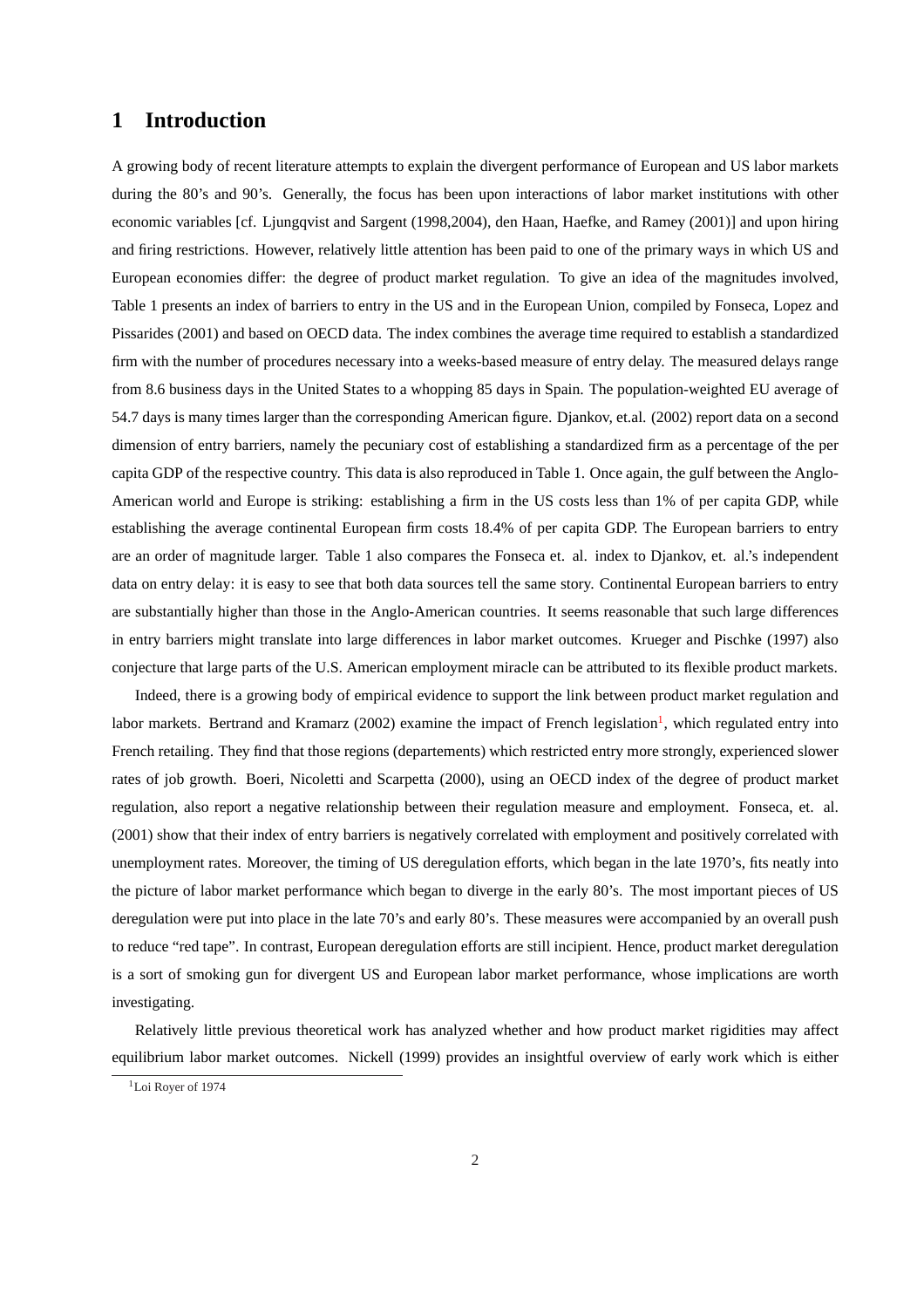partial equilibrium or employing some form of collective bargaining. Recent important contributions are the papers of Pissarides (2001) and Blanchard and Giavazzi (2003). Pissarides (2001) focuses on the impact of entry barriers on the decision to become an entrepreneur or a worker, finding that entry barriers can indeed lead to lower rates of entrepreneurship and hence job creation, and ultimately to higher rates of equilibrium unemployment. However, those firms which have overcome the barriers to entry then face perfect competition. In contrast, Blanchard and Giavazzi (2003) study labor market outcomes in a model with monopolistic competition but with a more stylized labor-market setting. They find that equilibrium unemployment is decreasing in the degree of product market competition, and also emphasize that equilibrium wages are increasing in the degree of product market competition. In a similar vein, Spector (2002) studies the effects of changes in the intensity of product market competition in a model with capital and concludes that product-market and labor-market regulations tend to reinforce each other. The latter two papers consider static or two-period setups.

We contribute to the product market/labor market debate by specifying a fully dynamic matching model which we believe to be very well suited for both the theoretical and the quantitative study of product- and labor market issues. Our model combines monopolistic competition in the goods market with fully-microfounded unemployment arising from Mortensen-Pissarides-style matching frictions. To allow firms to adjust output in response to varying degrees of product market competition [as predicted by first principles], we allow for multi-worker firms. Wages are the result of pairwise Nash bargaining between individual workers and firms. This individual Nash-bargaining setup has been shown by Stole and Zwiebel (1996, 1996a) to be the appropriate one for multi-worker firms, in the sense that pairwise individual bargaining is representable as a Binmore-Rubinstein-Wolinsky alternating offer game, providing a microfoundation for the use of Nash bargaining.

We use our model in two ways. First, we investigate the link between the degree of product market competition and the labor market equilibrium both theoretically and quantitatively, with a special focus on the equilibrium unemployment rate. We identify two main channels by which competition affects unemployment. The first is the output expansion effect. From first principles, firms with monopoly power maximize profits by restricting output with respect to its full-competition level. As competition increases, profit-maximizing output expands, and along with it the demand for labor. This in turn implies a greater rate of vacancy creation,which leads to a lower rate of unemployment. The second channel is due to the effects of competition on individual wage-bargaining and is countervailing. As will be explained in detail in section 2, individual bargaining gives firms an incentive to hire more than the socially efficient number of workers, as first noted by Stole and Zwiebel (1996, 1996a). We show that this overhiring effect is strongest at low levels of competition. As competition increases, overhiring is diminished, placing downward pressure on vacancy creation and counteracting the output expansion effect.

The degree to which the overhiring effect will be able to eat away at the output-expansion effects of increasing competition is ultimately a quantitative question, which we address in Sections 4 and 5. Quantitatively, we will find that the overhiring effect is indeed strong, in the sense that it does counteract most of the output expansion effect on equilibrium unemployment. As a result, the impact of product market competition on equilibrium unemployment turns out to be surprisingly weak under individual bargaining. In our benchmark calibration, unemployment falls by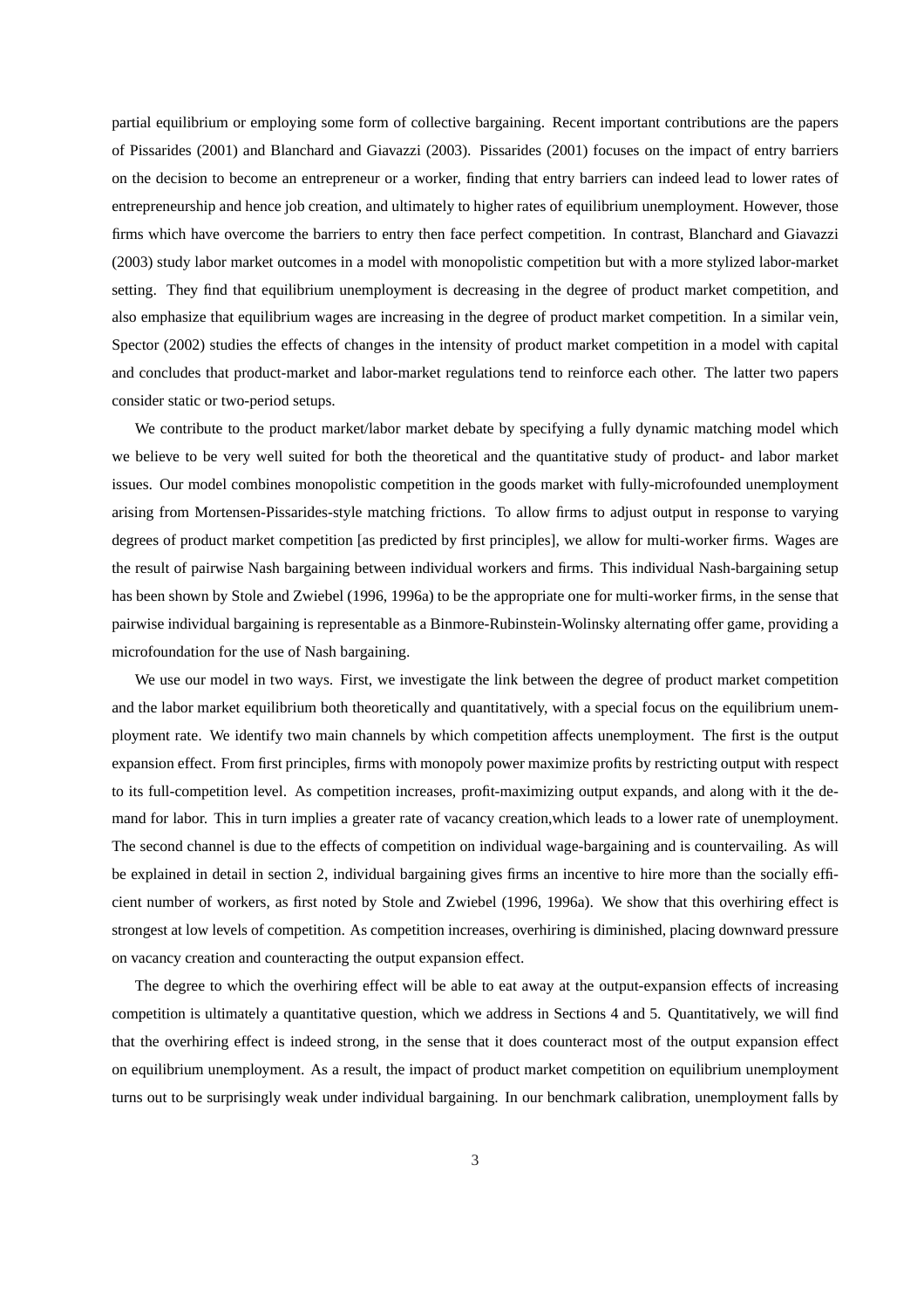only about two percentage points when the demand elasticity facing individual firms is increased fivefold. Increasing the elasticity even further has only negligible impact on labor market variables. Hence we conclude: a little bit of competition goes a long way. Our result is fully consistent with the empirical results of Bresnahan and Reiss (1991), who find that "once the market has between three and five firms, the next entrant has little effect on competitive conduct".

In qualitative terms, our results are quite similar to those of Blanchard and Giavazzi (2003), Fonseca, et. al. (2001) and Pissarides (2001). We confirm both authors' results on the benefits of product market competition for lowering equilibrium unemployment rates. We also confirm Blanchard and Giavazzi's finding that greater degrees of product market competition lead to higher real wages. In addition, we find these wage increases to be quantitatively substantial. The move from a US-style to a European-style regulatory regime would lead to an increase in net real wages of about 11%, lending support to Blanchard and Giavazzi's argument that product market reform could be used as a sort of spoonful of sugar to help the medicine of labor market reform go down more easily.

The second way in which we apply our model is to study the link between entry barriers and the labor market equilibrium. Introducing entry barriers allows us to endogenize the degree of product market competition. We calibrate the model using the previously cited data on barriers to entry, and investigate the quantitative impact of barriers to entry on equilibrium unemployment. In particular, we ask how much of the difference in US and continental European unemployment rates can be explained by the observed differences in barriers to entry. We find that the substantial differences in entry barriers can only account for a surprisingly small difference in equilibrium unemployment rates of less than one-half of a percentage point. By means of comparison, the unemployment differential generated by observed differences in replacement rates [unemployment benefits] is more than six times as large. This surprising result is due to the countervailing impact of individual bargaining. Hence, we conclude that individual wage-bargaining is able to substantially mitigate the impact of firms' monopoly power, and hence also mitigate the negative impact of entry regulation.<sup>2</sup>

Finally, we are able to contribute to the recent discussion on the robustness of Stole and Zwiebel (1996a)'s overhiring results to the presence of a pool of replacement workers. In a partial equilibrium setting, De Fontenay and Gans (2003) show that the availability of a finite pool of replacement workers with given reservation wage reverses Stole and Zwiebel's overhiring effect under individual bargaining. They argue that there is no need to actually hire additional workers to depress wages, since the threat of replacing them from the pool of alternative workers is sufficient to put downward pressure wages. In their reply, Stole and Zwiebel (2003) note that a general equilibrium analysis would be necessary to address this issue more conclusively. We provide just such a general equilibrium analysis, in which optimal firm size, as well as the size of the pool of available replacement workers (the unemployed) and their reservation wages are determined endogenously. We find that Stole and Zwiebel (1996a)'s hiring externality does indeed survive the transition to general equilibrium and replaceable workers, in the sense that profit-maximizing firms do indeed expand hiring in a (successful) attempt to depress wages. In addition, we find evidence for the presence

 ${}^{2}$ In a companion paper, we investigate under which circumstances individual bargaining is robust to the formation of collective bargaining coalitions.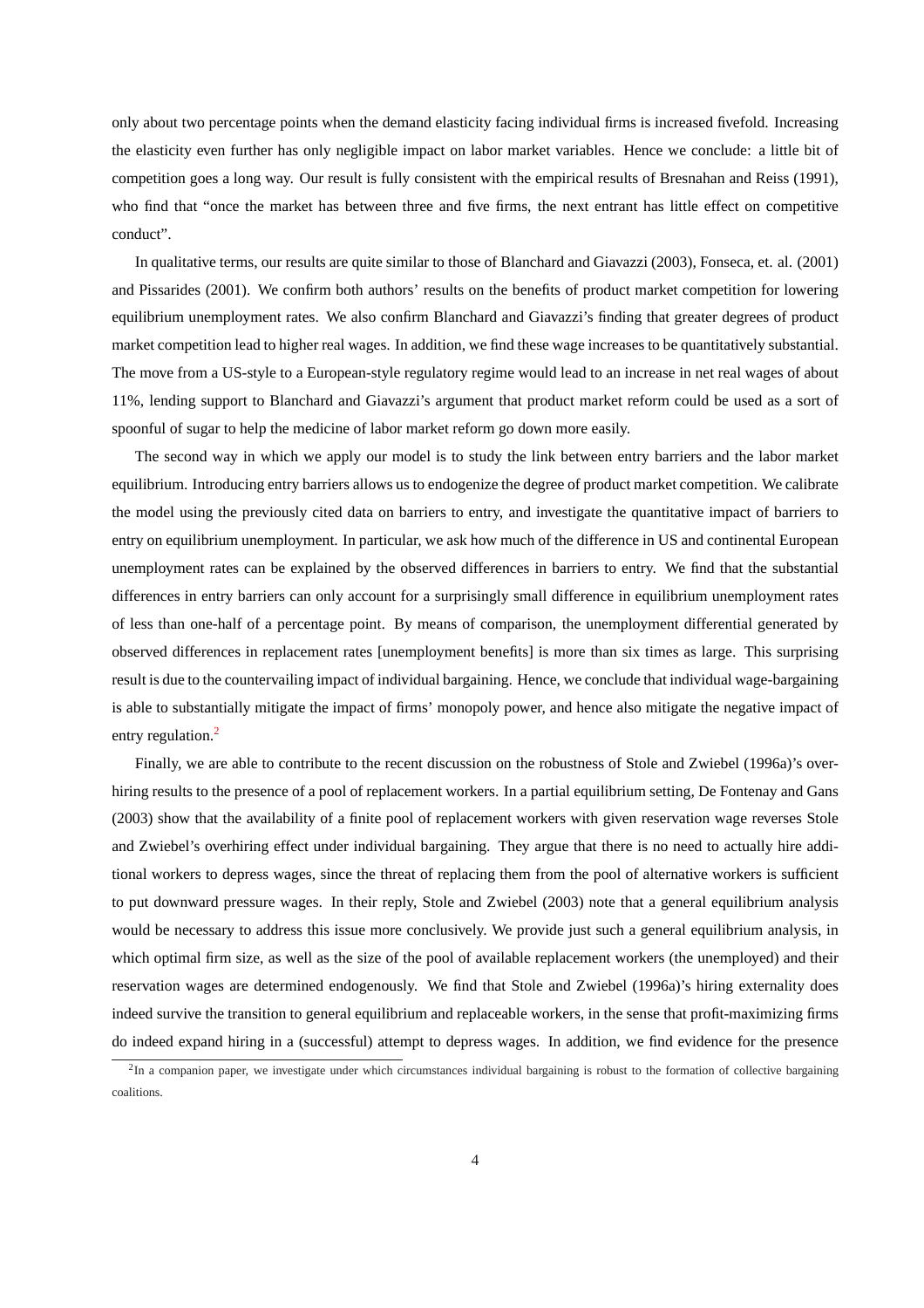<span id="page-6-0"></span>of overhiring, in the sense that workers' equilibrium wages may exceed their marginal (revenue) product to the firm. However, we also find that the hiring externality arises only in the presence of imperfect product market competition, and that the net effect of imperfect competition and individual bargaining is underhiring.

The remainder of the paper is organized as follows: Section 2 presents the basic model. Section 3 characterizes short and long-run equilibrium, and presents analytic results on the impact of product market competition on labor market equilibrium. Section 4 focuses on quantitative analysis, and examines the ability of observed differences in entry barriers to account for the gap between US and continental European unemployment rates. Section 5 explores the constrained Pareto efficiency properties of our model, while Section 6 concludes.

## **2 The Basic Model**

In this section we present the basic general equilibrium model. Its main elements are monopolistic competition in the goods market and Mortensen-Pissarides-style matching in the labor market. Our innovation lies in defining and solving the multi-worker firm's problem under monopolistic competition and individual bargaining. The households' problems are standard. We restrict our analysis to the steady state.

#### **2.1 Households**

#### **2.1.1 Search and Matching in the Labor Market**

The labor market is characterized by a standard search and matching framework (e.g. Pissarides, 2000). Unemployed workers u and vacancies v are converted into matches by a constant returns to scale matching function<sup>3</sup> m (u, v) =  $s \cdot u^{\eta}v^{1-\eta}$ . Defining labor market tightness as  $\theta \equiv \frac{v}{u}$ , the firm meets unemployed workers at rate  $q(\theta) = s\theta^{-\eta}$ , while the unemployed workers meet vacancies at rate  $\theta q(\theta) = s\theta^{1-\eta}$ .

In the basic model, workers and firms are identical so that all jobs are identical. For each worker, the value of employment is given by  $V^E$ , which satisfies<sup>4</sup>:

$$
rV^{E} = w - \chi \left[ V^{E} - V^{U} \right] \tag{1}
$$

where  $\chi$  is the total separation rate, w denotes the per period nominal wage, and  $V^U$  the value of being unemployed. Firms and workers may separate either because the match is destroyed, which occurs with probability  $\tilde{\chi}$  or because the firm has exited, which occurs with probability  $\delta$ . We assume that these two sources of separation are independent, so that the total separation probability is given by  $\chi = \tilde{\chi} + \delta - \tilde{\chi}\delta$ . Explicit firm exit is incorporated mainly for

$$
rV^{E} = \frac{1}{1+r} \left( w + (1 - \chi)V^{E} + \chi V^{U} \right)
$$

<sup>&</sup>lt;sup>3</sup>As is quite standard in the literature, s denotes a scaling parameter which serves to bring matching rates within the [0,1] interval, while  $\eta$ denotes the elasticity of matches with respect to the number of unemployed.

 $4W$ e assume that all payments are made at the end of a period so that our value functions in discrete time actually coincide with their continuous time counterpart. Equation (1) can be obtained from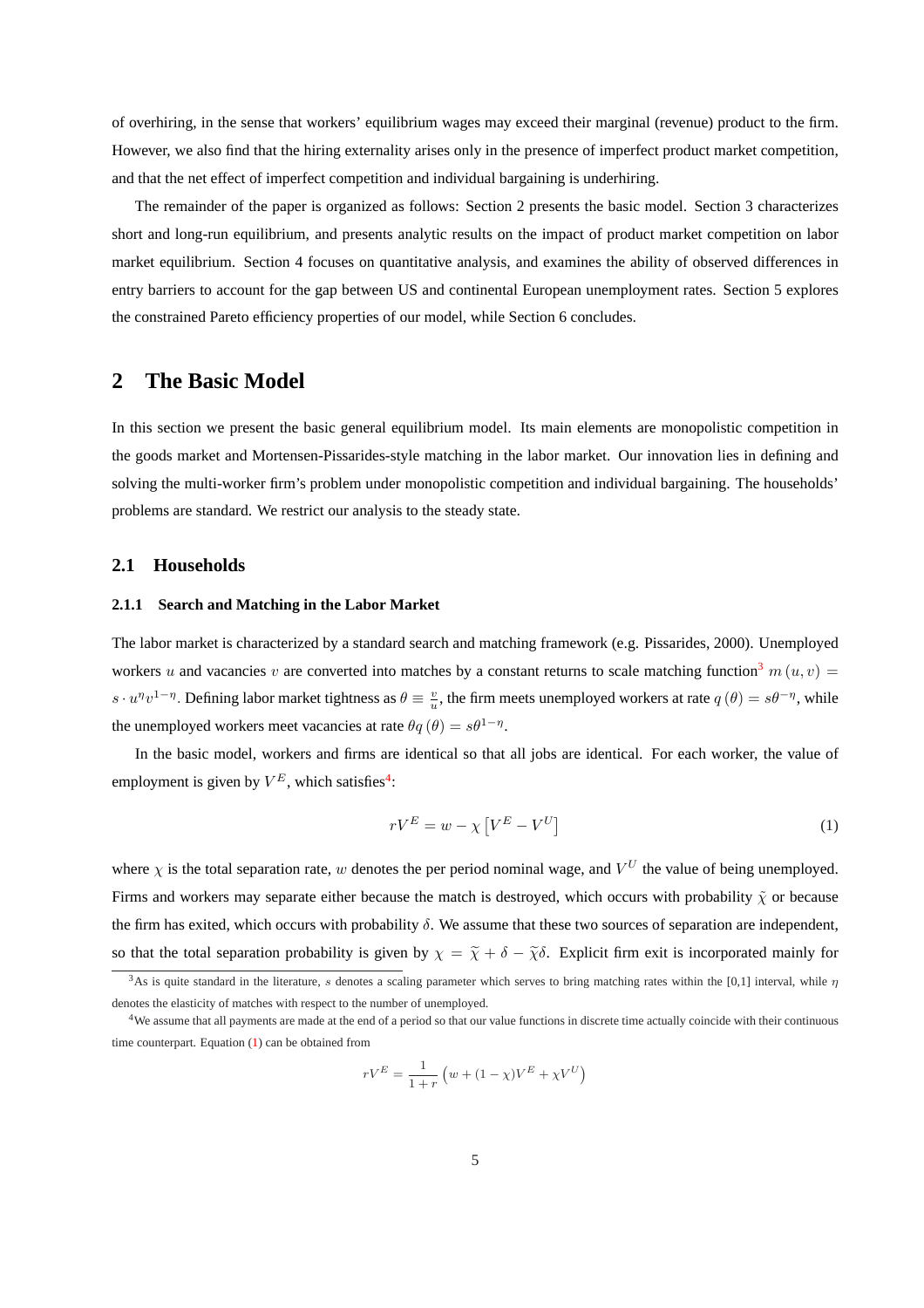<span id="page-7-0"></span>quantitative reasons. If firms were counterfactually infinitely lived, then the impact of a given level of entry costs would be greatly understated, since firms could amortize those entry costs over an infinite lifespan.

The value of unemployment is standard and is the same for all workers:

$$
rV^{U} = bP + \theta q(\theta) \left[ V^{E} - V^{U} \right]
$$
 (2)

where  $P$  denotes the aggregate price level and  $b$  real unemployment benefits.

#### **2.1.2 Monopolistic Competition in the Goods Market**

Households are both consumers and workers. As consumers they are risk neutral in the aggregate consumption good. Agents have Dixit-Stiglitz preferences over a continuum of differentiated goods. Goods demand each period is derived from the household's optimization problem:

$$
\max\left(\int c_{i,n}^{\frac{\sigma-1}{\sigma}} di\right)^{\frac{\sigma}{\sigma-1}}\tag{3}
$$

subject to the budget constraint  $I_n =$ R  $c_i \frac{P_i}{P} di$  where  $I_n$  denotes the real income of household n and  $c_{i,n}$  is household  $n$ 's consumption of good i. In order to focus the dynamics on the labor market, there is no saving. Thus we obtain aggregate demand for good  $i$  given as:

$$
Y_i^D \equiv \int c_{i,n} dn = \left(\frac{P_i}{P}\right)^{-\sigma} I,\tag{4}
$$

where  $I \equiv$ R  $I_n$ dn is aggregate real income and  $P =$  $\overline{R}$  $P_i^{\frac{\sigma-1}{\sigma}}$  $\int_{0}^{\frac{\sigma}{\sigma-1}}$  is the price index. Equation (4) is the standard monopolistic-competition demand function with elasticity of substitution among differentiated goods given by  $-\sigma$ .

#### **2.2 Modeling Competition**

In principle, there are two ways in which greater competition may manifest itself: as greater competition *within* each industry or as greater competition *among* industries. Greater competition among industries would imply an increase in the elasticity of substitution among differentiated goods  $\sigma$ . In fact Bertrand and Kramarz (2002) find some evidence for increased product differentiation in the French retail industry in response to the Loi Royer. However, it is often argued that  $\sigma$  is a preference parameter rather than a measure of competition. We address this concern in the basic model by treating  $\sigma$  as a fixed preference parameter. That is, we will not rely on variations in  $\sigma$  to model differing degrees of competition. Rather, we follow Galí (1995) in assuming that each differentiated good  $i$  is produced by an industry populated by  $n_i$  firms. An increase in the number of firms in each industry leads to an increase in the degree of competition within each industry, as captured by an increase in the demand elasticity faced by each individual firm.

The firms within each industry compete by Cournot.<sup>5</sup> Under Cournot competition, firm j in industry i has output  $Y_{ij}$  which satisfies:

$$
Y_i^S = Y_{ij} + (n_i - 1)\overline{Y}_{i, -j},\tag{5}
$$

<sup>&</sup>lt;sup>5</sup>In the basic model, we focus on the collusion-free equilibrium of the dynamic Cournot game. Collusive equilibria would involve even greater output restriction at each industry size, which would strengthen our results.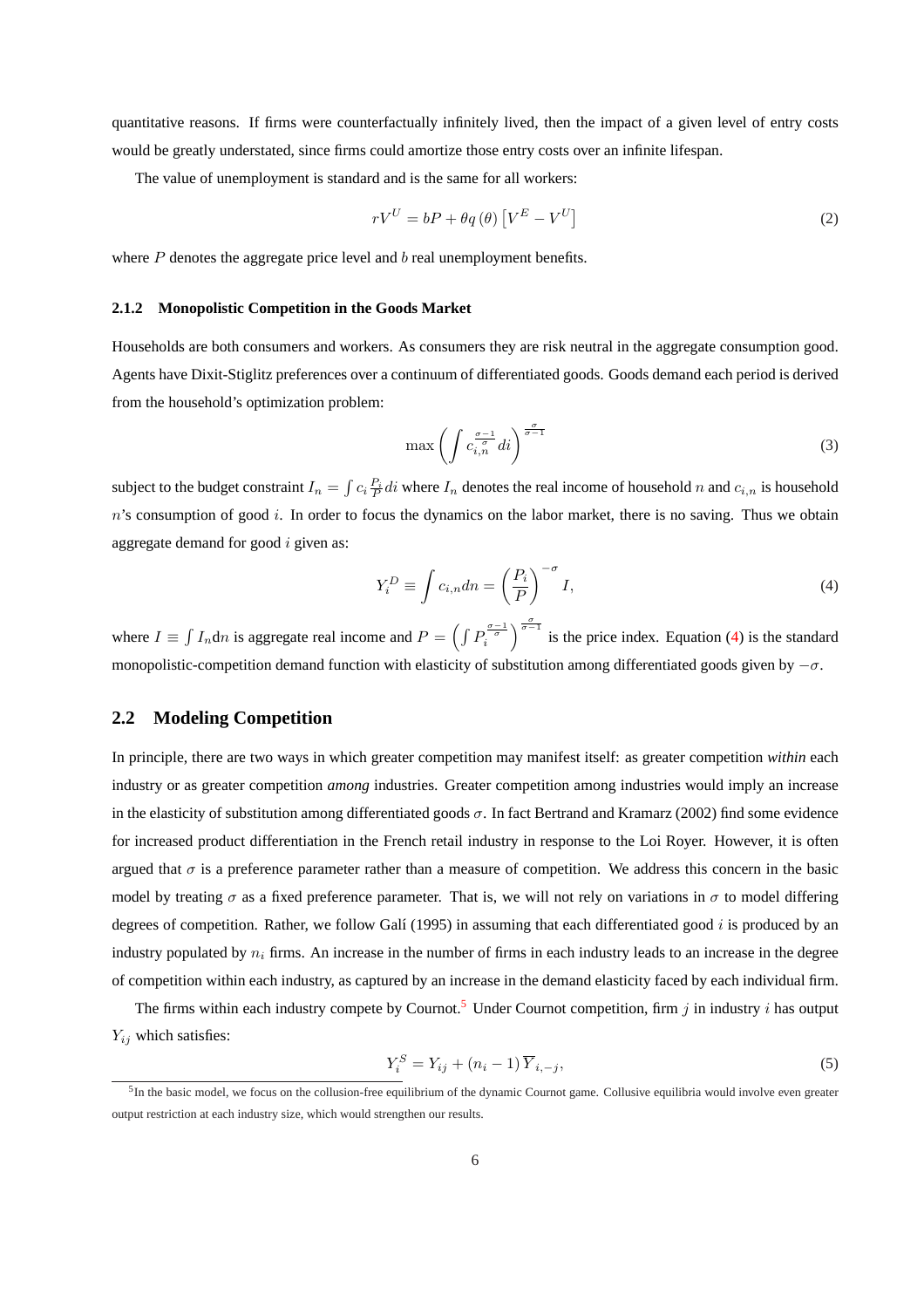<span id="page-8-0"></span>where  $Y_i^S$  is aggregate supply of good i and  $\overline{Y}_{i,-j}$  is the average output of firm j's  $n_i - 1$  competitors. From [\(4\)](#page-7-0), firm  $i$  faces demand function

$$
\frac{P_i\left(Y_{ij}|n_i,\overline{Y}_{i,-j}\right)}{P} = \left(\frac{Y_{ij} + (n_i - 1)\,\overline{Y}_{i,-j}}{I}\right)^{-\frac{1}{\sigma}}.\tag{6}
$$

This leads to a definition of firm-level elasticity of demand as:

$$
\xi_{ij} \equiv -\frac{\partial Y_{ij}}{\partial P_i} \cdot \frac{P_i}{Y_{ij}} = \sigma \left[ 1 + \frac{(n_i - 1)\overline{Y}_{i, -j}}{Y_{ij}} \right].
$$
\n(7)

When firms within an industry are symmetric, each firm faces a demand elasticity which depends only on the total number of firms present in the industry:

$$
\xi_i = n_i \sigma. \tag{8}
$$

In the basic model we will assume symmetric firms in equilibrium. In what follows we will label firms only by their industry  $i$ .<sup>6</sup>

Our competition framework turns out to be very flexible and tractable. The equilibrium condition will turn out to depend only upon  $\xi_i$ , and not upon  $\sigma$  or  $n_i$  independently. Hence, it becomes equivalent to vary competition by varying industry size, holding  $\sigma$  constant, or to vary competition by varying the elasticity of substitution across differentiated goods  $\sigma$ , holding industry size constant, as in Blanchard and Giavazzi (2003).

#### **2.3 Multiple-worker Firms**

The standard Mortensen-Pissarides setup assumes one-worker firms. Under perfect competition in goods markets, this assumption is harmless, since the number and size of firms is indeterminate. Under monopolistic competition, however, firms react to downward sloping demand by restricting output. The only way to vary output with a given technology is to vary the amount of labor employed either on the intensive margin or on the extensive margin.<sup>7</sup> Consistent with stylized facts we assume that firms adjust employment by varying the number of workers [extensive margin] rather than the number of hours per worker. In our multi-worker firm model the number of workers employed is determined endogenously, as a function of the elasticity of demand  $\xi_i$ .

Firms maximize the discounted value of future profits. Firm i's state variable is the number of workers currently employed,  $H_i$ . The firm's key decision is the number of vacancies. Firms open as many vacancies as necessary to hire in expectation the desired number of workers next period, while taking into account that the real cost to opening a vacancy is  $\Phi_V$ . The firm's problem becomes:

$$
V^{J}(H_{i}) = \max_{H'_{i}, v_{i}} \frac{1}{1+r} \left\{ P_{i}(Y_{i}) Y_{i} - w(H_{i}) H_{i} - \Phi_{V} P v_{i} + (1-\delta) V^{J}(H'_{i}) \right\}
$$
(9)

subject to

$$
\text{ demand function:} \qquad \qquad \frac{P_i\left(Y_i\right)}{P} = \left(\frac{Y_i + \left(n_i - 1\right)\overline{Y}_i}{I}\right)^{-\frac{1}{\sigma}} \tag{10}
$$

<sup>&</sup>lt;sup>6</sup>To avoid confusion, we denote aggregate demand facing industry *i* by  $Y_i^D$ , while industry *i*'s aggregate supply is denoted  $Y_i^S$  and the output of an individual firm in industry i is denoted  $Y_i$ .

 $^{7}$ In a model with capital, firms could also vary output by varying only the amount of capital employed. In order to maintain an optimal capitallabor ratio, however, firms would also generally adjust by varying labor as well.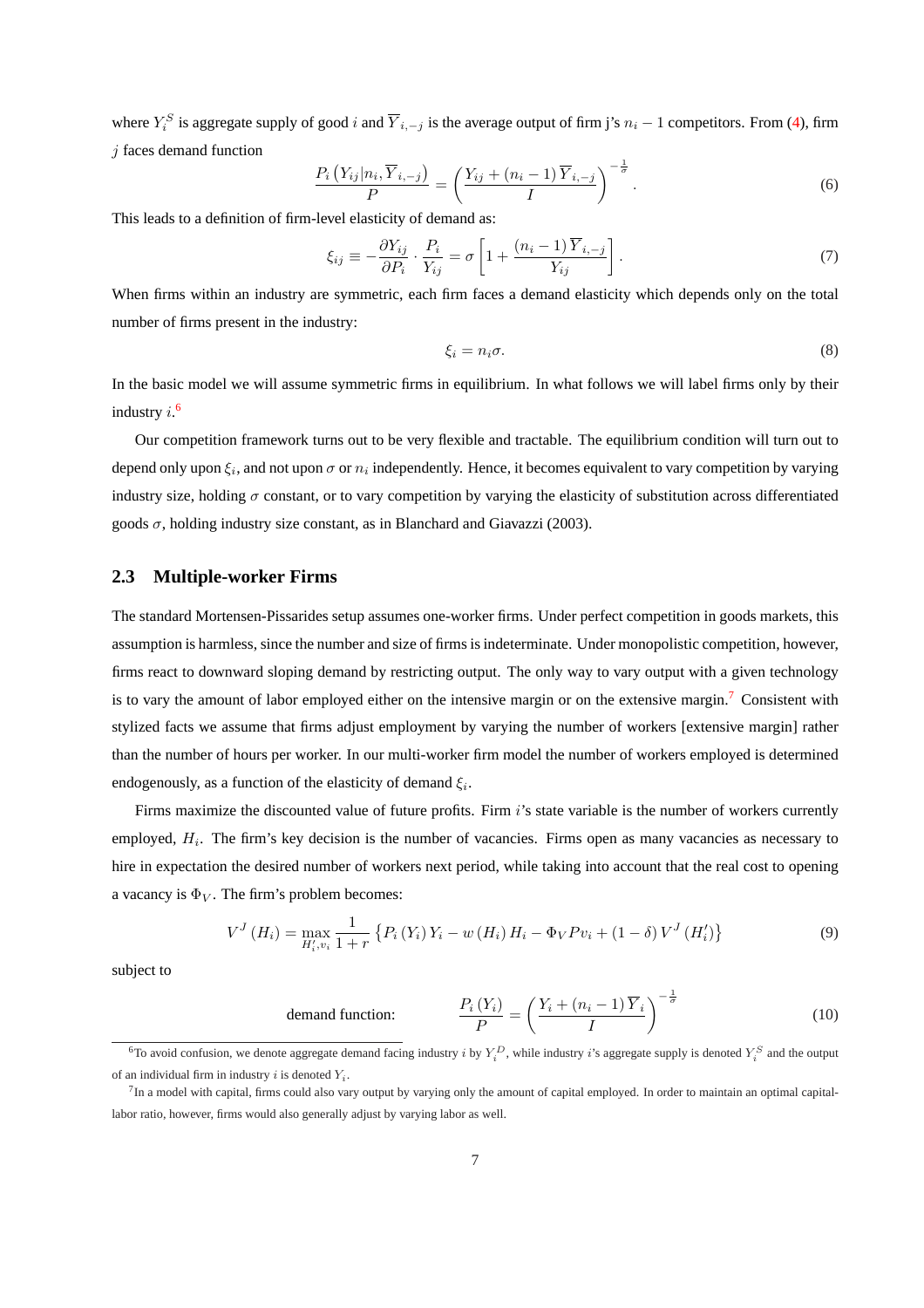$$
production function: \t Y_i = AH_i \t(11)
$$

transition function: 
$$
H'_{i} = (1 - \tilde{\chi}) H_{i} + q(\theta) v_{i}
$$
 (12)

$$
wage curve: \t w(H_i) \t(13)
$$

<span id="page-9-0"></span>where the wage curve is subject to individual bargaining as described in section [2.4.1.](#page-10-0) The firm's problem takes into account that a measure  $\delta$  of firms exits each period.

Although the multi-worker firm problem may appear daunting at first glance, the first order condition is refreshingly simple:

$$
\frac{\Phi_V P}{q(\theta)} \frac{1}{1 - \delta} = \frac{\partial V^J (H_i')}{\partial H_i'}.
$$
\n(14)

By (14), the marginal value of an additional worker must equal the cost of searching for him/her, weighted by the probability of firm survival  $1 - \delta$ , neither of which is firm-specific.

Combining (14) with the envelope condition, using the definition of demand elasticity [\(7\)](#page-8-0) and rearranging, yields a simple mark-up expression for the relative price of firm  $i$ 's good:

$$
\frac{P_i(H_i)}{P} = \frac{\xi_i}{\xi_i - 1} \left\{ \left[ \frac{w(H_i)}{P} + \frac{\Phi_V}{q(\theta)} \left( \frac{r + \chi}{1 - \delta} \right) + H_i \frac{\partial \left[ w(H_i)/P \right]}{\partial H_i} \right] \frac{1}{A} \right\}.
$$
\n(15)

where  $\xi_i$  is the firm-level elasticity of demand. Firms price their goods by taking a constant markup  $\frac{\xi_i}{\xi_i-1}$  on the marginal cost of producing the good (the term in curly brackets). The marginal cost of labor (in square brackets) has three terms: the unit labor cost  $\frac{w(H_i)}{P}$ , the annuitized search cost  $\frac{\Phi_V}{q(\theta)}$  $\left(\frac{r+\chi}{1-\delta}\right)$ ...<br>` , and the effect on the wage from hiring another worker  $H_i \frac{\partial [w(H_i)/P]}{\partial H_i}$  $\frac{(H_i)/[P]}{\partial H_i}$ . The final term reflects firms' correct anticipation that the result of wage bargaining will depend upon the number of workers hired. In addition, it is useful to note that (15) is an implicit labor demand expression that relates the firm's optimal employment choice to the wage.

#### **2.4 Bargaining**

In this section we describe the wage bargaining, allowing us to generate wage curves and complete the description of labor demand. We focus on individual bargaining, based on Stole and Zwiebel (1996). The key assumption of the Stole and Zwiebel (1996) individual bargaining framework used here is that firms engage in pairwise negotiations with workers. When a worker joins the firm, wages are renegotiated individually with all workers. Hence, each worker is treated as the marginal worker and the firm is essential in the bargaining process. By its very nature, individual bargaining involves bargaining over wages only.

We believe that this is the appropriate bargaining setup for our model for two reasons. First, on theoretical grounds, Stole and Zwiebel (1996) show that individual bargaining may be understood as a Binmore-Rubinstein-Wolinsky (1986) alternating offer game, ensuring that the Nash-bargaining is fully microfounded. Hence the wage curve [\(20\)](#page-10-0) can be obtained either by fully modeling the pairwise bargaining structure, or by solving a standard generalized Nash bargaining problem<sup>8</sup>. In this sense, individual bargaining is the natural extension of the Mortensen-Pissarides

<sup>&</sup>lt;sup>8</sup>We know from e.g. Gul (1987) that symmetric Nash products can be used to compute the Shapley value. Following footnote 18 of Stole and Zwiebel (1996) but using a generalized sharing rule (with weight  $\beta$  for workers and  $(1 - \beta)$  for firms), it is straightforward to derive a wage curve equivalent to our equation [\(16\)](#page-10-0).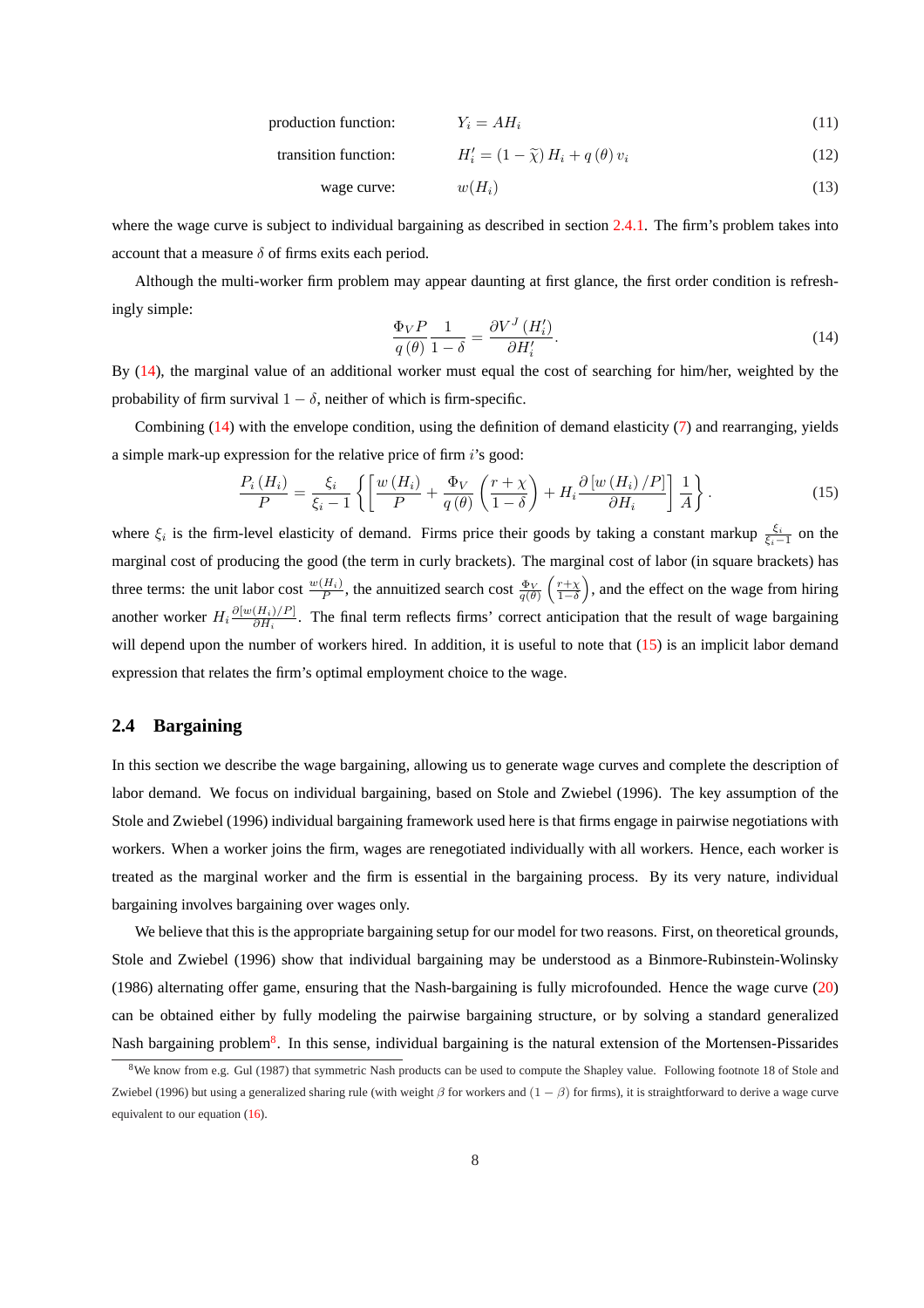<span id="page-10-0"></span>framework to multi-worker firms, since it allows us to derive the wage curve by solving the Nash bargaining problem. Secondly, we later calibrate to US labor markets, which are better characterized by individual than by collective bargaining.<sup>9</sup>

#### **2.4.1 Individual Bargaining Solution**

Under individual bargaining, the firm's outside option is not remaining idle, but rather producing with one worker less. The crucial point of the individual bargaining framework is that each worker is treated as the marginal worker. This can be implemented in two ways: either by defining firm's surplus to be  $V^J(H_i) - V^J(H_i - 1)$  or by taking the derivative of  $V<sup>J</sup>$  with respect to  $H<sub>i</sub>$  and considering this to be the contribution of the marginal worker. Following Cahuc and Wasmer (2001) we will use the latter approach, so that the multi-worker firm's bargaining problem becomes:

$$
\max_{w} \beta \ln \left( V^{E} - V^{U} \right) + (1 - \beta) \ln \frac{\partial V^{J}}{\partial H_{i}} \tag{16}
$$

To obtain an expression for firm's surplus, take the envelope condition of the firm's problem [\(9\)](#page-8-0), and recall that the first order condition [\(14\)](#page-9-0) implies that  $\frac{\partial V^J}{\partial H_i}$  be constant over time. This leads to:

$$
\frac{\partial V^J}{\partial H_i} = \frac{1}{r + \chi} \left( \frac{\xi_i - 1}{\xi_i} A_i P_i(H_i) - \frac{\partial w}{\partial H_i} H_i - w(H_i) \right). \tag{17}
$$

The worker's surplus is standard:

$$
V^{E} - V^{U} = \frac{w(H_{i}) - rV^{U}}{r + \chi}.
$$
\n(18)

Substituting the expressions for worker's and firm's surplus  $(17)$  and  $(18)$  into the first order condition of  $(16)$  leads to a first-order linear differential equation in the wage

$$
w(H_i) = (1 - \beta) r V^U + \frac{\xi_i - 1}{\xi_i} \beta P_i(H_i) A - \beta H_i \frac{\partial w}{\partial H_i}.
$$
\n(19)

It is straightforward to confirm that (19) has solution:

$$
\frac{w(H_i)}{P} = rV^U + \beta \left( \frac{\xi_i - 1}{\xi_i - \beta} A \frac{P_i(H_i)}{P} - rV^U \right). \tag{20}
$$

Equation (20) is the wage curve under individual bargaining.

#### **2.4.2 Hiring Externality**

The individual bargaining solution presented above displays a hiring externality of the type first explored in partial equilibrium by Stole and Zwiebel (1996a). To see this, note that the wage curve  $(20)$  is downward sloping: as the number of workers per firm increases, the bargained wage declines. Formally:

$$
\frac{\partial w}{\partial H_i} \frac{H_i}{P} = -A \frac{\beta}{\xi_i} \left( \frac{\xi_i - 1}{\xi_i - \beta} \right) \frac{P_i}{P} < 0. \tag{21}
$$

<sup>&</sup>lt;sup>9</sup>In a companion paper, we compare our results to those derived under a collective bargaining framework, and show that collective bargaining strengthens the impact of product market competition on unemployment and wages substantially.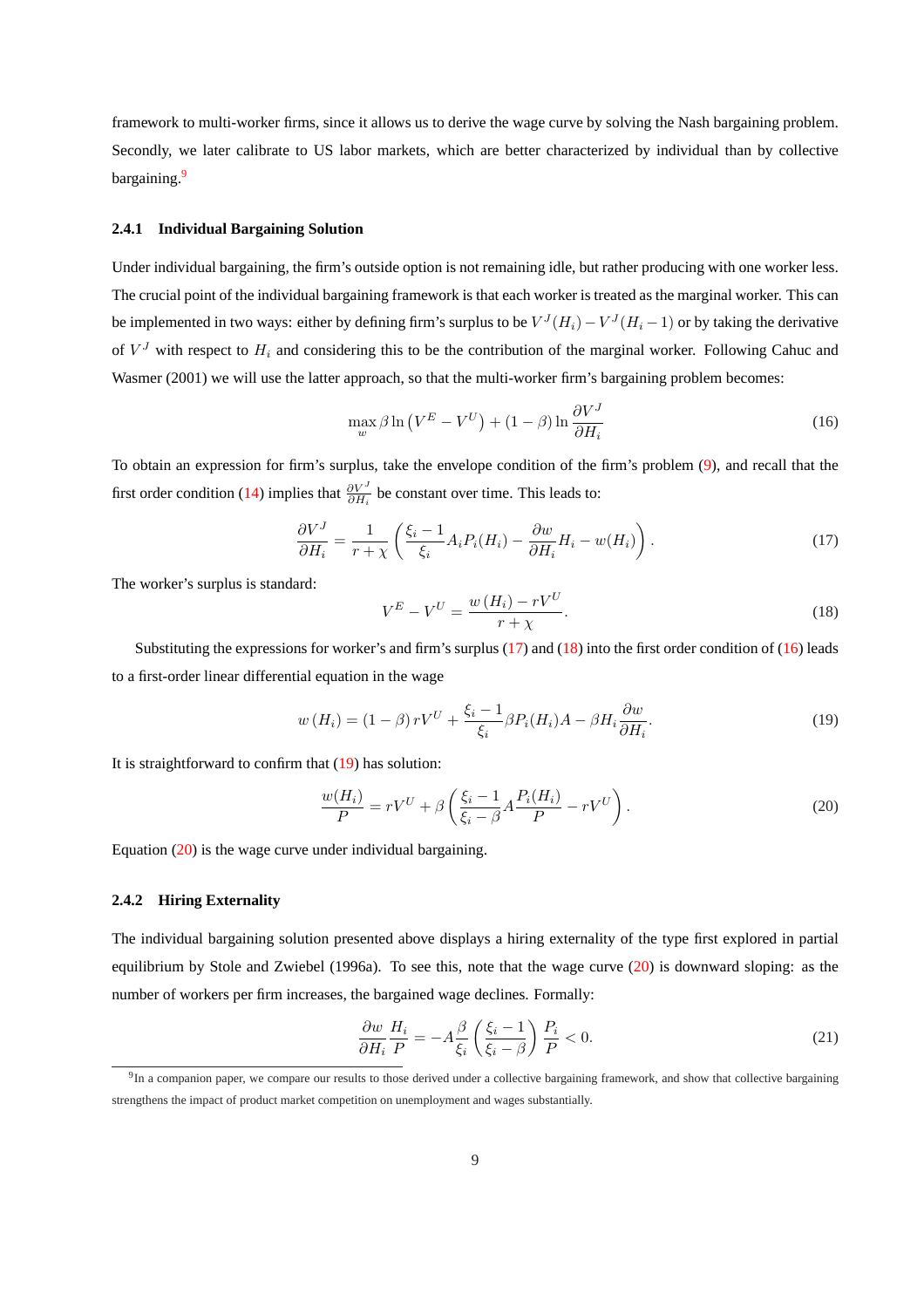The reason is shrinking marginal revenue product [MRP] in conjunction with individual bargaining. To gain intuition, note that the wage takes the standard form of the worker's reservation utility plus a share  $\beta$  of the total match surplus. Since each worker is treated as the marginal worker, total match surplus depends on the worker's MRP, as captured by the term  $\frac{\xi_i-1}{\xi_i-\beta}A\frac{P_i(H_i)}{P}$ . Monopoly power ensures that the MRP is decreasing, so that increasing employment/production reduces the wage. Since all workers are treated as the marginal worker, hiring an additional worker reduces the wage for all workers by  $\left|\frac{\partial w}{\partial H_i}\right|$ . This hiring externality gives firms an incentive to hire more than the socially optimal number of workers,<sup>10</sup> analogous to the overhiring results in Stole and Zwiebel (1996a) and Smith (1999). In Smith (1999) and Stole and Zwiebel (1996a), however, the source of decreasing MRP is not monopoly power but decreasing returns to scale in production.

Importantly, the hiring externality is intimately linked to the degree of product market competition. First, note that the hiring externality disappears in the perfect competition limit [as  $\xi \to \infty$ ]. This is in line with the results of Cahuc and Wasmer (2001), who show that the hiring externality is absent in a model where constant returns to scale and perfect competition lead to constant MRP. Furthermore, in our setting it is straightforward to show that the hiring externality is stronger when monopoly power is greater.<sup>11</sup> The intuition is that lower levels of competition are associated with more steeply decreasing MRP, so that wages decline more sharply when firm employment increases at low levels of competition. Hence, the hiring externality works to dampen the negative first order effects of monopoly power on employment.

The magnitude of the hiring externality is also increasing in worker's bargaining power  $\beta$ . This is intuitive, since the on average higher wages which accompany greater worker bargaining power give the firm an added incentive to depress wages.

## **3 Equilibrium**

We proceed to find equilibrium in three steps. First, we focus on firm-level behavior, by identifying the firm's optimal employment-wage pair when it takes aggregate variables as given. Then, we go on to find the quantities and prices which are consistent with market clearing. This will allow us to obtain expressions for all equilibrium variables as functions of the exogenous degree of competition - or equivalently as functions of the number of firms per industry. We call this second stage short-run general equilibrium, since it treats the number of firms as given. In the last step, we will introduce entry costs, which will serve to endogenize the number of firms per industry. This last equilibrium will be referred to as long-run general equilibrium.

 $10$ Whether this hiring externality translates into overhiring will be examined in our section [5](#page-23-0) on social efficiency. Also note that under individual bargaining, it is natural to assume that it is the firm which controls firm size.

<sup>&</sup>lt;sup>11</sup>Formally, this amounts to showing that  $\frac{\partial |\frac{\partial w}{\partial H_i}|}{\partial \zeta}$  $\frac{\partial H_i|}{\partial \xi} < 0.$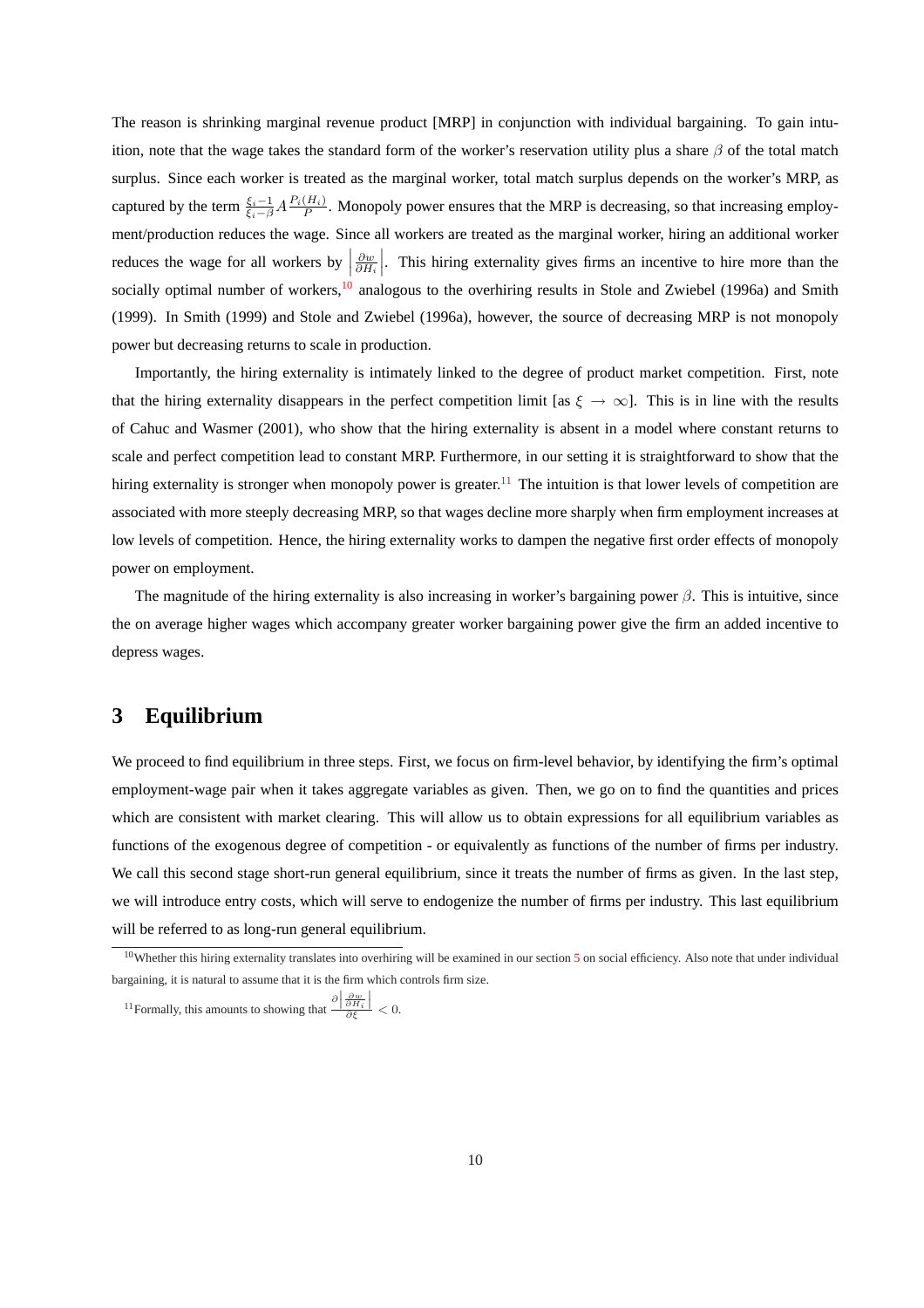#### <span id="page-12-0"></span>**3.1 Firm-Level Equilibrium**

First, we focus on the firm's optimal choices, taking aggregate variables as given. We already have the wage curve [\(20\)](#page-10-0), which was derived from the individual wage bargaining. An expression for labor demand may be obtained by substituting  $(21)$  into the implicit labor demand equation  $(15)$ , yielding:

$$
\frac{w(H_i)}{P} = A \frac{P_i(H_i)}{P} \left[ \frac{\xi_i - 1}{\xi_i - \beta} \right] - \frac{\Phi_V}{q(\theta)} \left[ \frac{r + \chi}{1 - \delta} \right].
$$
\n(22)

Equation (22) can also be interpreted as a job creation condition. As expected, it is downward sloping, both in the amount of labor demanded  $H_i$  and in labor market tightness  $\theta$ .

#### **DEFINITION 1** Firm-Level Equilibrium

A firm-level equilibrium is defined as a pair of real wages and firm-level employment  $H_i$  which satisfies both labor demand (22) and the individual bargaining wage curve [\(20\)](#page-10-0), taking  $(\theta, \xi_i, n_i)$  as given.

Figure [1](#page-35-0) illustrates the firm-level equilibrium graphically in the wage-employment space. Formally, optimal employment for firm  $i$  may be computed implicitly as the intersection of the job creation condition (22) and the wage curve [\(20\)](#page-10-0):  $\overline{a}$  $\overline{a}$ 

$$
\frac{P_i(\theta,\xi_i)}{P} = \frac{\xi_i - \beta}{\xi_i - 1} \left[ \left( \frac{rV^U}{P} + \frac{1}{1 - \beta} \frac{\Phi_V}{q(\theta)} \left( \frac{r + \chi}{1 - \delta} \right) \right) \frac{1}{A} \right].
$$
\n(23)

The firm-level equilibrium real wage can be found by substituting  $(23)$  back into the job creation condition  $(22)$ , and then using the flow values of employment [\(1\)](#page-6-0) and unemployment [\(2\)](#page-7-0) to substitute out for  $rV^U$ , resulting in:

$$
\frac{w(\theta)}{P} = b + \frac{\beta}{1 - \beta} \frac{\Phi_V}{q(\theta)} \left[ \frac{r + \chi + \theta q(\theta)}{1 - \delta} \right],\tag{24}
$$

$$
\frac{rV^U}{P} = b + \frac{\beta}{1 - \beta} \frac{\theta \Phi_V}{1 - \delta}.
$$
\n(25)

Note that although wages do not depend explicitly on demand elasticity  $\xi_i$ , they will depend on competition indirectly, via equilibrium labor market tightness  $\theta$ .

We can also compute the firm's optimal employment explicitly by combining the firm-level equilibrium condition (23) with the demand curve facing firm  $i$  [\(10\)](#page-8-0) and with the reservation wage (25). Additionally imposing symmetric Cournot equilibrium within each industry gives

$$
H_i(\theta|I,\xi_i) = \left[ \left( \frac{\xi_i - \beta}{\xi_i - 1} \right) \left( b + \frac{\beta}{1 - \beta} \frac{\theta \Phi_V}{1 - \delta} + \frac{1}{1 - \beta} \frac{\Phi_V}{q(\theta)} \frac{r + \chi}{1 - \delta} \right) \right]^{-\sigma} A^{\sigma - 1} \frac{I}{n_i}.
$$
 (26)

Firm-level real profits can now be computed as the difference between revenues on the one hand, and labor and vacancy costs on the other:

$$
\frac{\pi_i(\theta|I,\xi_i)}{P} = A \frac{P_i(\theta,\xi_i)}{P} H_i(\theta|I,\xi_i) - \frac{w(\theta)}{P} H_i(\theta|I,\xi_i) - \Phi_V v_i
$$
\n(27)

where  $v_i$  is the steady-state level of vacancies created by incumbent firms and is given by  $\frac{\tilde{\chi}H_i(\theta|I,\xi_i)}{q(\theta)}$ .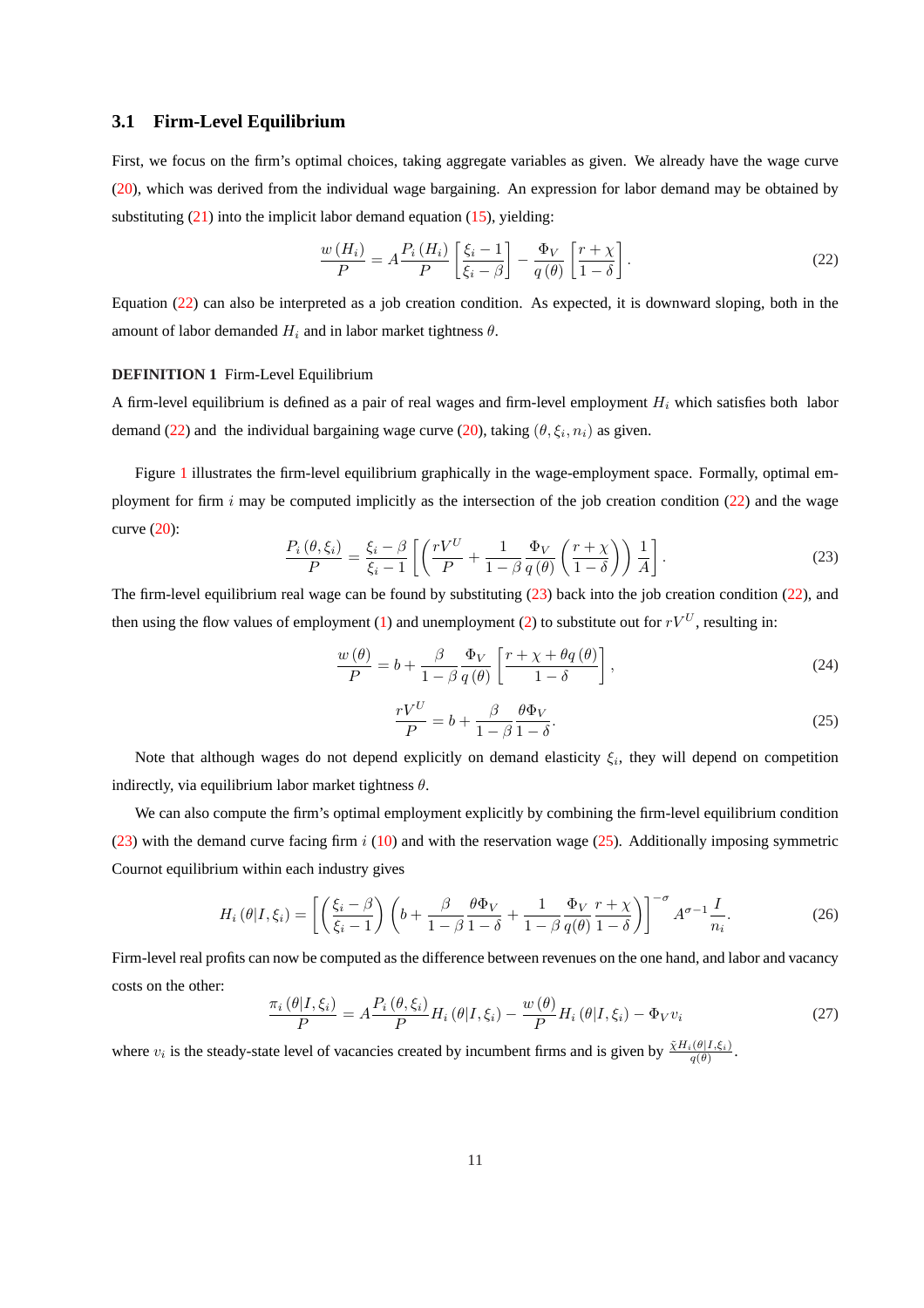#### <span id="page-13-0"></span>**3.2 Short Run General Equilibrium**

Now, we determine the 'short-run' general equilibrium, taking as given the number of firms  $n_i$  in each industry. In our setting, this is equivalent to pinning down all equilibrium variables as functions of the degree of competition  $\xi_i$ . This will allow us to determine the impact of increasing competition on equilibrium unemployment and wages.

#### **DEFINITION 2** Short-run General Equilibrium

A short-run general equilibrium is defined for given  $(\xi_i, n_i)$  and parameters  $(\beta, \sigma, b, \Phi_V, \delta, \chi, r, A)$  as a value of  $\theta$ which:

(i) is a firm-level equilibrium satisfying  $(23)-(25)$  $(23)-(25)$ 

(ii) is a symmetric Cournot equilibrium in each industry satisfying [\(26\)](#page-12-0) and  $\xi_i = n_i \sigma$  for all i

(iii) satisfies the following aggregate resource constraint

$$
I = \int \left[ \frac{w(\theta)}{P} H_i(\theta | I, \xi_i) + \frac{\pi_i(\theta)}{P} H_i(\theta | I, \xi_i) + \Phi_V v_i \right] n_i df(i)
$$
 (28)

where  $f(i)$  is the distribution of industries.

#### 12

When all industries i are identical and are distributed uniformly over the unit interval we obtain a simpler version of the aggregate resource constraint:

$$
I = \left[\frac{w(\theta)}{P}H_i(\theta|I,\xi_i) + \frac{\pi_i(\theta|I,\xi_i)}{P}H_i(\theta|I,\xi_i) + \Phi_V v_i\right]n_i.
$$
 (29)

Substituting in from [\(24\)](#page-12-0), [\(26\)](#page-12-0), [\(23\)](#page-12-0) and [\(27\)](#page-12-0) leads immediately to the short-run equilibrium condition

$$
A = \frac{\xi - \beta}{\xi - 1} \left( b + \frac{\beta}{1 - \beta} \frac{\theta \Phi_V}{1 - \delta} + \frac{1}{1 - \beta} \frac{\Phi_V}{q(\theta)} \left( \frac{r + \chi}{1 - \delta} \right) \right). \tag{30}
$$

The short-run general equilibrium condition (30) is monotonically increasing in  $\theta$ , so that existence of equilibrium is guaranteed if

$$
A > \frac{\xi - \beta}{\xi - 1}b.\tag{31}
$$

When the economy approaches full competition [as  $\xi \to \infty$ ], (31) reduces to the standard condition  $A > b$  that workers' productivity be greater in employment than in unemployment.

Equation (30) is key, since it relates the degree of competition ξ to short-run equilibrium labor market tightness  $θ$ . Once we have  $\theta(\xi)$ , we can obtain the equilibrium unemployment rate from the Beveridge curve:

$$
u(\xi) = \frac{\chi}{\chi + \theta(\xi) q[\theta(\xi)]}.
$$
\n(32)

The remainder of equilibrium variables are found as follows: Given the total number of agents in the economy  $N$ , we can find equilibrium aggregate employment as  $n_iH_i(\xi) = N[1 - u(\xi)]$ . We will find it convenient to normalize

<sup>&</sup>lt;sup>12</sup>Note that it is not necessary to take the measure  $\delta$  of pre-entry firms into account in aggregate income. They do not yet produce and only incur vacancy costs  $\Phi_V \widetilde{v}_i$ , where  $\widetilde{v}_i = \frac{H_i}{q(\theta)}$  are sufficient to reach the firm's steady-state employment level at the start of the next period. Hence the firm's profits and vacancy costs sum to zero.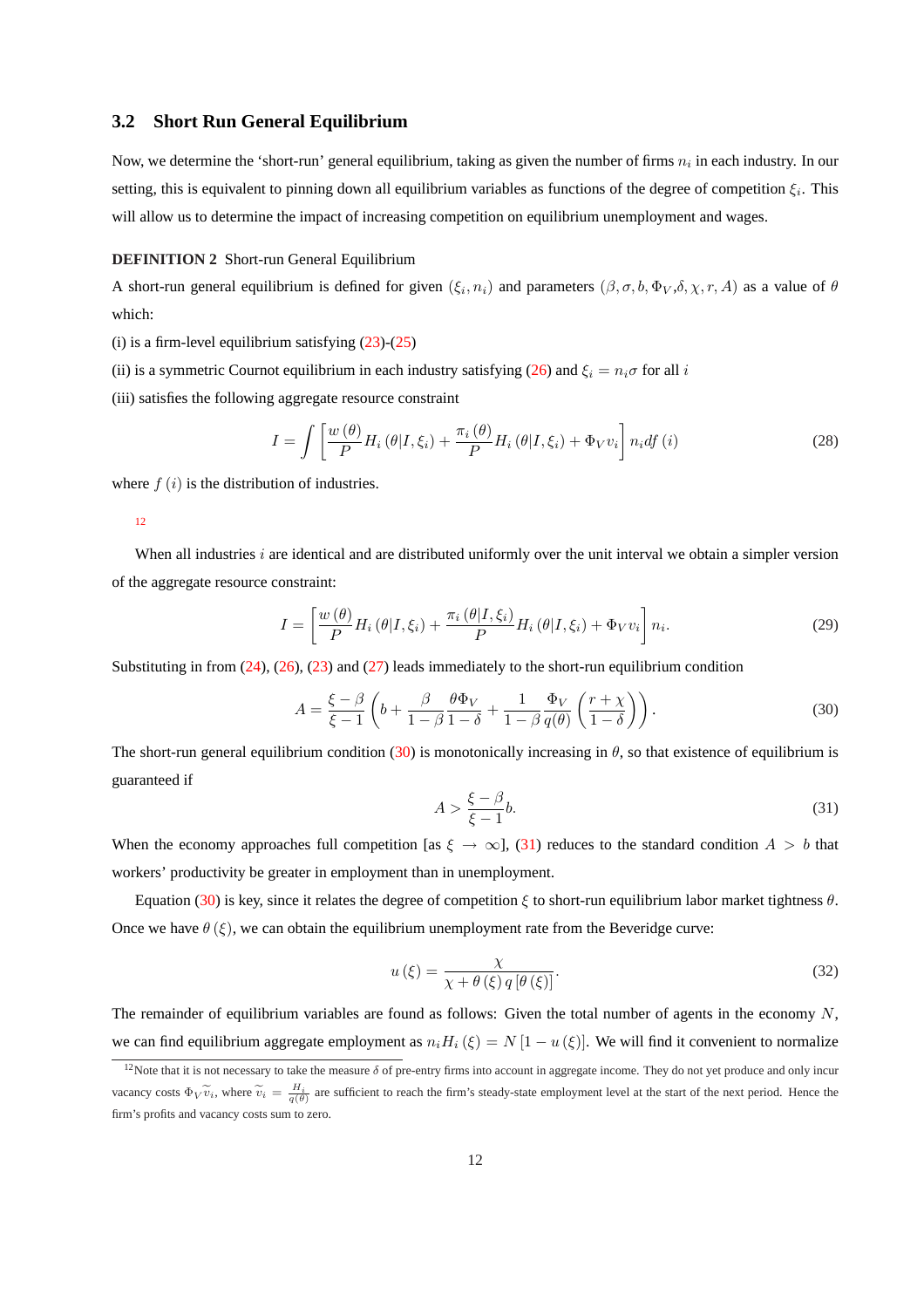<span id="page-14-0"></span> $N = 1$ . With  $H(\xi)$  in hand, we can find aggregate output and subsequently the equilibrium quantity of good i, and of course short-run equilibrium employment per firm  $H_i(\xi)$  and price  $P_i(\xi)$ , all in terms of the given degree of competition.

#### **3.2.1 An Equivalence Result**

Equation [\(30\)](#page-13-0) makes it clear that equilibrium  $\theta$  depends only upon the demand elasticity facing the firm  $\xi$ , and not on either of its components n or  $\sigma$  independently. This implies that it is equivalent to vary competition by varying the number of firms per industry [as we do here] or by varying the elasticity of substitution among goods  $\sigma$  as in Blanchard and Giavazzi (2003). This equivalence result depends on the way in which vacancy costs are treated in aggregate income. Here, we include vacancy posting costs in aggregate income, thereby implicitly assuming that vacancy posting costs are not 'thrown out the window', but are rather paid in return for services like advertising.<sup>13</sup> When vacancy posting costs are netted out of aggregate income, a somewhat less tractable equilibrium condition emerges:

$$
A = \left\{ \frac{\xi - \beta}{\xi - 1} \left[ b + \frac{\Phi_V}{q(\theta)} \frac{\beta \theta q(\theta) + r + \chi}{(1 - \beta)(1 - \delta)} \right] \right\}
$$

$$
- \frac{\chi \Phi_V}{q(\theta)} \left\{ \frac{\xi - \beta}{\xi - 1} \left[ b + \frac{\Phi_V}{q(\theta)} \frac{\beta \theta q(\theta) + r + \chi}{(1 - \beta)(1 - \delta)} \right] \right\}^{\frac{\sigma}{\sigma - 1}}
$$

.

In this case,  $\sigma$  does play an independent role, and hence varying n and  $\sigma$  is no longer equivalent<sup>14</sup>.

#### **3.2.2 Comparative Statics I: Varying Competition**

The characterization of short-term equilibrium allows us to examine the qualitative impact of varying the degree of competition  $\xi$  on short-term equilibrium unemployment and wages. It is straightforward to check that increasing our measure of competition  $\xi$  will lead to decreased equilibrium unemployment and to increased equilibrium wages. These and other comparative static results for short-term equilibrium are summarized in Lemma 1 and Proposition 1. All proofs are found in the Appendix.

**LEMMA 1** Short-run equilibrium labor market tightness is a strictly increasing function of firm-level demand elasticity  $\xi$ .

**PROPOSITION 1** In short-run equilibrium:

(i) unemployment is strictly decreasing in competition  $\xi$ ,

(ii) wages are strictly increasing in competition  $\xi$ .

<sup>&</sup>lt;sup>13</sup>It is straightforward to show that aggregate income I is decreasing in  $\Phi_V$ , so that it is not possible to inflate aggregate income by increasing vacancy costs.

<sup>&</sup>lt;sup>14</sup>Quantitatively, the two methods of aggregation yield nearly indistinguishable results when competition is varied via the number of firms per industry. Details are available from the authors.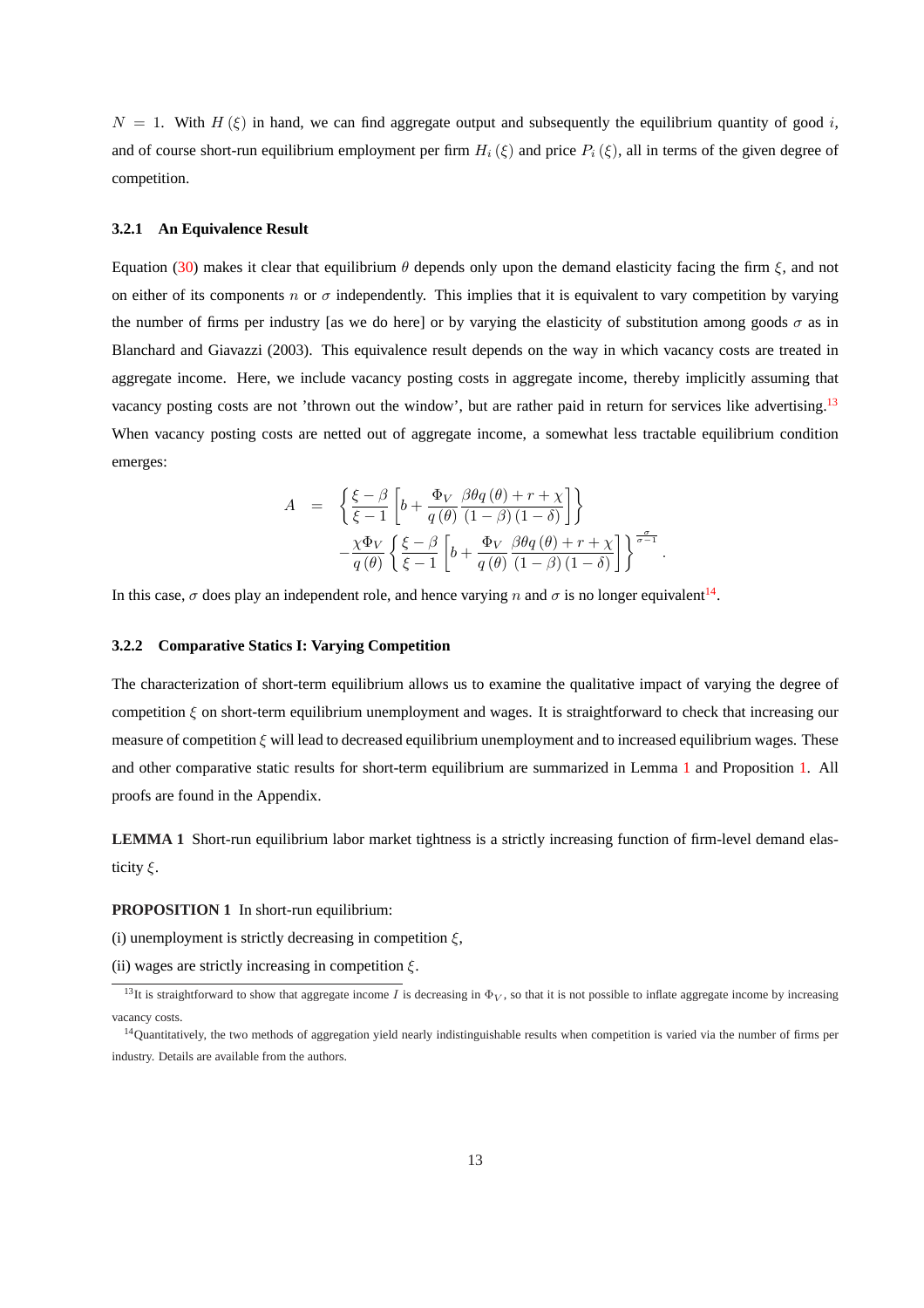<span id="page-15-0"></span>We identify two main channels by which an increase in competition affects employment and unemployment: (1) the output-expansion channel (2) the hiring externality channel. Via the first channel, increased competition leads to increased employment and decreased unemployment, while the second channel works in the opposite direction.

We first focus on the output-expansion channel, which was also identified by Blanchard and Giavazzi (2003). From equation [\(23\)](#page-12-0), higher demand elasticity leads to a lower equilibrium price. From [\(10\)](#page-8-0), industry-level output will clearly grow in response to lower equilibrium prices. This is the output expansion effect of greater competition, which also leads to greater industry-level employment via the linear production function. Since steady-state vacancies are directly related to employment as  $v_i + \delta \tilde{v}_i = \frac{\tilde{\chi} H_i}{q(\theta)} + \delta \frac{H_i}{q(\theta)}$ , <sup>15</sup> an increase in equilibrium employment leads to an increase in equilibrium vacancies, and hence to an increase in labor market tightness  $\theta$ , and a decrease in unemployment via the Beveridge curve.

The second channel is related to the properties of individual bargaining over wages. Under individual bargaining, firms facing imperfectly elastic demand have an incentive to overhire, as described in the previous section. As competition increases, the hiring externality is diminished, placing downward pressure on vacancies and employment. The results of Proposition [1](#page-14-0) indicate that the first channel prevails, so that the net effect of competition on steady-state employment is indeed positive. However, to what extent the hiring externalities are able to mitigate the detrimental effects of monopoly power on equilibrium unemployment is a quantitative question, one which we address in the following section.

Interestingly, Proposition [1](#page-14-0) also shows that the equilibrium wage turns out to be increasing in competition. This conclusion is the opposite of that drawn by the recent literature on wages and the sharing of monopoly rents (e.g. van Reenen, 1996). The source of the disparity is that the rent-sharing papers typically look at only one isolated industry, while we consider broader increases in competition which affect all industries at once. The general equilibrium effect of greater competition is to increase vacancies and tightness in all sectors, making it easier for unemployed workers to find new jobs. This increases the value of the worker's outside option, thereby improving the worker's bargaining position and increasing his/her wage, as illustrated by equation [\(25\)](#page-12-0) in conjunction with Lemma [1.](#page-14-0) This is similar to the positive wage effect of competition found by Blanchard and Giavazzi (2003). It is also consistent with data on labor shares (simply computed as employee compensation over GDP) and entry regulation, as illustrated in Figure [3.](#page-37-0)

#### **3.2.3 Comparative Statics II: Varying Parameters**

Proposition 2 summarizes short-run equilibrium comparative statics.

**PROPOSITION 2** Effects of parameters on equilibrium  $\theta$  and unemployment

In short-run equilibrium:

(i) labor market tightness  $\theta$  is decreasing in the parameters b,  $\Phi_V$ , r,  $\delta$ , and  $\tilde{\chi}$ ;

(ii) unemployment is increasing in the parameters b,  $\Phi_V$ , r,  $\delta$  and  $\tilde{\chi}$ ;

<sup>&</sup>lt;sup>15</sup>Recall that steady state vacancies are derived from two sources: incumbent and entrant firms. Incumbent firms create  $v_i = \frac{\tilde{\chi}H_i}{q(\theta)}$  vacancies, while the  $\delta$  pre-entry firms create  $\tilde{v}_i = \frac{H_i}{q(\theta)}$  vacancies. That is, incumbent firms replace the fraction  $\tilde{\chi}$  of workers from which they expect to be separated, while entrants must create enough vacancies to hire their entire desired workforce.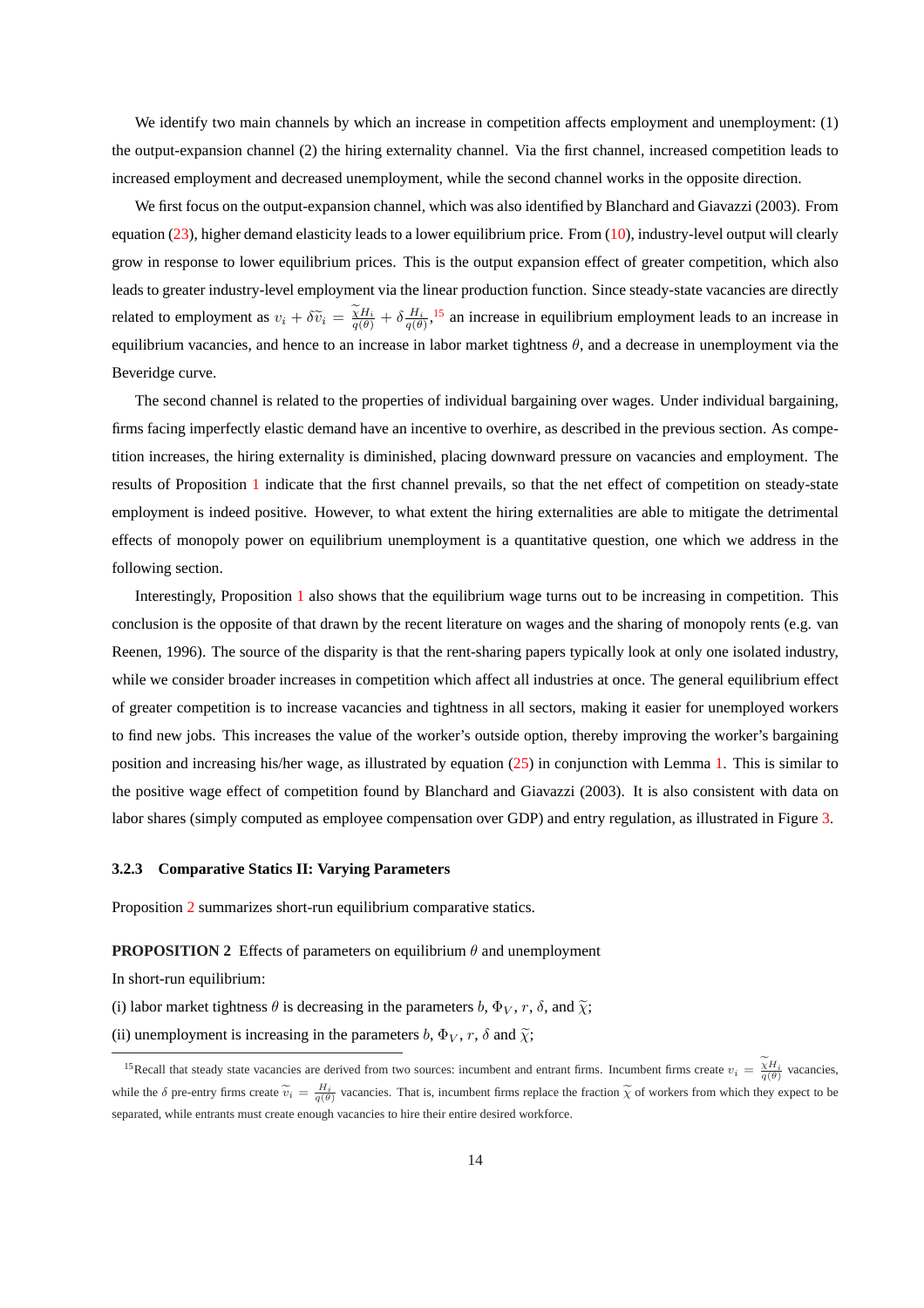<span id="page-16-0"></span>(iii) labor market tightness  $\theta$  is decreasing in  $\beta$  and unemployment is increasing in  $\beta$  if either  $b < \frac{\Phi_V}{1-\delta}\theta$  or  $b \ge \frac{\Phi_V}{1-\delta}\theta$ and  $\xi \ge \tilde{\xi}$  where  $\tilde{\xi} = \frac{b(1-\beta)^2 + \frac{\Phi_V}{1-\delta}\theta[\beta+\beta(1-\beta)] + \frac{\Phi_V}{q(\theta)}\frac{r+\chi}{1-\delta}}{\frac{\Phi_V}{q(\theta)}\frac{r+\chi}{1-\delta} + \frac{\Phi_V}{1-\delta}\theta}$ .

The results of parts (i) and (ii) of Proposition [2](#page-15-0) are standard for search and matching models. Part (iii) merits comment. Unemployment's reaction to an increase in workers' bargaining power is standard, unless the degree of competition is very low. The intuition is that higher workers' bargaining power strengthens the overhiring effect, in the sense that  $\frac{\partial^2 w}{\partial H_i \partial \beta}$  < 0 for given  $H_i$  and  $P_i$ . At very low levels of competition, the overhiring effect discussed in section [2.4](#page-9-0) is particularly strong. In this case, increasing bargaining power strengthens the overhiring effect so much [i.e. increasing firms' incentives to hire more workers to depress wages], that the end result is lower unemployment.

#### **3.3 Long-run General Equilibrium**

Now we are ready to endogenize the degree of competition, or equivalently, the number of firms in each industry. In the long-run, firms may enter each industry by paying a real entry cost  $\Phi_E$ . Entry by firms will continue until profits net of entry costs within each industry have been competed down to zero. Hence, free entry in the presence of barriers to entry leads to equilibrium industry size  $n^*$ , which is defined implicitly by:

$$
\frac{r+\delta}{1+r}\Phi_E = \frac{\pi_i\left(n^*\right)}{P} \tag{33}
$$

where the firm's equilibrium profits per period are given by  $(27)$ . The free entry condition  $(33)$  states that the entry cost must be amortized by profits over the firm's expected lifespan. The greater is the firm's exit probability  $\delta$ , the higher must be the equilibrium profits to amortize a given level of entry costs. Since equilibrium profits are decreasing in competition, free entry forges a negative link between barriers to entry and the number of firms.

Entry barriers may take two complementary forms, time and pecuniary costs. Both the data on entry costs collected by Logotech, S.A. for the OECD (as reported in Fonseca, et. al. (2001)) and that of Djankov, et. al. (2002) report the time it takes to satisfy all regulatory entry requirements. In addition, Djankov, et. al. (2002) present data on the official fees which must be paid in order to obtain all licenses and permits, as a percentage of annual per capita GDP.

We combine the fee and regulatory delay measures to obtain a single quantification of barriers to entry. We convert the regulatory delay (measured in months) into a pecuniary opportunity cost consisting of lost profits during the setupperiod, plus the wages of one worker who is charged with setting up the firm. This implies that a day of waiting is more costly in a high-profit and/or high-wage economy. Formally, total barriers to entry are found as:

$$
\Phi_E(n) = \left[ d\left(\frac{\pi}{P}(n) + \frac{w}{P}(n)\right) \right] + f \cdot I(n). \tag{34}
$$

where d is the regulatory delay and f are entry fees as a share of aggregate monthly income. Combining  $(34)$  with the free entry condition (33) yields:

$$
\frac{r+\delta}{1+r}\left[d\left(\frac{\pi}{P}\left(n^*\right)+\frac{w}{P}\left(n^*\right)\right)+f\cdot I\left(n^*\right)\right]=\frac{\pi}{P}\left(n^*\right).
$$
\n(35)

Equation (35) closes the long-run equilibrium. It implicitly determines the endogenous long-run industry size  $n^*$ , or equivalently, it determines the endogenous degree of competition  $\xi^* = \sigma n^*$  in long-run equilibrium. As long as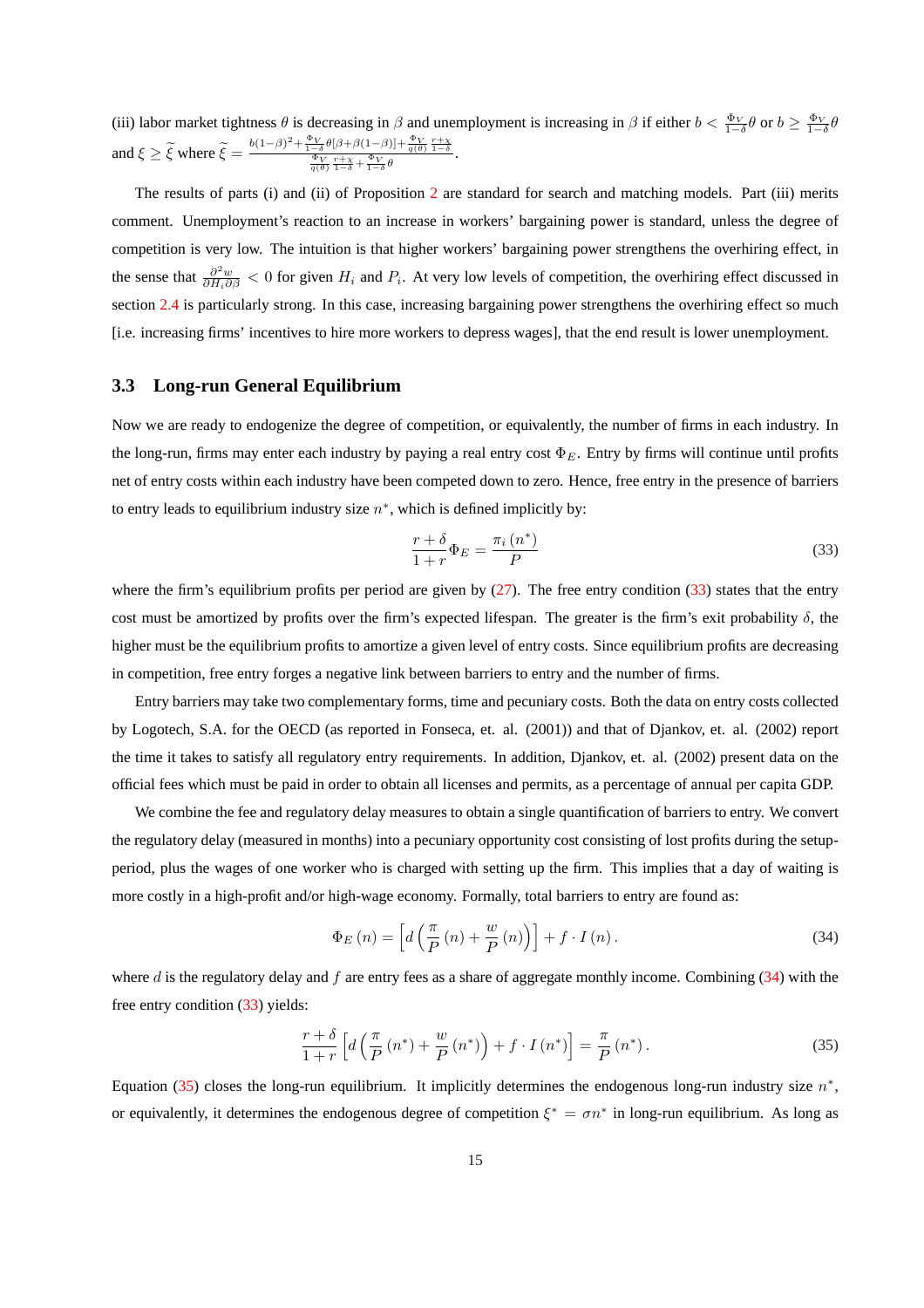$d < \frac{1+r}{r+\delta}$ , as is the case in all the data reported in Table [1,](#page-31-0) equation [\(35\)](#page-16-0) defines a negative relationship between barriers to entry and the degree of competition in long-run equilibrium. Hence, an increase in entry barriers of either form leads to a long-run equilibrium decrease in industry size  $n^*$  or equivalently, to a decrease in the demand elasticity faced by firms  $\xi^*$ .

## **4 Quantitative Results**

We are now in a position to calibrate our model and approach our quantitative questions. We first explain in detail how we calibrate the basic model to match a set of labor market data from the United States. Then, for this calibration we ask: What is the impact of increasing competition on equilibrium unemployment and wages? That is, we examine by how much unemployment decreases and by how much wages increase due to an increase in our measure of competition [demand elasticity  $\xi$ ]. Next, we run two policy experiments, each of which is designed to gauge the relative importance of entry costs and unemployment benefits in accounting for the difference in U.S. and continental European unemployment rates.

#### **4.1 Calibration**

One model period is one month. All parameters are reported in Table [2.](#page-32-0) We use estimates from the literature to guide our choices for the first group of parameters. The bargaining power of workers,  $\beta$ , has recently been estimated between 20%, (Cahuc, Gianella, Goux and Zylberberg, 2002) and 50% (Abowd and Allain, 1996, Yashiv, 2001). Petrongolo and Pissarides (2001) report  $\eta$ , the elasticity of the matching function with respect to unemployment, to be in the range of [0.4;0.7]. We set  $\beta = \eta = 0.5$ , thus choosing standard values and imposing the Hosios (1990) condition.<sup>16</sup> For simplicity, we normalize the level of technology A to unity. Our choice for the annualized real interest rate  $r = 0.04$ is standard. Unemployment benefits in the U.S. replace 50% of the past income for half a year, so we choose b to be 0.274, which is roughly consistent with a replacement rate<sup>17</sup> of 30%. In our setting, the choice of the elasticity of substitution among goods  $\sigma$  has no impact on the endogenously determined elasticity of substitution facing individual firms ξ. Since  $\xi = n\sigma$ , our choice of  $\sigma$  only serves to normalize the equilibrium number of firms per industry. We take  $\sigma = 2$ .

We choose the remaining parameters to match some stylized labor market data for the U.S. during the period 1989–2002. Specifically, we replicate an unemployment rate of 5.53%, an average duration of unemployment of 3.8 months (corresponding to a worker's matching rate of  $\theta q(\theta) = 0.26$ ), and an adjusted<sup>18</sup> vacancy/unemployment ratio of 0.3. The latter figure is consistent with the JOLTS database, where the average of the vacancy/unemployment ratio

<sup>&</sup>lt;sup>16</sup>In section 5 we show that the Hosios condition is necessary but not sufficient for social efficiency in our setup. Our result augments that of Smith (1999). While Smith (1999) requires constant returns to labor for efficiency, what matters here is a constant marginal revenue product of labor.

<sup>&</sup>lt;sup>17</sup>Rather than introducing heterogeneity among unemployed by cutting off their benefits, we prefer to adjust the generosity of unemployment compensation. This is standard, as is the choice of a 30% replacement ratio for the United States (see e.g. Ljungqvist and Sargent (1998)).

<sup>&</sup>lt;sup>18</sup>The terminology of our model is somewhat misleading. What is called a vacancy in the model is not directly comparable to a vacancy in the data because firms post as many vacancies so as to hire in expectation the desired number of workers. Therefore we adjust the vacancies coming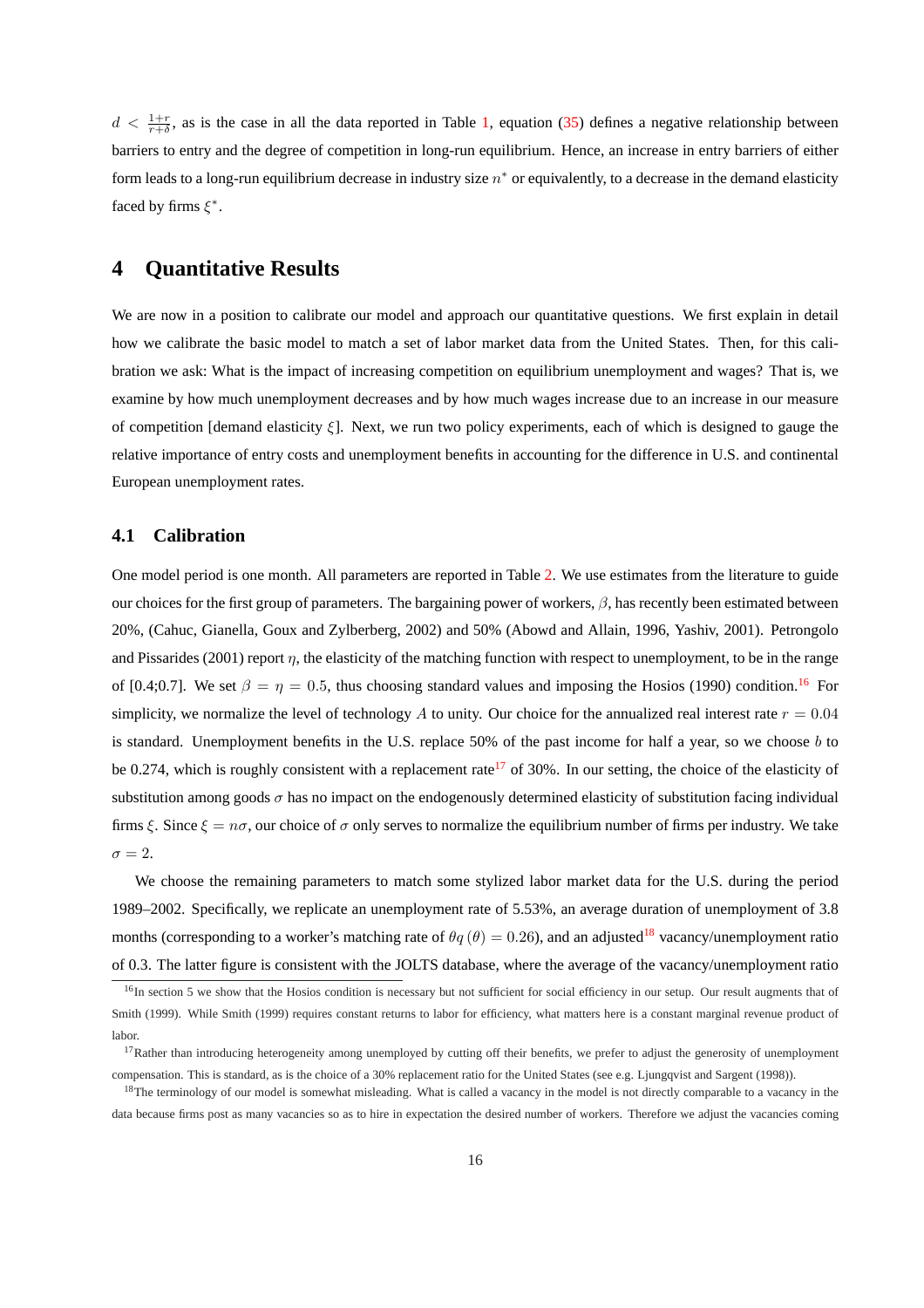for the period <sup>19</sup> beginning 1/2002 is one third. The exogenous total separation rate  $\chi = 0.0154$ , is pinned down by the Beveridge curve in conjunction with our values for unemployment and unemployment duration. We set  $\delta = 0.01$ , so that the monthly probability that a firm will cease to exist is in line with the one and five year firm survival probabilities reported in Dunne, Roberts and Samuelson (1988), Mata and Portugal (1994) and Wagner (1994). Finally, the scaling parameter of the matching function s must satisfy  $s = \frac{0.26}{\theta^{1-\eta}}$ .

We are left with a long-run equilibrium condition [\(35\)](#page-16-0) which relates vacancy posting costs  $\Phi_V$  to firm's demand elasticity ξ. We close the model by choosing a value for  $\Phi_V$ . We choose that level of vacancy posting costs which leads to a long-term U.S. equilibrium unemployment rate of 5.53 %. This leads to a value of  $\Phi_V = 0.573$ , so that hiring costs per worker are  $q(\theta) \Phi_V = 2.41$  units of output, which corresponds to about 21 % of annual payroll. This is consistent with Hamermesh and Pfann (1996), who report fixed hiring costs in the range of 20% to 100% of annual payroll expenses for a worker.

Finally, we also calibrate a balanced budget version of the model in which unemployment benefits are financed by equal magnitude income and payroll taxes  $(\tau_I, \tau_P)$ . The only parameter affected is equilibrium vacancy posting costs  $\Phi_V$ , which falls slightly to 0.547. In the US model economy, income and payroll taxes of less than 1% are necessary to finance unemployment benefits.

#### **4.2 A little bit of competition goes a long way**

Figure [2](#page-36-0) shows how equilibrium labor market variables react as the degree of competition is varied exogenously in the calibrated model. The quantitative message is clear: A little bit of competition goes a long way. The main benefits to competition for employment and wages are due to the transition between monopoly and oligopoly, not to the transition from oligopoly to perfect competition. The top left hand panel of Figure [2](#page-36-0) plots the equilibrium unemployment rate u against the number<sup>20</sup> of firms per industry, our measure of competition. The decrease in unemployment can be attributed [via the Beveridge curve] to the increase in labor market tightness depicted in the upper right panel of Figure [2.](#page-36-0)

However, the total impact of competition on unemployment is surprisingly modest. By increasing the number of firms per industry from one to five, equilibrium unemployment falls by less than two percentage points, from 7.62% to about 5.69 %. Put another way, even if all continental European industries were monopolies, while all US industries were perfectly competitive, the model would only predict a difference of slightly more than two percentage points of unemployment, less than half the actual gap of about 3.95% over the period 1989-2002.

The impact of competition on short-run equilibrium wages and profits is considerably stronger. The middle panels out of our model by the matching rate for firms before comparing it to the data. Let  $\theta_d$  denote the data, then we have the relationship:

$$
\theta_d = \theta \frac{1}{q(\theta)} = \frac{1}{s} \theta^{1+\eta}
$$

.

<sup>19</sup>The JOLTS database only offers vacancy data starting 12/2000.

<sup>&</sup>lt;sup>20</sup>Recall that the number of firms is the result of a normalization via  $\sigma$ . The more meaningful - but perhaps less intuitive - measure of product market competition is the demand elasticity  $\xi$  faced by each individual firm. In all of our calibrations,  $\xi = n\sigma$  and  $\sigma = 2.0$ , so doubling the number of firms gives the demand elasticity.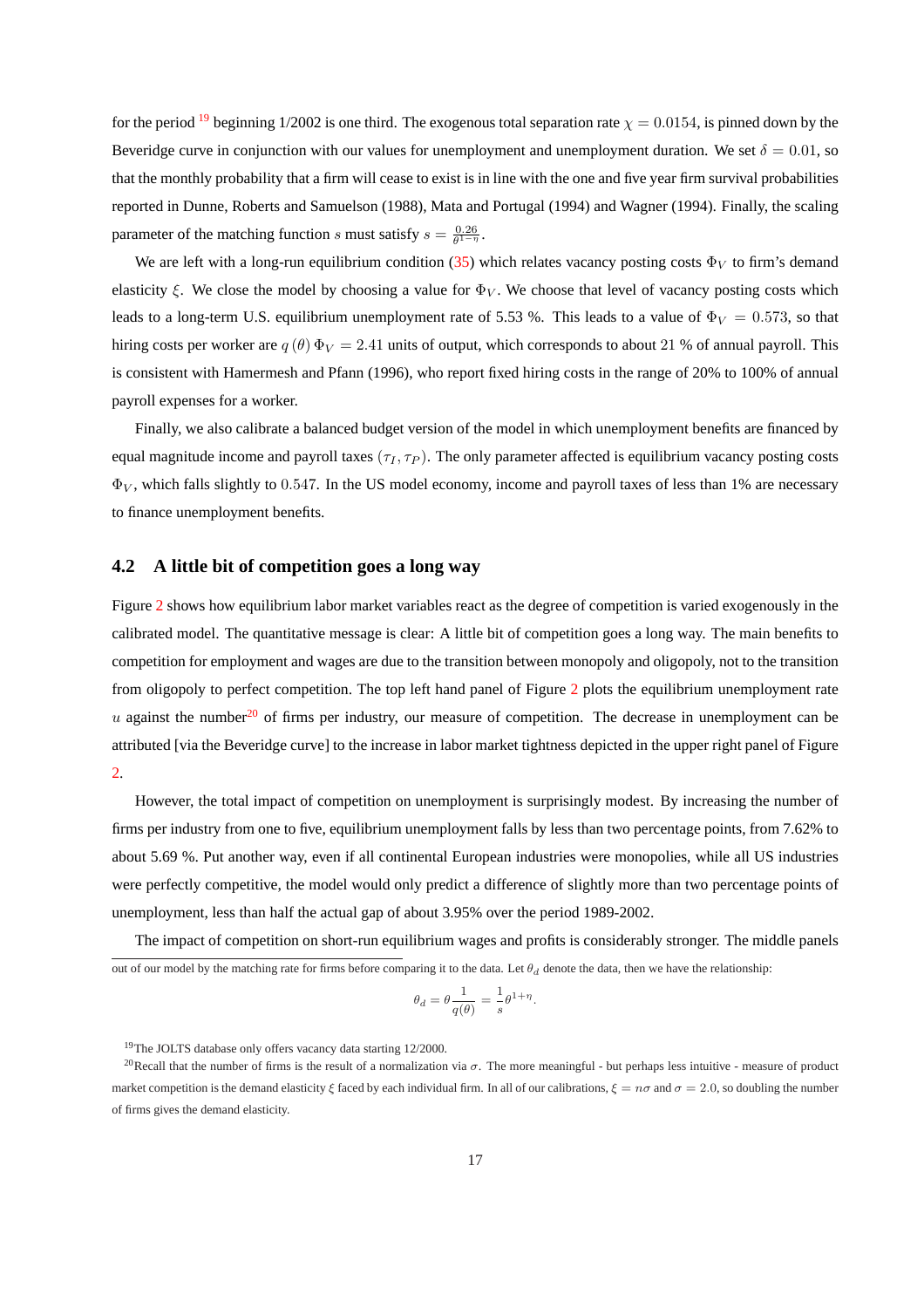of Figure [2](#page-36-0) show that equilibrium wages increase by about 50% when the number of firms is increased from 1 to 5, while per-firm equilibrium profits drop to about 1/10th of their monopoly levels. That wages are increasing despite shrinking profits may seem surprising initially. It is useful to recall, however, that the equilibrium wage is the sum of two components: a share  $\beta$  of match surplus and the value of the worker's outside option. Greater competition leads to higher equilibrium labor market tightness, so that unemployed workers find it easier to find a new job, raising the equilibrium value of unemployment - or equivalently the worker's outside option - which leads to an increase in the reservation wage. Although equilibrium match surplus increases slightly as well [in equilibrium the marginal worker must become more valuable as  $\theta$  increases, because it is more costly to search for him/her], it is the improvement in the worker's bargaining position which accounts for the vast majority of the increase in wages due to competition.

#### **4.3 Income Taxes**

In order to run policy experiments, we must also take into account that unemployment benefits must generally be financed by taxes. We impose equal magnitude income and payroll taxes, which are just large enough to finance the equilibrium expenditures on unemployment benefits:

$$
\left[\tau_I + \tau_P\right] \frac{w}{P} \left[1 - u\right] = bu. \tag{36}
$$

It is straightforward to confirm that the short-run equilibrium condition [\(30\)](#page-13-0) becomes:

$$
A = \frac{\xi - \beta}{\xi - 1} \left( \frac{1 + \tau_P}{1 - \tau_I} b + \frac{\beta}{1 - \beta} \frac{\theta \Phi_V}{1 - \delta} + \frac{1}{1 - \beta} \frac{\Phi_V}{q(\theta)} \frac{r + \chi}{1 - \delta} \right),\tag{37}
$$

while the entry cost definition must be updated to take payroll taxes into account

$$
\Phi_{E}(n) = \left[ d\left(\frac{\pi}{P}(n) + (1 + \tau_{P}) \frac{w}{P}(n)\right) \right] + f \cdot I(n). \tag{38}
$$

#### **4.4 A Simple Policy Experiment**

We now use the balanced budget version of the model to run a simple policy experiment, whose goal is to gauge the relative importance of product and labor market institutions in accounting for the US-continental Europe unemployment differential. In particular, differing labor market institutions [LMI] are represented as differing levels of real unemployment benefits  $b_{US} = 0.274$  and  $b_{Euro} = 0.554$ , which correspond to replacement rates of 30% and 70% respectively. Differing product market institutions [PMI] are represented as differing entry cost regimes  $\{d_{Euro}, f_{Euro}\}$ and  $\{d_{US}, f_{US}\}$ <sup>21</sup> To decompose the total resulting unemployment differential into PMI and LMI components, we move from the US to the continental European calibration in two steps. Taking the calibration to US data as a starting point, we first increase b so that the replacement rate takes on its continental European value, while maintaining low US entry costs. The difference between the US and hybrid long-run equilibrium unemployment rates  $\Delta u_{LMI}$ gives the unemployment differential due to the labor market institution. In the second step, we move from the hybrid to the continental European economy by increasing entry costs to continental European levels. This allows us to

 $^{21}$ Following Fonseca, et. al. (2001) and Pissarides (2001), we use the regulatory delay index based on the Logotech/OECD data, together with Djankov, et. al. (2002)'s cost data.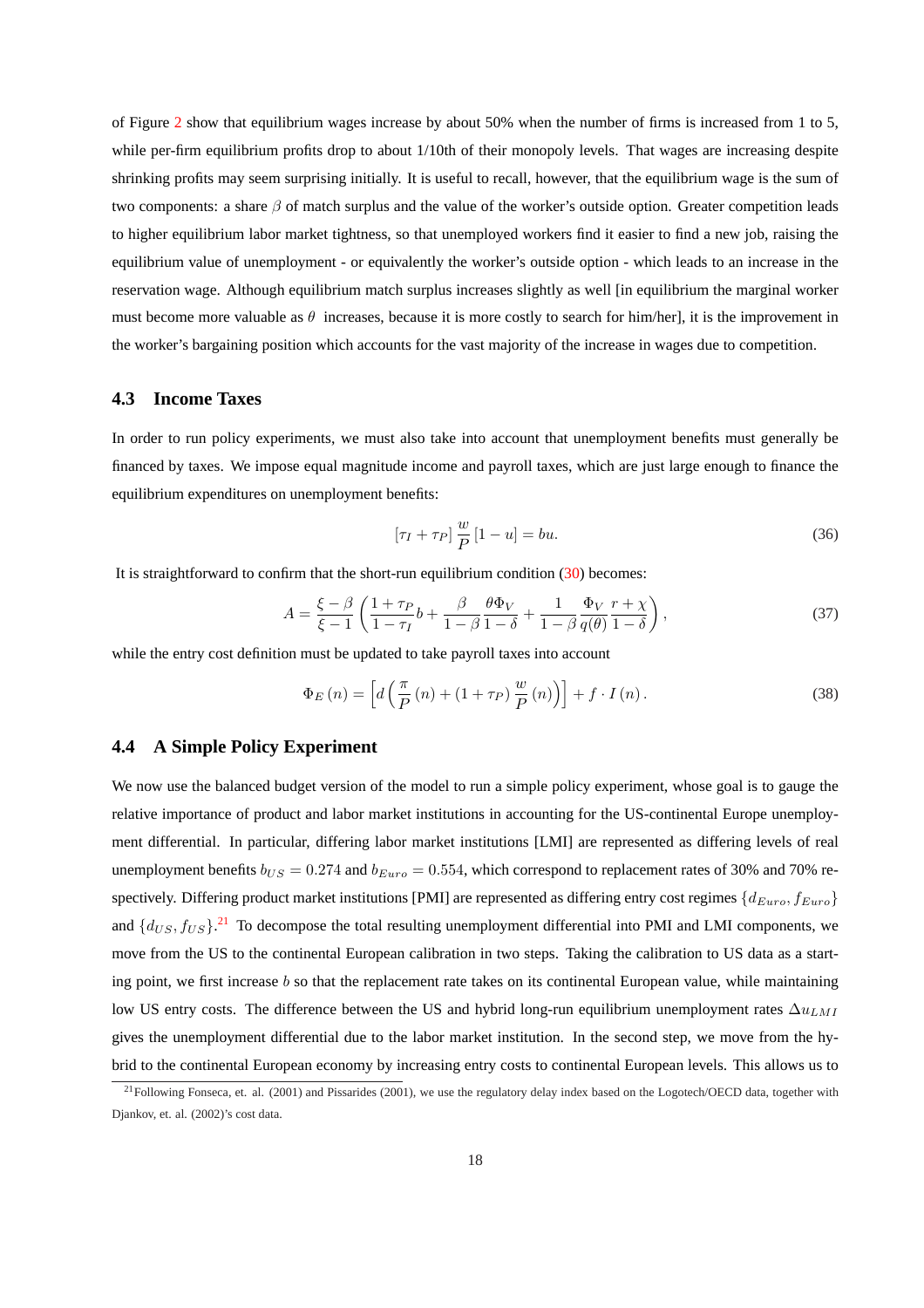calculate  $\Delta u_{PMI}$ , the unemployment differential due to the product market institution. Also of interest will be the share of the total difference in long-run equilibrium unemployment rates which is due to PMI, which we define as  $share_{PMI} \equiv \frac{\Delta u_{PMI}}{\Delta u_{PMI} + \Delta u_{LMI}}.$ 

The long-run equilibrium for the US economy is shown in column [1] of Table [3,](#page-33-0) while columns [2] and [3] represent the hybrid and continental European long-run equilibria respectively. Product market regulation is only responsible for about 13% of the US-continental European unemployment differential. In absolute terms, stricter continental European product market regulation is responsible for about  $\Delta u_{PMI} = 0.42$  percentage points of unemployment, while more generous unemployment benefits are responsible for about  $\Delta u_{LMI} = 2.79$  percentage points of additional unemployment.  $^{22}$  This indicates that although product market deregulation is likely to have some impact on unemployment, labor market reforms would clearly seem to be considerably more effective. The reason can again be traced to the countervailing hiring externality inherent in the individual bargaining setup, which effectively counteracts much of the detrimental impact of monopoly power on unemployment.<sup>23</sup>

#### **4.5 A Second Policy Experiment: Interactions between** b and  $\Phi_E$

Inherent in the policy experiment presented above is an ordering of reforms. In the previous subsection, we have chosen to examine the effects of first deregulating continental European product markets, and then reforming labor markets. It is important to note that this maximizes the unemployment-impact of product market reform. At higher levels of unemployment benefits, entry costs have a greater negative impact on employment and wages.

The reason is that there is a pernicious interaction between the level of unemployment benefits and entry costs, as illustrated in Figure [4.](#page-38-0) Even if a given differential in entry costs results in exactly the same differential in tightness, the impact of that tightness differential on unemployment varies according to b. The reason is that higher-b equilibria involve lower levels of labor market tightness. By the Beveridge curve, unemployment reacts more sensitively to a given tightness differential when tightness is low. This is simply due to the constant returns to scale feature of the matching function, which leads to worker's matching rates  $\lambda_w \equiv \theta q(\theta)$  to display decreasing returns to scale in tightness  $\theta$ .

To quantify this interaction, we run a second policy experiment. Now, we define the hybrid economy as being that which combines high European-style entry costs with low US replacement rates. As a result, the increase in unemployment due to PMI shrinks even further. This is reflected in the final column of Table [3.](#page-33-0) When entry costs are varied at low levels of unemployment benefits, the difference in entry barriers can only account for 0.29 % points of unemployment differential, which corresponds to about 9 % of the total US-continental European unemployment differential.

<sup>&</sup>lt;sup>22</sup>These two institutions fall short of explaining the entire gap between US and continental European unemployment rates, which was 3.95 percentage points over the period 1990-2002, according to BLS data. Recall that there are other institutional differences such as firing costs from which we abstract here.

 $^{23}$ In a companion paper, we show that under collective bargaining, entry barriers can indeed account for a substantially larger portion of the US-continental European unemployment gap.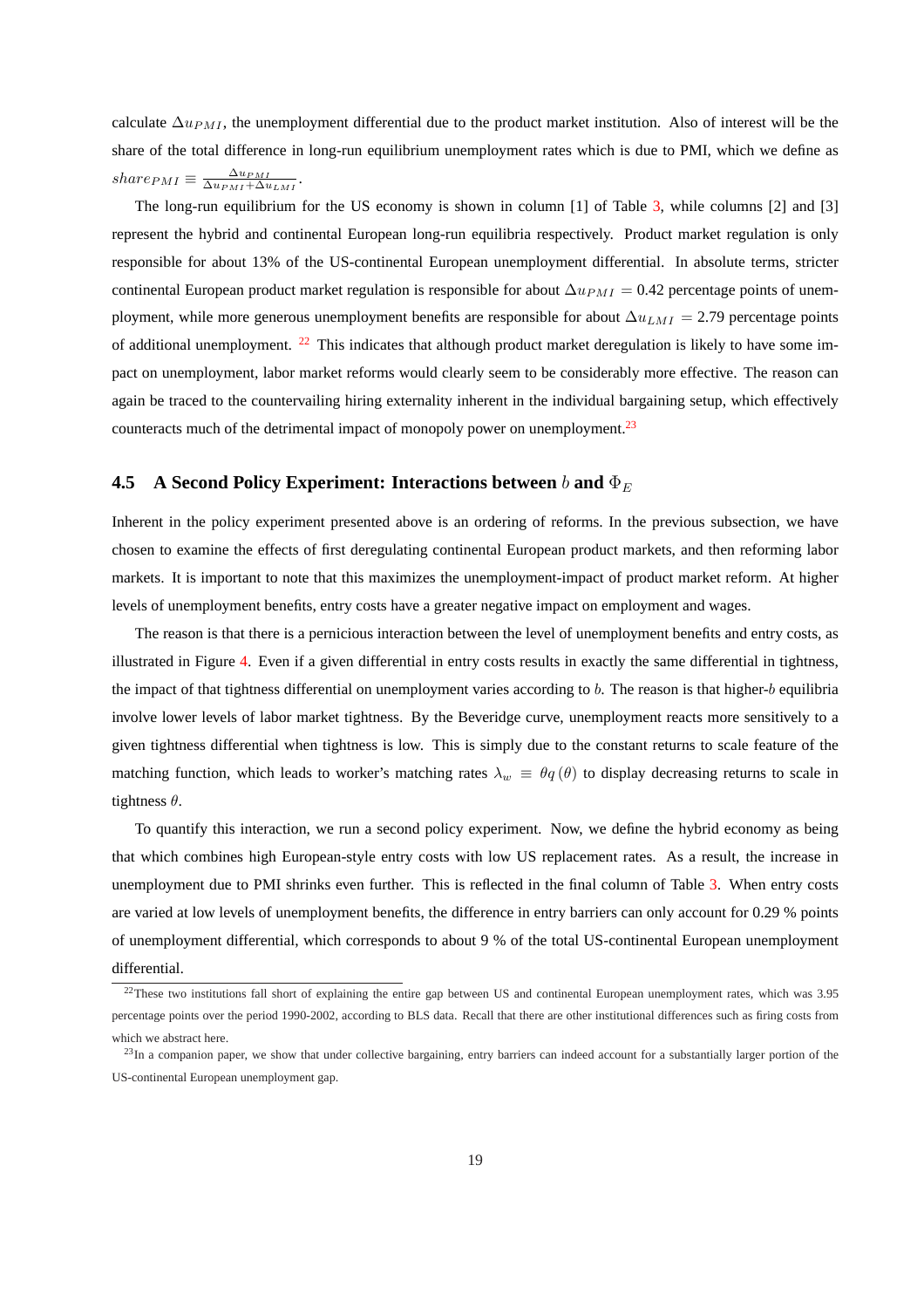#### **4.6 Wage Impact**

We confirm the quantitative relevance of Blanchard and Giavazzi (2003)'s political economy argument. These authors assert that the package of product and labor market reform may be more palatable to workers than labor market reform alone, since the spoonful of sugar of product market reform-induced wage increases would make the bitter medicine of labor market reform easier to swallow<sup>24</sup>. Indeed, in our first policy experiment workers would be compensated for the loss of unemployment benefits with a substantial competition-induced net real wage increase of about 11 %, which corresponds to an increase in net real wages from 0.792 to 0.879. This wage increase holds regardless of whether labor or product market reform is introduced first. Once again, nearly all of the competition-induced wage increase is due to the increase in workers' reservation utility. Greater product market competition leads to higher rates of vacancy creation, increasing labor market tightness and making it easier for unemployed workers to find jobs. This increases the value of workers' outside option of unemployment and renewed job search, improving their bargaining position. Furthermore, Figure [3](#page-37-0) illustrates the empirical relevance of product market reform for wages.

#### **4.7 Robustness**

We now proceed to check the robustness of our quantitative results to our 'free' parameter choices. The only parameters in which we are guided by, but not pinned down by, the data are matching elasticity  $\eta$ , worker's bargaining power  $β$  and firm death rate  $δ$ . The purpose of this section is to check the robustness of our results to these three semi-free parameters. We find that our choice of these parameter values is innocuous and has only negligible effects on the results that we report.

#### **4.7.1 Setup**

We take the calibration to the U.S. economy as a starting point and vary the variable of interest (e.g. firm death rate) over a wide range of values (e.g.  $[0; 0.0154]$ , so that for the highest value all breakups are caused by firm-closures). For each of these values we recalibrate the model to still fit our targets of a 5.53% unemployment rate, 3.8 months unemployment duration, 4.2 months vacancy duration and a replacement rate of 0.30. The top left panel in figures [5–](#page-39-0)[7](#page-41-0) reports how vacancy posting costs,  $\Phi_V$ , and the scaling parameter of the matching function have to be adjusted to meet our calibration targets. The top left panel also shows the effect of this recalibration on the long-run equilibrium demand elasticity that firms face. This recalibration is important, because it allows us to compare results across different parameter values directly.

Based on the recalibrated models we then conduct three regulation experiments. Each experiment is conducted for 30 different values of the variable of interest  $(\delta, \eta, \beta)$ . Starting from U.S. entry barriers, experiment D varies the administrative delay from the U.S. level of 7.5 days to 600 days, which is roughly ten times the European entry delay. The results of experiment D are reported in the top right panel of diagrams [5–](#page-39-0)[7.](#page-41-0) Again starting from the U.S. level of 0.5% of per capita GDP experiment F varies the administrative fees up to a level of 200% of per capita GDP (which

 $^{24}$ A similar result is found by Seldeslachts (2002) in an efficiency wage model and by Peretto (2000) in a growth model.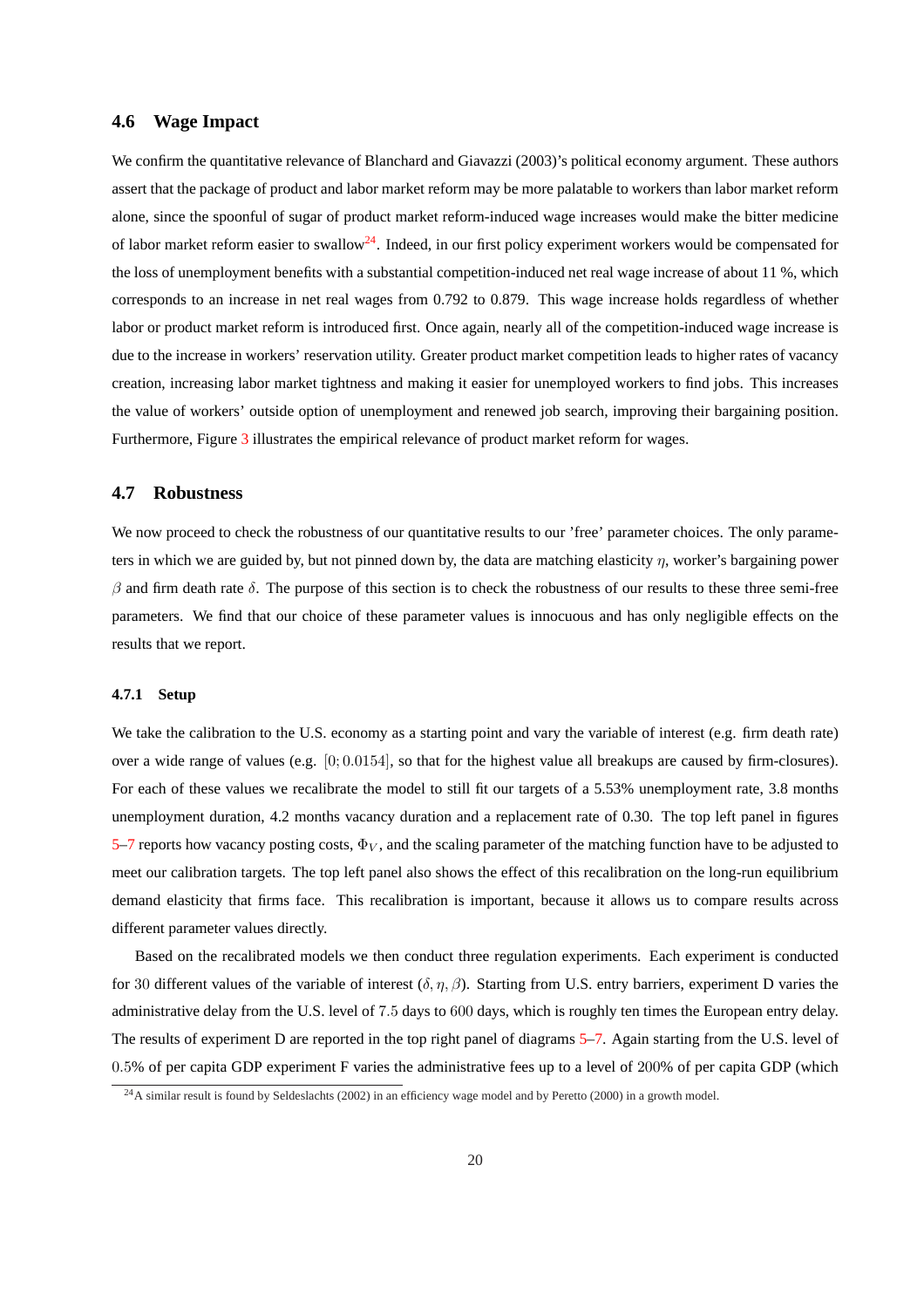is roughly 40 times the European level of fees) while keeping the entry delay at its U.S. level of 7.5 days. The results of experiment F are reported in the bottom left panel of diagrams [5–](#page-39-0)[7.](#page-41-0) Finally, experiment M considers multiples of U.S. entry barriers from 1 to 50. Again this surpasses the data by far. EU delay is about nine times higher than U.S. delay; EU fees are roughly 40 times higher than their U.S. counterparts. The results of experiment M are reported in the bottom right panel of diagrams [5–](#page-39-0)[7.](#page-41-0)

#### **4.7.2 Results**

When analyzing firm death rate,  $\delta$  (figure [5\)](#page-39-0) we realize that no modifications in vacancy posting costs or the scaling parameter are necessary to maintain our calibration targets. This is not surprising as an increase in the firm death rate translates almost one to one in a reduction in the exogenous match-breakup rate. We note, however, that the equilibrium demand elasticity falls substantially as the firm death rate increases. Higher firm death rates imply less time to recoup the entry-cost investment and thus lead to fewer firms in equilibrium — which manifests itself in the falling firm-level demand elasticity. The striking finding is that it is indeed possible to achieve an unemployment rate of more than 8%. However, this is only obtained for a setup where all separations are due to firm-closures and additionally administrative delay is at 600 days, i.e. 10 times its actual European level! For the observed European entry barriers our findings of a negligible effect of entry barriers holds for any possible choice of firm death rates.

Let us next consider the matching elasticity,  $\eta$  (figure [6\)](#page-40-0). We analyze variations of  $\eta$  in the interval [0.1; 0.9] and recall that our chosen value was 0.5. It turns out that the calibration is remarkably insensitive to choices of  $\eta$  and small variations in the scaling parameter of the matching functions are sufficient to reestablish compliance with our calibration targets. Very low values of the matching elasticity indeed lead to strong effects of regulation. However, similar to the case of the firm death rate, this effect only kicks in after surpassing European values of entry barriers. The economic intuition behind this finding is quite simple. High matching elasticities imply that worker matching probabilities only change very little<sup>25</sup> in response to a larger amount of available vacancies that would be brought about by deregulation. In addition, firm matching-probabilities react very sharply. On the other hand, low values of  $\eta$  imply that worker matching rates react sharply to an increase in vacancies, which has a direct positive effect on bargained wages and therefore kills off the job-growth process almost immediately. We conclude that it is possible to obtain unemployment rates of up to 8% if one is willing to assume extremely low matching elasticities of  $\eta = 0.1$  and an administrative delay 10 times higher than observed in Europe. For any value of entry barriers actually observed in the data unemployment rates barely exceed 6%.

Finally, in graph [7](#page-41-0) we consider the robustness of our results to variations in the bargaining power  $\beta$  of workers. Lower worker bargaining power requires substantially higher vacancy posting costs to remain at our original calibration targets for the 5.53% unemployment rate. For  $\beta = 0.2$ ,  $\Phi_V = 1.93$ , wages drop considerably and the number of firms increases substantially. Nevertheless, deregulation has the strongest effects for low values of worker bargaining power because this is when the overhiring effect is smallest. However, even for such low bargaining powers the unemployment rate for European level entry costs barely surpasses 6.0%. The highest unemployment rates that can be

<sup>&</sup>lt;sup>25</sup>Recall that the firm matching-probability is given by  $\theta^{-\eta}$  and the worker matching-probability by  $\theta^{1-\eta}$ .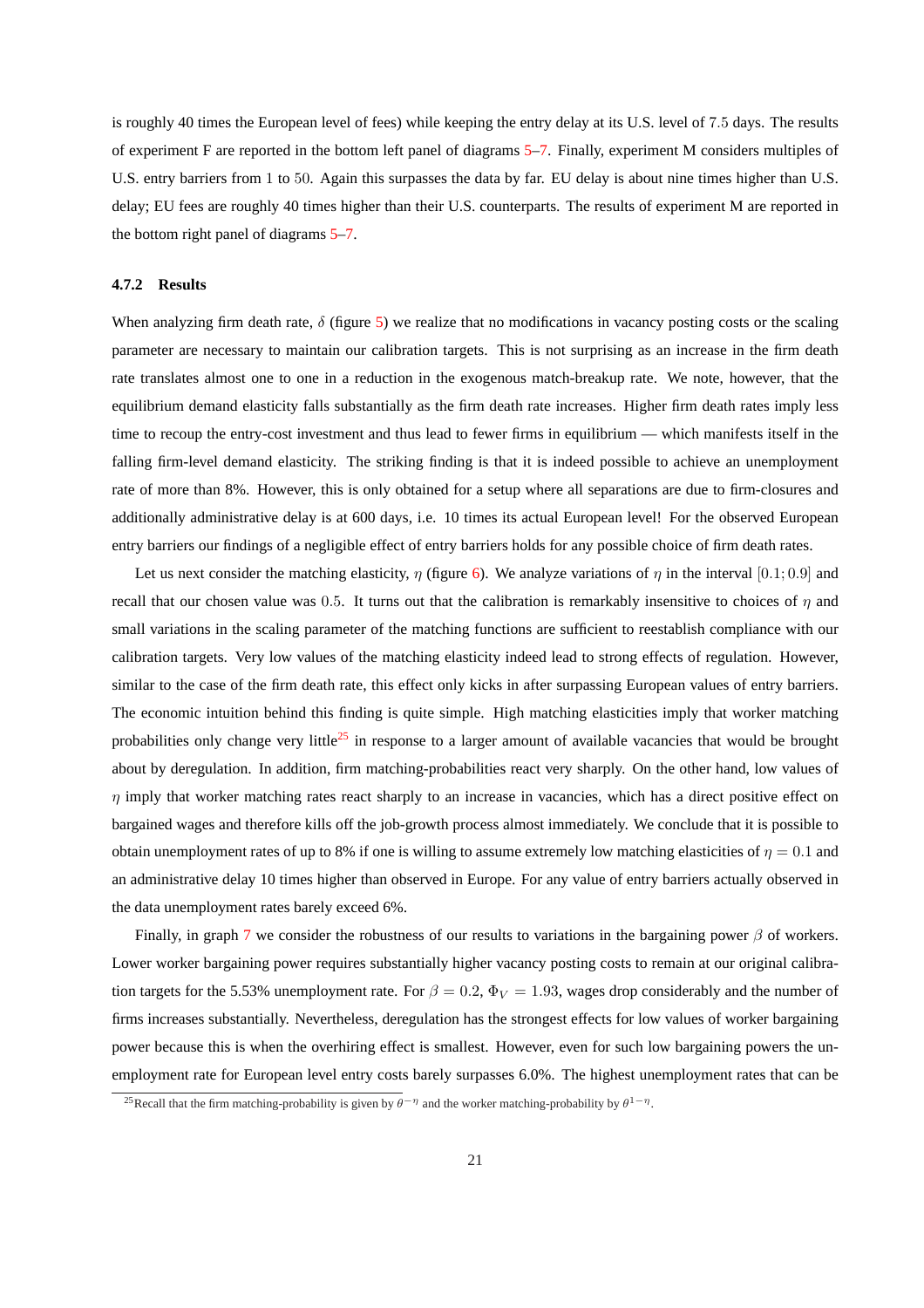<span id="page-23-0"></span>achieved are a maximum of 7% for entry regulations that either involve delays of 600 days or fees twice as high as per capita GDP.

To sum up, our reported result that increasing the regulation of entry to the U.S. product market to European levels has only negligible employment consequences is consistent with a wide array of choices for our somewhat 'free' parameters and by no means a special case of our model.

# **5 Social Efficiency**

We now consider the welfare implications of differing degrees of product market competition under individual bargaining. This allows us to make more precise the countervailing effects of monopoly power on the one hand, and the hiring and search externalities on the other. Any setup where firms take their product market power into account will lead to underprovision of goods, and hence underhiring. At the same time firms in individual bargaining settings have an incentive to overhire and thus overproduce (Stole and Zwiebel, 1996) which may counteract some of the monopoly distortions. Thus, one might see individual bargaining as inducing monopolistically competitive firms to 'self-regulate' and increase output, bringing them closer to the social optimum.<sup>26</sup> In the following, we compare the monopolistic competition and individual bargaining equilibrium to the social optimum.

The social planner wishes to maximize per capita aggregate consumption, subject to matching frictions. Total output of the economy can simply be written as  $AH$  where  $H$  is aggregate employment. Furthermore, given that all goods enter the utility function symmetrically, and  $H = (1 - u)$ , per capita consumption of the aggregate good is given by  $A(1 - u)$ . Using our definition of labor market tightness we can write economy wide per-period vacancy posting costs as  $\Phi_V \theta u$  so that the per period social welfare function becomes  $A(1 - u) - \Phi_V \theta u$ . To focus on the monopoly, bargaining and matching distortions, we consider the special case where  $b = 0$  and  $\delta = 0$ . The central planning problem becomes:

$$
\max_{\{u_{t+1}, \theta_t\}_{t=0}^{\infty}} \sum_{t=0}^{\infty} \left(\frac{1}{1+r}\right)^t \{A(1-u_t) - \Phi_V \theta_t u_t + \mu_t [u_{t+1} - u_t - \chi (1-u_t) + \theta_t q(\theta_t) u_t] \}
$$

where  $\mu_t$  denotes the shadow value of an extra vacancy. From the first order condition for labor market tightness we obtain

$$
\mu_t = \frac{\Phi_V}{q(\theta_t)} \frac{1}{1 - \eta(\theta_t)} \qquad \text{for all } t \tag{39}
$$

where  $\eta$  denotes the elasticity of the matching function with respect to  $\theta$ , i.e.  $\eta = -\frac{\theta q'(\theta)}{q(\theta)}$  $\frac{q(\theta)}{q(\theta)}$ . Combining the first order conditions for  $\theta_t$  and  $u_{t+1}$ , using the envelope condition and imposing the steady state condition that  $\theta_t = \theta$  and  $u_t = u$  we find an expression for constrained Pareto-efficient labor market tightness similar to that in the decentralized economies:

$$
A = \frac{\eta}{1 - \eta} \theta \Phi_V + \frac{1}{1 - \eta} \frac{\Phi_V}{q(\theta)} (r + \chi)
$$
\n<sup>(40)</sup>

By comparing (40) to the equilibrium condition of the monopolistic competition-individual bargaining economy [\(30\)](#page-13-0), we find two conditions for social efficiency:

<sup>26</sup>See also the discussion in Pissarides (2000) pages 198–201.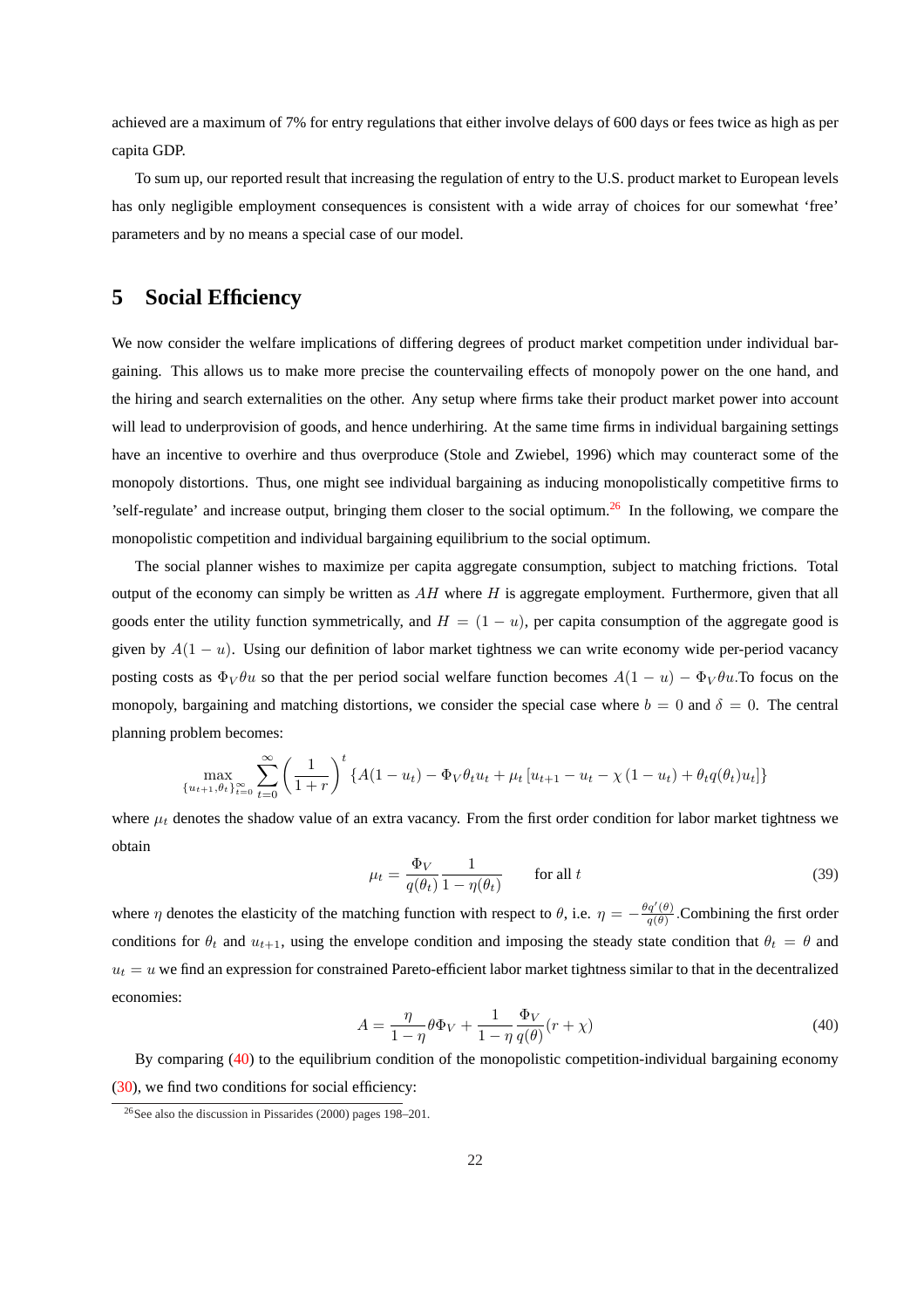- 1.  $\beta = \eta$ , the standard Hosios condition;
- 2.  $\frac{\xi-\beta}{\xi-1} = 1$ , which reflects the monopoly distortion (through  $\xi$ ) and the overhiring effect (via  $\beta$ ). As  $\xi \to \infty$  these distortions disappear.

To examine whether (un)employment is below or above its socially efficient level, we compare the socially efficient equilibrium condition  $(40)$  to its monopolistic-competition-individual bargaining counterpart  $(30)$ . For any finite value of ξ, the monopoly and overhiring distortions will exactly cancel one another whenever  $\beta = 1$ . When  $\beta < 1$ , however, the monopoly distortion dominates, leading to a socially sub-optimal equilibrium  $\theta$  and higher-than socially optimal unemployment rate in the individual bargaining economy. The intuition is that when workers have all of the bargaining power, wages are very high and the hiring externality strongest. At lower levels of bargaining power,  $\beta < 1$ , the hiring externality is diminished, and the monopoly distortion is able to dominate.

The search friction, as reflected in the Hosios condition, is neutralized whenever  $\beta = \eta$ . Recalling that the RHS of both the socially efficient equilibrium condition [\(40\)](#page-23-0) and its individual bargaining counterpart [\(30\)](#page-13-0) are increasing in  $\theta$ , β, and η, we can infer that for  $η < β$  the search friction causes unemployment to be above its socially efficient level. However, for  $\eta > \beta$  the search friction implies a lower-than optimal level of unemployment.

Note that under imperfect competition, both conditions for social optimum will only be satisfied simultaneously if  $\beta = \eta = 1$ , which would involve both a degenerate matching function and giving all bargaining power to the workers. Under perfect competition, the standard Hosios condition becomes necessary and sufficient for social efficiency. <sup>27</sup>.

Our specification of  $\beta = \eta < 1$  unambiguously leads to inefficiently low employment levels. In this case, the search friction is neutralized, while the net effect of the monopoly and individual bargaining distortions is unemployment which is greater than the socially optimal level. Similarly, whenever  $\eta < \beta \leq 1$ , both the net effect of the monopoly and individual bargaining distortions and the search friction imply underemployment, leading to an equilibrium level of unemployment which is unambiguously greater than the socially efficient level. However, for  $\beta < \eta < 1$ , the search friction implies overemployment whereas the monopoly distortion still suggests underemployment. Given that the two distortions work in opposite directions, it is not clear in this last case whether the level of unemployment will be too low or too high in the decentralized equilibrium as compared to the socially efficient outcome.

Our social efficiency analysis allows us to contribute to the recent debate on the robustness of Stole and Zwiebel (1996a)'s overhiring results. Although we find clear evidence of a hiring externality from [\(21\)](#page-10-0), we also find that the net effect of the intertwined monopoly distortion and hiring externality is underhiring. There is, however, a further, wagebased definition of overhiring, as noted by Stole and Zwiebel (2003): firms engage in overhiring when workers' wages are lower than their internal marginal (revenue) product to the firm. That is, a worker who would not be hired based on his contribution to marginal output alone is hired due to his contribution to depressing wages. In our setting, this definition of overhiring is satisfied whenever  $\frac{\xi-1}{\xi}AP_i(H_i) < w(H_i)$ .<sup>28</sup> From equations [\(23\)](#page-12-0) and [\(24\)](#page-12-0), wage-based

 $^{27}$ Our findings are consistent with Smith (1999), who studies social efficiency for the case of perfect competition and decreasing returns to scale, and Cahuc and Wasmer (2001) who study perfect competition and constant returns to scale.

<sup>&</sup>lt;sup>28</sup>One could also use the somewhat weaker criterion that the worker's marginal revenue product net of hiring costs must be smaller than the wage.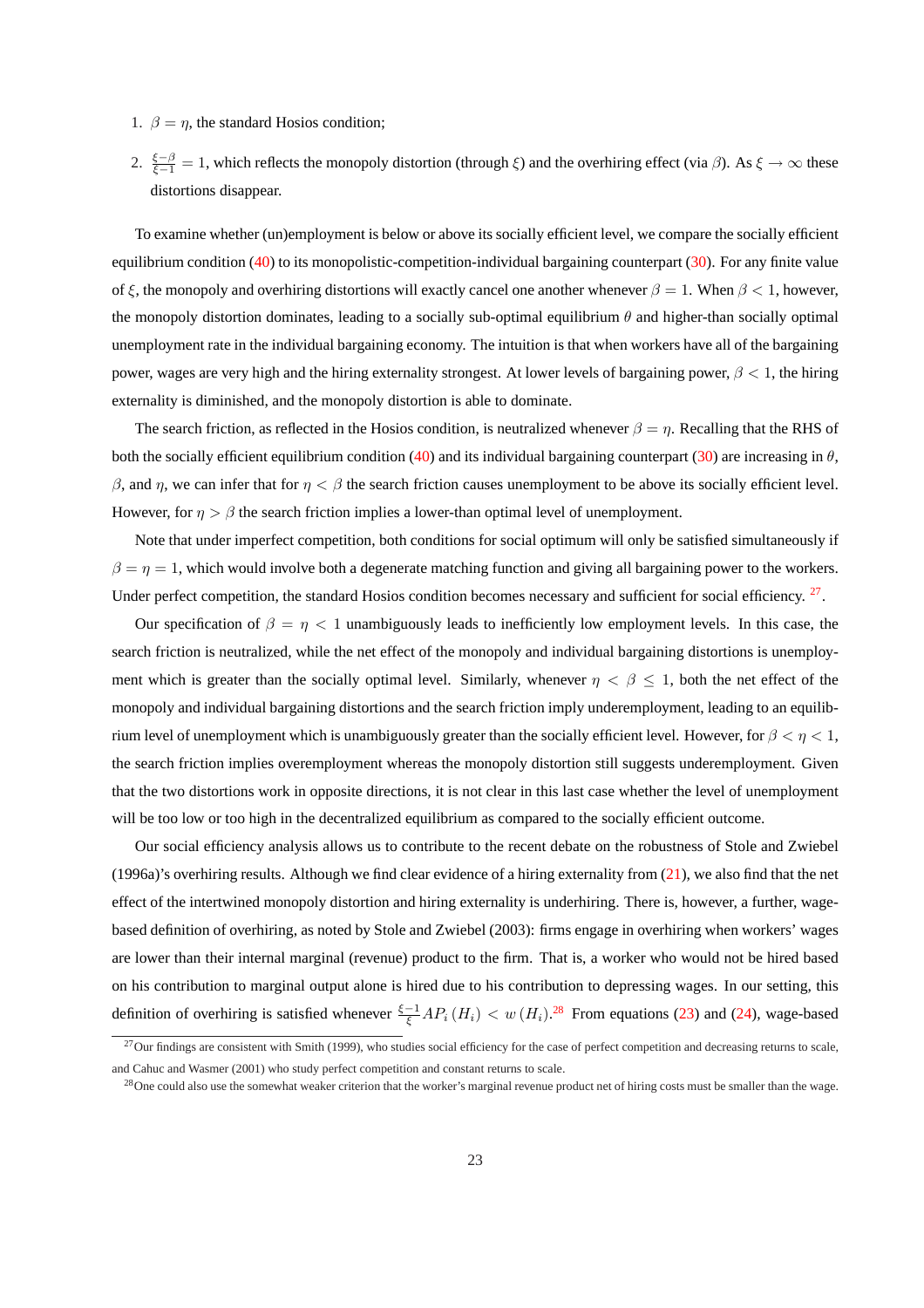overhiring occurs whenever:

$$
\xi < \beta \left[ b \frac{q(\theta)}{\Phi_v} \frac{1-\delta}{r+\chi} + \frac{\beta}{1-\beta} \frac{\theta q(\theta)}{r+\chi} + \frac{1}{1-\beta} \right]
$$

In our baseline US calibration, this condition is satisfied whenever  $\xi < 353.1$ , a very broad range indeed. In general, lower levels of competition and higher values of worker's bargaining power  $\beta$  will tend to favor the wage-based overhiring criterion.

## **6 Conclusions**

The main objective of this paper has been to study the relationship between product market regulation and labor market outcomes. Our main contribution is twofold. First, we develop a dynamic model with imperfect competition and search frictions, which is not only well suited for the quantitative analysis of the present paper but also for studies of interactions between competition and the choice of bargaining regime (Ebell and Haefke, 2003) or interactions of regional labor market institutions and monetary policy (Faia and Haefke, 2003). Our model contains the interesting feature that the standard monopoly distortion of underproduction is partially offset by an overhiring incentive, especially when monopoly power is high.

We then use our model to answer two quantitative questions: (1) What is the impact of increasing product-market competition on equilibrium employment and wages? and (2) What proportion of the US-continental European unemployment difference can be accounted for by differences in entry barriers. We find that it is the transition from monopoly to a few firms per sector that has a larger impact on unemployment rates, hence a little competition goes a long way. When we expose a calibrated United States economy to European entry costs we observe an increase in the unemployment rate of about half a percentage point or slightly more than 10% of the unemployment rate differential between the U.S. and Europe. Thus, while our qualitative finding that product market deregulation has positive repercussions on labor market outcomes is in accordance with the previous literature, we are the first to quantify the effect of deregulation in a fully microfounded dynamic model and conclude that this effect is substantially smaller than conjectured by previous authors.

This would amount to:

$$
\frac{\xi-1}{\xi}A\frac{P_i(H_i)}{P} - \frac{\Phi_V \chi}{q(\theta)} < \frac{w(H_i)}{P}
$$

and would lead to a slightly higher upper bound on  $\xi$ .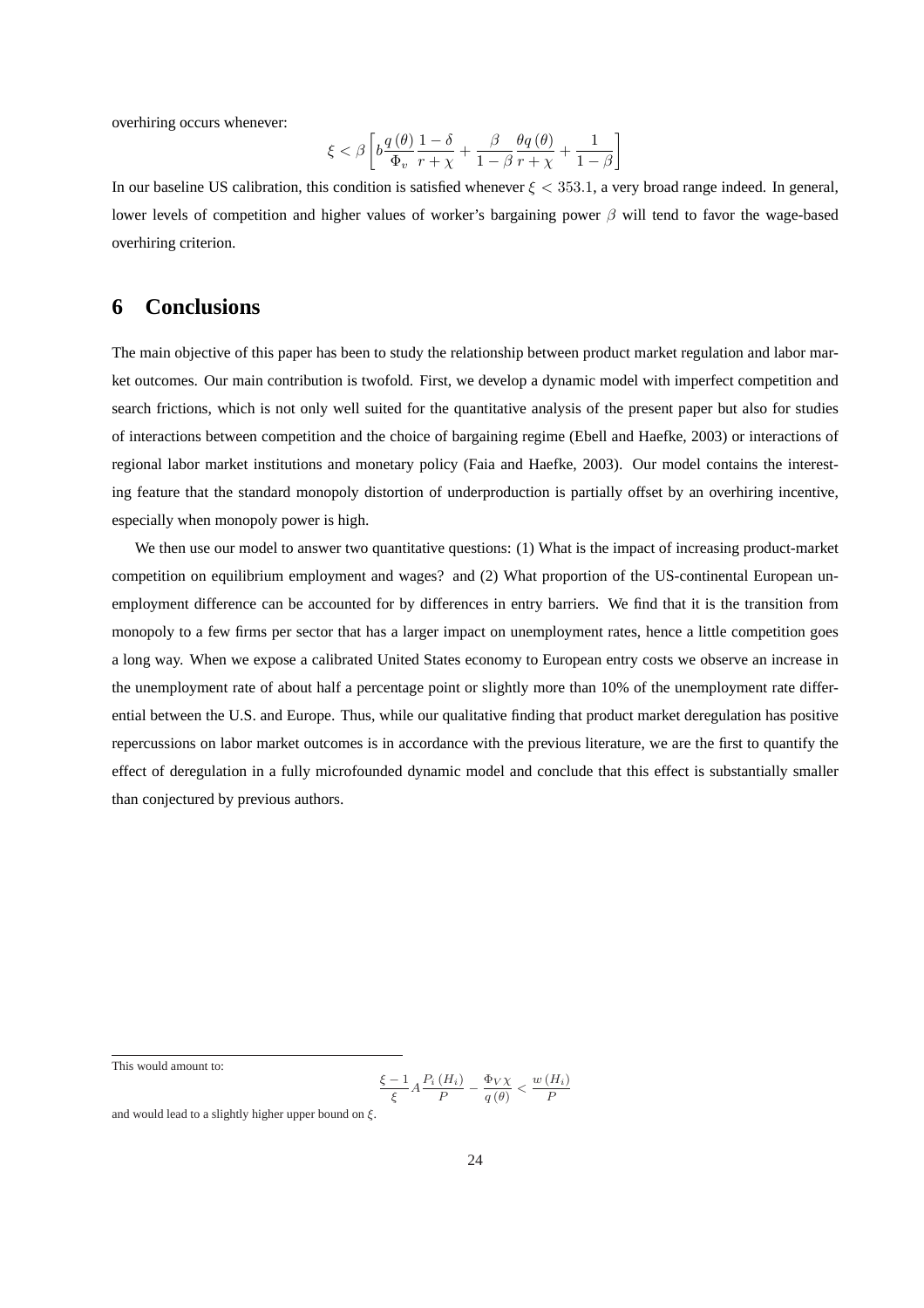## **References**

- [1] Abowd, J.A. and L. Allain (1996), "Compensation Structure and Product Market Competition," *Annales d'Economie et de Statistique*, (41/42), 207–218.
- [2] Bertrand, M. and F. Kramarz (2002), "Does Entry Regulation Hinder Job Creation? Evidence from the French Retail Industry," *Quarterly Journal of Economics* 117, 1369–1413.
- [3] Binmore, K., A. Rubinstein and A. Wolinsky (1986), "The Nash Bargaining Solution in Economic Modeling," *RAND Journal of Economics* 17, 176–188.
- [4] Blanchard, O. and F. Giavazzi (2003), "Marcoeconomic Effects of Regulation and Deregulation in Goods and Labor Markets," *Quarterly Journal of Economics* 118, 879–907.
- [5] Boeri, T., G. Nicoletti and S. Scarpetta (2000), "Regulation and Labour Market Performance," CEPR Discussion paper 2420.
- [6] Bresnahan, T.F. and P.C. Reiss "Entry and Competition in Concentrated Markets," *The Journal of Political Economy* 99, 977–1009.
- [7] Cahuc, P. and E. Wasmer (2001), "Does Intrafirm Bargaining Matter in the Large Firm's Matching Model?" *Macroeconomic Dynamics* 5, 178–89.
- [8] Cahuc, P., C. Gianella, D. Goux, and A. Zylberberg (2002), "Equalizing Wage Differences and Bargaining Power: Evidence From a Panel of French Firms," *CEPR Discussion Paper 3510*.
- [9] Djankov, S., R. La Porta, F. Lopez-de-Silanes and A. Shleifer (2002), "The Regulation of Entry," *Quarterly Journal of Economics* 117, 1–37.
- [10] Dunne, Timothy, Mark J. Roberts and Larry Samuelson (1988), "Patterns of Firm Entry and Exit in U.S. Manufacturing Industries," *The RAND Journal of Economics*, 19(4), 495–515.
- [11] Ebell, M. and C. Haefke (2003), "Unions, Monopoly Rents, and Product Market Deregulation in Europe", mimeo.
- [12] Faia, E. and C. Haefke (2003), "The Monetary Transmission Mechanism and Labor Market Institutions", mimeo.
- [13] Fonseca, R., Lopez-Garcia, P. and C. Pissarides (2001), "Entrepreneurship, Start-up Costs and Unemployment," *European Economic Review* 45, 692–705.
- [14] de Fontenay, C.C. and J.S. Gans (2003), "Organizational Design and Technology Choice under Intrafirm Bargaining: Comment," *American Economic Review* 93, 448–455.
- [15] Gal´ı, J., (1995), " Non-Walrasian Unemployment Fluctuations," *NBER Working Paper 5337*.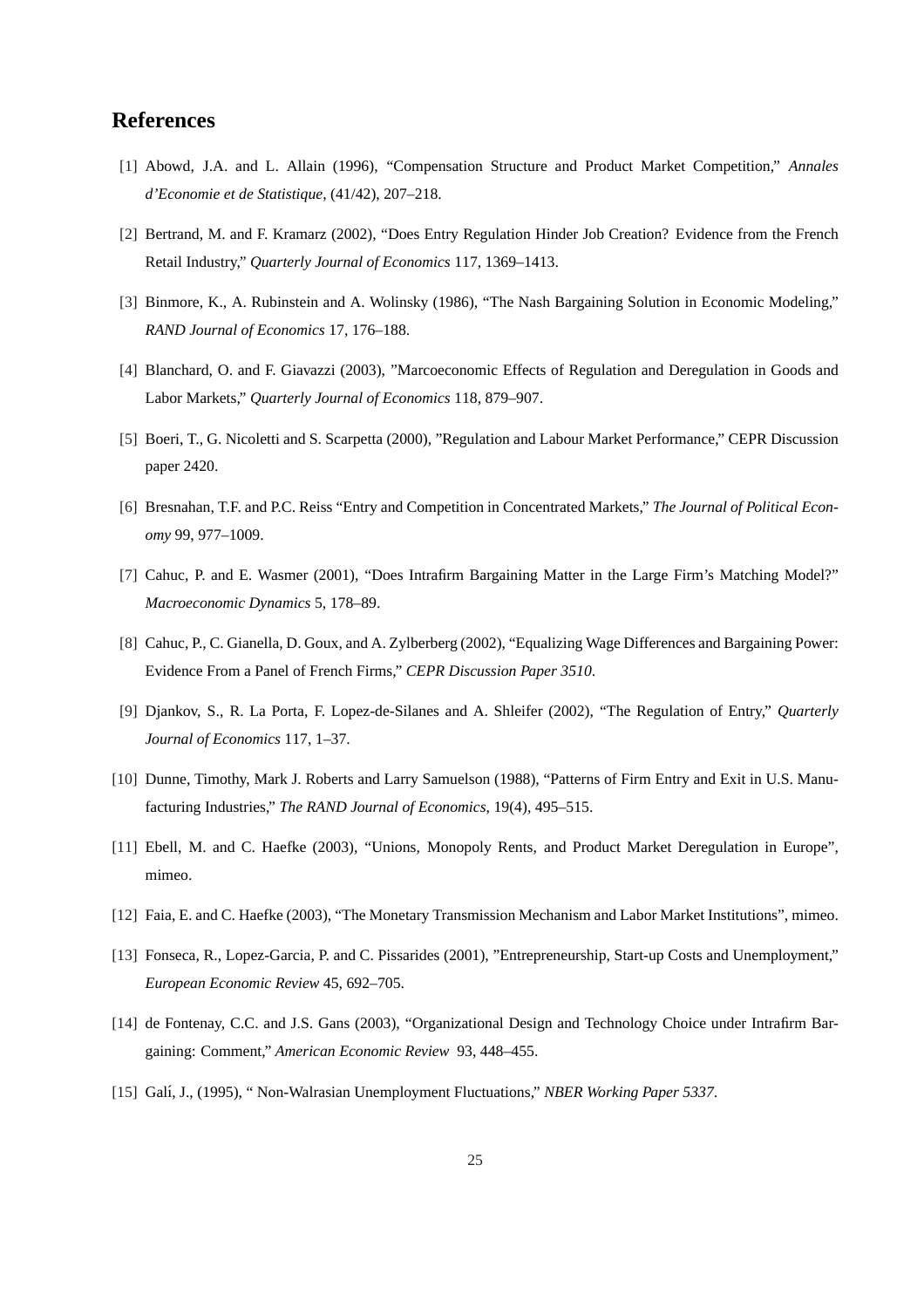- [16] Gollin, D. (2002), "Getting Income Shares Right," *The Journal of Political Economy* 110, 458–474.
- [17] Gul, F. (1987), "Bargaining Foundations of Shapley Value " *Econometrica*, 81–95.
- [18] den Haan, W.J., C. Haefke, and G. Ramey, (2001), "Shocks and Institutions in a Job Matching Model," *NBER Working Paper 8463*.
- [19] den Haan, W.J., G. Ramey, and J. Watson (2000), "Job Destruction and Propagation of Shocks," American Economic Review 90, 482–498.
- [20] Hamermesh, D.S. and G.A. Pfann, (1996), "Adjustment Costs in Factor Demand," *Journal of Economic Literature* 34, 1264–1292.
- [21] Hosios, A.J. (1990), "On the Efficiency of Matching and Related Models of Search and Unemployment," *Review of Economic Studies* 57, 279–298.
- [22] Krueger, A.B. and J.S. Pischke (1997), "Observations and Conjectures on the U.S. Employment Miracle," BER Working Paper 6146.
- [23] Ljungqvist, L. and T.J. Sargent (1998), "The European Unemployment Dilemma," *Journal of Political Economy* 106, 514–550.
- [24] Ljungqvist, L. and T.J. Sargent (2004), "European Unemployment and Turbulence Revisited in a Matching Model," *Journal of the European Economic Association* forthcoming.
- [25] Mata, Jose and Pedro Portugal (1994), "Life duration of new firms," *Journal of Industrial Economics*, 44, 227– 245.
- [26] Nickell, S. (1999), "Product Markets and Labour Markets," *Labor Economics* 6, 1–20.
- [27] OECD Employment Outlook, June 2001.
- [28] Peretto, P. (2000), "Market Power, Growth, and Unemployment," *Duke University Discussion Paper* 00-21.
- [29] Petrongolo, B. and Pissarides, C.A., (2001), "Looking into the Black Box: A Survey of the Matching Function," *Journal of Economic Literature* 39, 716–741.
- [30] Pissarides, C.A. (2000), Equilibrium Unemployment Theory, 2nd edition, Cambridge, Mass: MIT Press.
- [31] Pissarides, C.A. (2001), "Company Start-Up Costs and Employment," *CEP Discussion Paper 520*.
- [32] Spector, D. (2002), "Competition and the Capital-Labor Conflict," *CEPREMAP-CNRS Working paper 2002-07*.
- [33] Seldeslachts, J. (2002), "Interactions between Product and Labor Market Reforms," *Universitat Autonoma de Barcelona,* mimeo.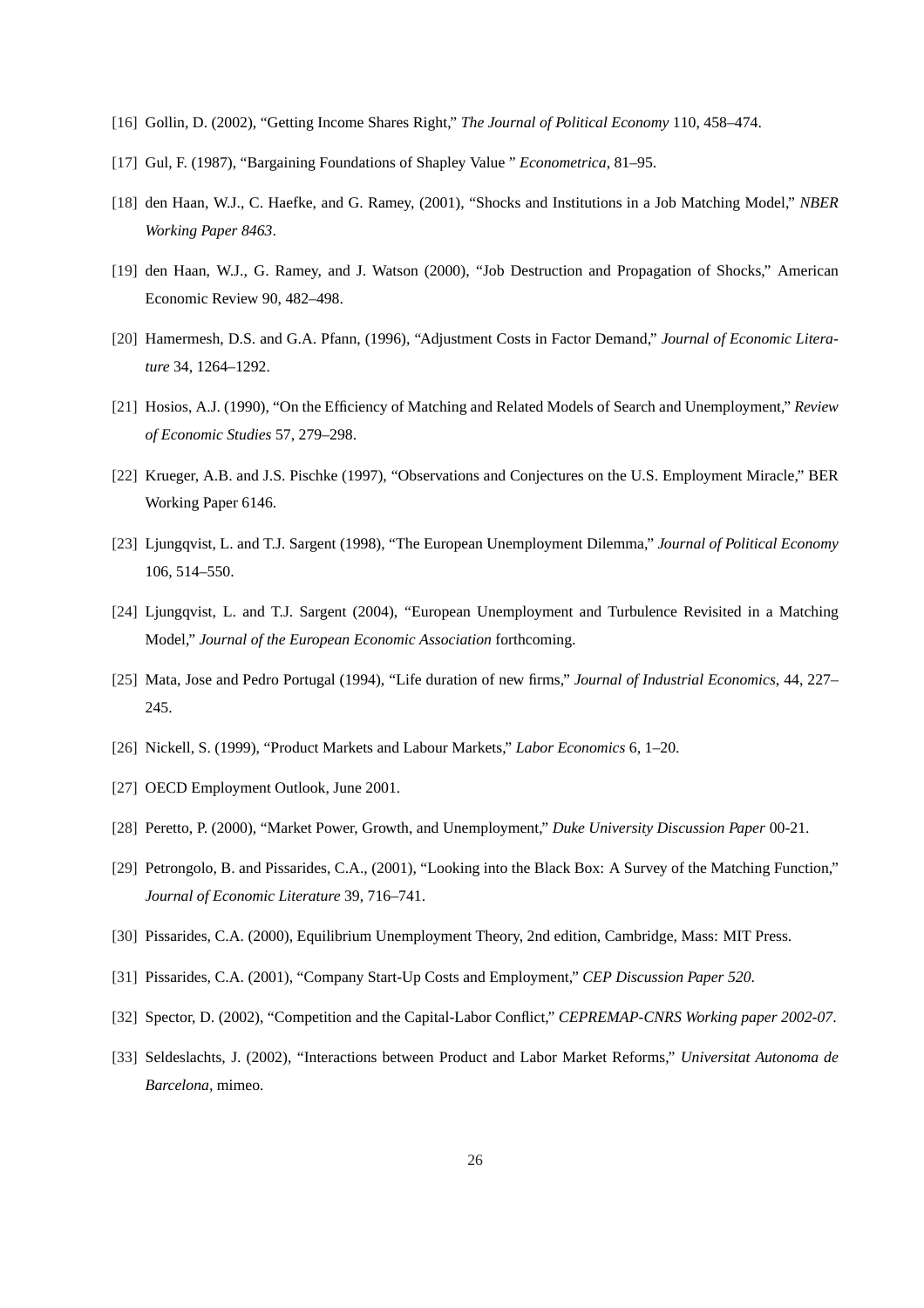- [34] Smith, E. (1999), "Search, Concave Production and Optimal Firm Size," *Review of Economic Dynamics* 2, 456– 471.
- [35] Stole, L. and J. Zwiebel (1996), "Intra-firm Bargaining under Non-Binding Contracts," *Review of Economic Studies* 63, 375–410.
- [36] Stole, L. and J. Zwiebel (1996a), "Organizational Design and Technology Choice under Intrafirm Bargaining," *American Economic Review* 86, 195–222.
- [37] Stole, L. and J. Zwiebel (2003), "Organizational Design and Technology Choice under Intrafirm Bargaining: Reply," *American Economic Review* 93, 456–457.
- [38] van Reenen, J., (1996), "The Creation and Capture of Rents: Wages and Innovation in a Panel of UK Companies," *Quarterly Journal of Economics,* 111, 195–226.
- [39] Wagner, J. (1994), "The Post-Entry Performance of New Small Firms in German Manufacturing Industries," *Journal of Industrial Economics*, 42(2), 141–54.
- [40] Yashiv, E. (2001), "Wage Bargaining, the Value of Unemployment, and the Labor Share of Income," *Tel Aviv University,* mimeo.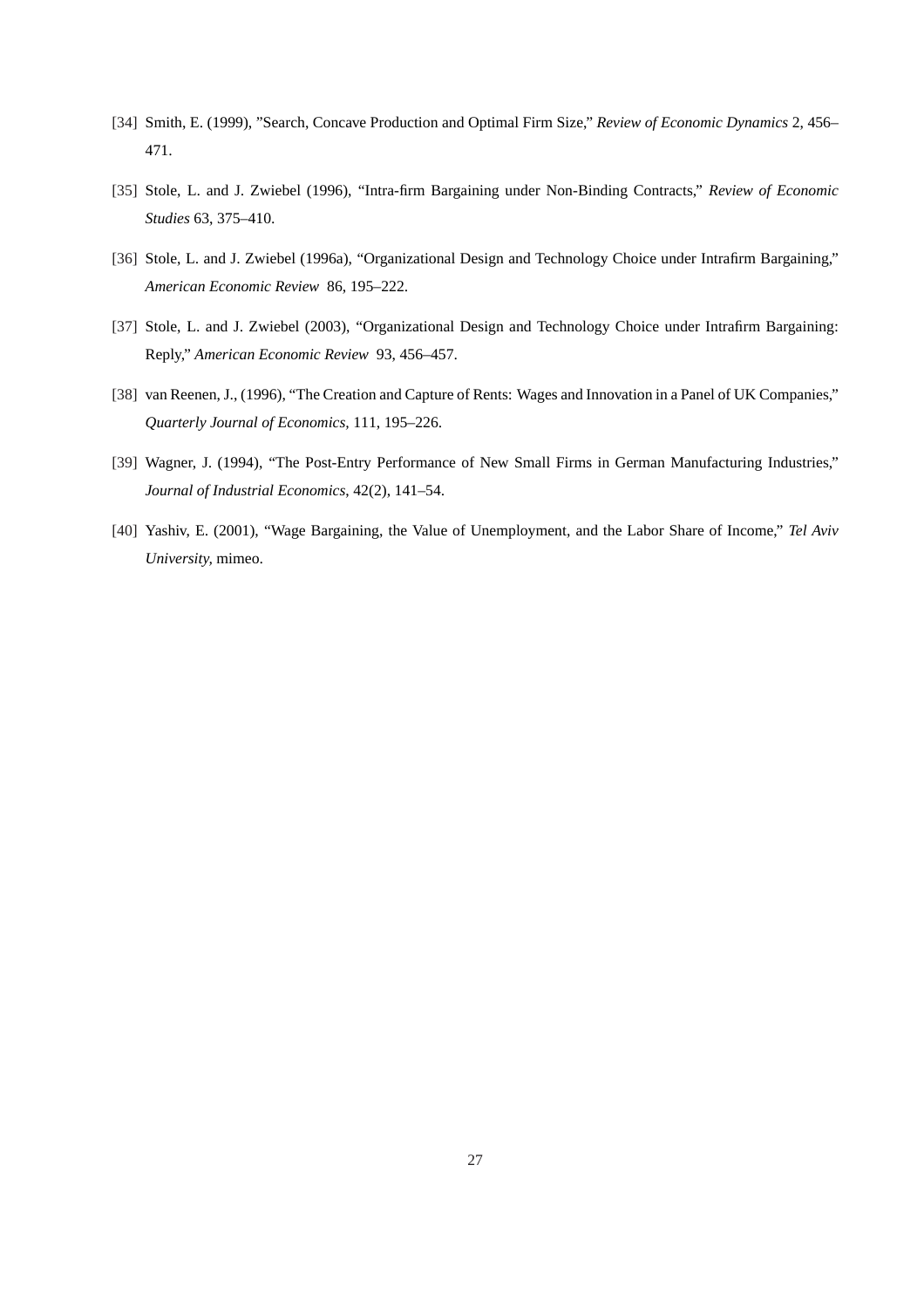## **A Proofs**

#### **A.1 Proof of Lemma [1](#page-14-0)**

**Proof** We need to establish that  $\frac{\partial \theta}{\partial \xi} > 0$ . Applying the implicit function to equation [\(30\)](#page-13-0) gives us:

$$
\frac{\partial \theta}{\partial \xi} = \frac{(1-\beta)}{(\xi-1)\left(\xi-\beta\right)} \frac{b+\frac{\beta}{1-\beta}\frac{\Phi_V \theta}{1-\delta} + \frac{1}{1-\beta}\frac{\Phi_V}{q(\theta)}\frac{r+\chi}{1-\delta}}{\frac{\beta}{1-\beta}\frac{\Phi_V}{1-\delta} - \frac{r+\chi}{1-\beta}\frac{\Phi_V}{1-\delta}\frac{q'(\theta)}{[q(\theta)]^2}} > 0
$$

The first term and the numerator of the second term are clearly positive since  $\beta \in (0,1)$  and  $\xi > 1$ . For a constant returns to scale Cobb-Douglas matching function  $q'(\theta) < 0$ , so that the denominator is also guaranteed to be  $\Box$ positive.  $\Box$ 

#### **A.2 Proof of Proposition [1](#page-14-0)**

**Proof** (i) From [\(32\)](#page-13-0) and applying Lemma [1,](#page-14-0) it is straightforward to show that  $\frac{\partial u}{\partial \xi} < 0$  whenever  $q(\theta) + \theta q'(\theta) > 0$ . This latter condition holds for all Cobb-Douglas constant returns to scale matching functions.

(ii) From  $(24)$ , we obtain

$$
\frac{\partial \frac{w}{P}}{\partial \xi} = \frac{\beta}{1 - \beta} \frac{\Phi_V}{1 - \delta} \frac{\partial \theta}{\partial \xi} \left[ 1 - \frac{(r + \chi) q'(\theta)}{q(\theta)^2} \right] > 0
$$

where the last inequality is due to Lemma [1](#page-14-0) and the fact that  $q'(\theta) < 0$  for any CRS Cobb-Douglas matching function.  $\Box$ 

#### **A.3 Proof of Proposition [2](#page-15-0)**

**Proof** (i) We need to establish that  $\frac{\partial \theta}{\partial b}$ ,  $\frac{\partial \theta}{\partial \Phi}$ ,  $\frac{\partial \theta}{\partial r}$ ,  $\frac{\partial \theta}{\partial \delta}$  and  $\frac{\partial \theta}{\partial \tilde{\chi}}$  are all negative. In each case, we apply the implicit function theorem to equation [\(30\)](#page-13-0), to obtain  $\frac{\partial \theta}{\partial x} = -\frac{\partial[\cdot]}{\partial x} / \frac{\partial[\cdot]}{\partial \theta}$  where x is the relevant parameter and derivatives are taken with respect to the RHS of [\(30\)](#page-13-0). It is easy to see that the denominator is positive for all constant returns to scale matching functions, so it remains to establish that the numerator  $\frac{\partial[\cdot]}{\partial x} > 0$  for all parameters x. We obtain:

$$
\begin{array}{rcl}\n\frac{\partial [\cdot]}{\partial b} & = & \frac{\xi - \beta}{\xi - 1} > 0 \\
\frac{\partial [\cdot]}{\partial \Phi_V} & = & \frac{\xi - \beta}{\xi - 1} \left( \frac{\beta}{1 - \beta} \frac{\theta}{1 - \delta} + \frac{1}{1 - \beta} \frac{r + \chi}{1 - \delta} \frac{1}{q(\theta)} \right) > 0 \\
\frac{\partial [\cdot]}{\partial r} & = & \frac{\xi - \beta}{\xi - 1} \left( \frac{1}{1 - \beta} \frac{\Phi_V}{q(\theta)} \frac{1}{1 - \delta} \right) > 0 \\
\frac{\partial [\cdot]}{\partial \delta} & = & \frac{\xi - \beta}{\xi - 1} \left( \frac{\beta}{1 - \beta} \frac{\delta}{(1 - \delta)^2} \Phi_V \theta + \frac{1}{1 - \beta} \frac{\Phi_V}{q(\theta)} \frac{1 + r}{(1 - \delta)^2} \right) > 0 \\
\frac{\partial [\cdot]}{\partial \widetilde{\chi}} & = & \frac{\xi - \beta}{\xi - 1} \left( \frac{1}{1 - \beta} \frac{\Phi_V}{q(\theta)} \right) > 0\n\end{array}
$$

(ii)  $\frac{\partial u}{\partial b}$ ,  $\frac{\partial u}{\partial \phi}$  and  $\frac{\partial u}{\partial r}$  can be shown to be positive by combining (i) with Lemma [1.](#page-14-0) For  $\frac{\partial u}{\partial \tilde{\chi}}$  and  $\frac{\partial u}{\partial \delta}$  we obtain:

$$
\frac{\partial u}{\partial \tilde{\chi}} = \frac{\theta q [\theta] (1 - \delta) - \chi \frac{\partial \theta}{\partial \tilde{\chi}} [\theta q' (\theta) + q (\theta)]}{\left[\chi + \theta q [\theta]\right]^2}
$$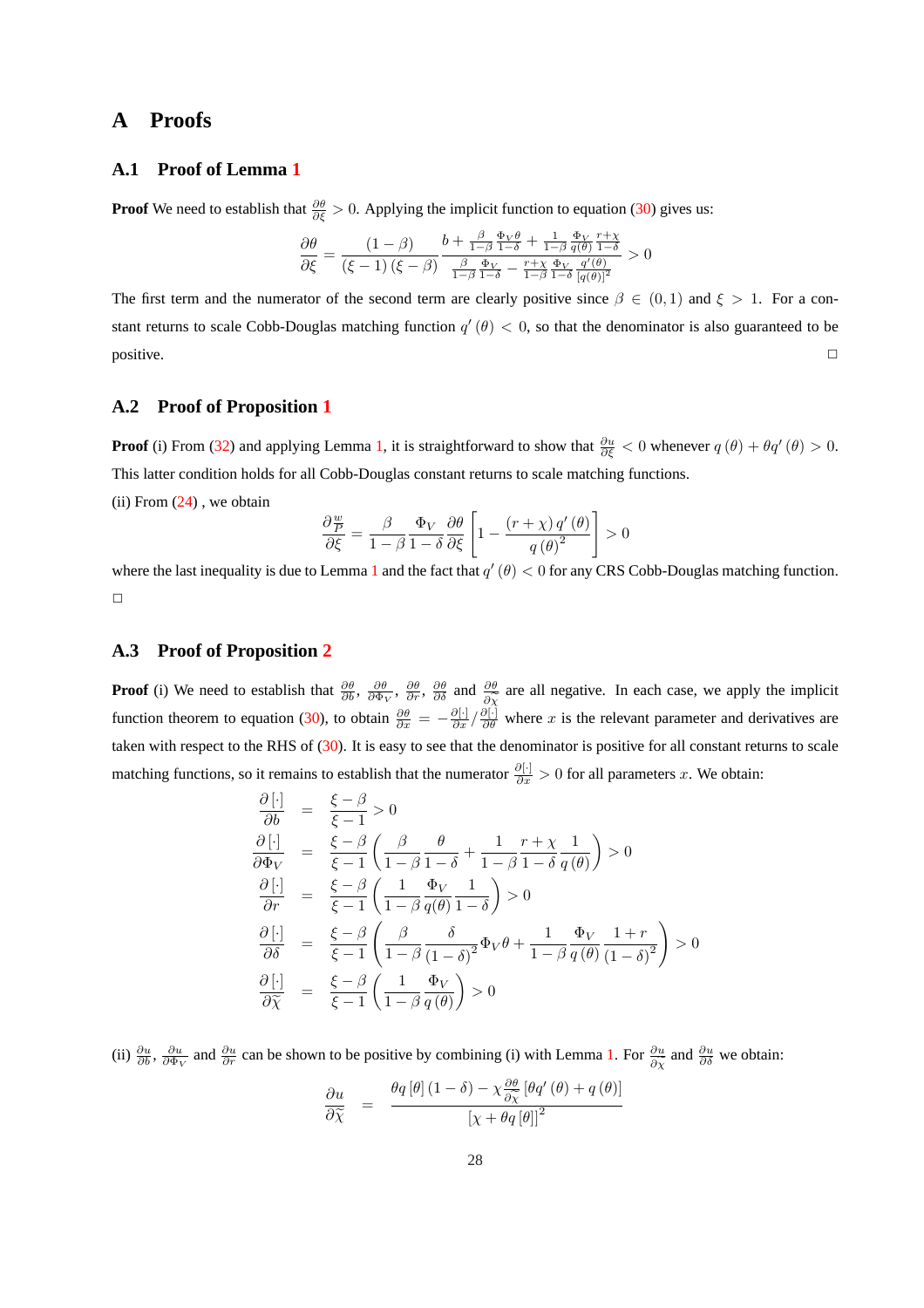$$
\frac{\partial u}{\partial \delta} = \frac{\theta q [\theta] (1 - \widetilde{\chi}) - \chi \frac{\partial \theta}{\partial \widetilde{\chi}} [\theta q' (\theta) + q (\theta)]}{\left[\chi + \theta q [\theta]\right]^2}
$$

In both cases, the denominator is clearly positive, as is the first term of the numerator. It remains to show that the second term of the numerator is negative: this is indeed the case because we have established in (i) that  $\frac{\partial \theta}{\partial \chi}$  < 0 and because  $\theta q'(\theta) + q(\theta) > 0$  for CRS Cobb-Douglas matching functions.

(iii) First, note that

$$
\frac{\partial \left[\cdot\right]}{\partial \beta} = \frac{\Phi_V}{q(\theta)} \frac{r + \chi}{1 - \delta} \left(\frac{1}{1 - \beta}\right)^2 + \frac{\Phi_V}{1 - \delta} \theta \left(\frac{1}{1 - \beta}\right)^2 \frac{\xi - \beta - \beta(1 - \beta)}{\xi - 1} - \frac{b}{\xi - 1} \tag{41}
$$

In the perfect competition limit as  $\xi \to \infty$ , we have that  $\frac{\partial[\cdot]}{\partial \beta} = \frac{\Phi_V}{q(\theta)} \frac{r + \chi}{1 - \delta}$  $\left(\frac{1}{1-\beta}\right)$  $\sqrt{2}$  $+\frac{\Phi_V}{1-\delta}\theta$  $\left(\frac{1}{1-\beta}\right)$  $\sqrt{2}$ > 0. Consider two mutually exclusive cases:  $\frac{\partial[\cdot]}{\partial\beta}$  is either decreasing or increasing in  $\xi$ . In the former case,  $\frac{\partial[\cdot]}{\partial\beta} > 0$  at  $\xi \to \infty$  ensures that  $\frac{\partial[\cdot]}{\partial\beta} > 0$  everywhere. We proceed by first showing that  $\frac{\partial[\cdot]}{\partial\beta}$  is decreasing in  $\xi$  whenever  $b < \frac{\Phi_V}{1-\delta}\theta$ . To see this, note that

$$
\frac{\partial^2 \left[\cdot\right]}{\partial \beta \partial \xi} = -\frac{\Phi_V}{1 - \delta} \theta \frac{1}{\left(\xi - 1\right)^2} + \frac{b}{\left(\xi - 1\right)^2}
$$

Clearly,  $\frac{\partial^2[\cdot]}{\partial\beta\partial\xi} < 0$  whenever  $b < \frac{\Phi_V}{1-\delta}\theta$  $b < \frac{\Phi_V}{1-\delta}\theta$  $b < \frac{\Phi_V}{1-\delta}\theta$ . This implies that if  $b < \frac{\Phi_V}{1-\delta}\theta$ , then  $\frac{\partial\theta}{\partial\beta} < 0$  and by Lemma  $1 \frac{\partial u}{\partial\theta} > 0$ . In the latter, we can use that  $\xi \in (1,\infty)$  and check whether  $\frac{\partial[\cdot]}{\partial \beta} = 0$  for a theshold value  $\tilde{\xi}$  which is in the admissible range  $(1, \infty)$ . Setting (41) equal to zero and solving for  $\tilde{\xi}$  gives us:

$$
\tilde{\xi} = \frac{b\left(1-\beta\right)^2 + \frac{\Phi_V}{1-\delta}\theta\left[\beta + \beta\left(1-\beta\right)\right] + \frac{\Phi_V}{q(\theta)}\frac{r+\chi}{1-\delta}}{\frac{\Phi_V}{q(\theta)}\frac{r+\chi}{1-\delta} + \frac{\Phi_V}{1-\delta}\theta}
$$

It is straightforward to see that whenever  $b > \frac{\Phi_V}{1-\delta}\theta$ , then  $\tilde{\xi} > 1$  - so that  $\frac{\partial[\cdot]}{\partial \beta}$  goes negative for some admissible value of  $\xi \in (1,\infty)$ . This implies that when  $b > \frac{\Phi_V}{1-\delta}\theta$ , then  $\frac{\partial \theta}{\partial \beta} \le 0$  for all  $\xi \in$ h  $\widetilde{\xi}, \infty$ ´ and  $\frac{\partial \theta}{\partial \beta} > 0$  for all  $\xi \in$  $\frac{1}{2}$  $1,\widetilde{\xi}$ ´ . The rest of the proof follows by applying Lemma [1.](#page-14-0)  $\Box$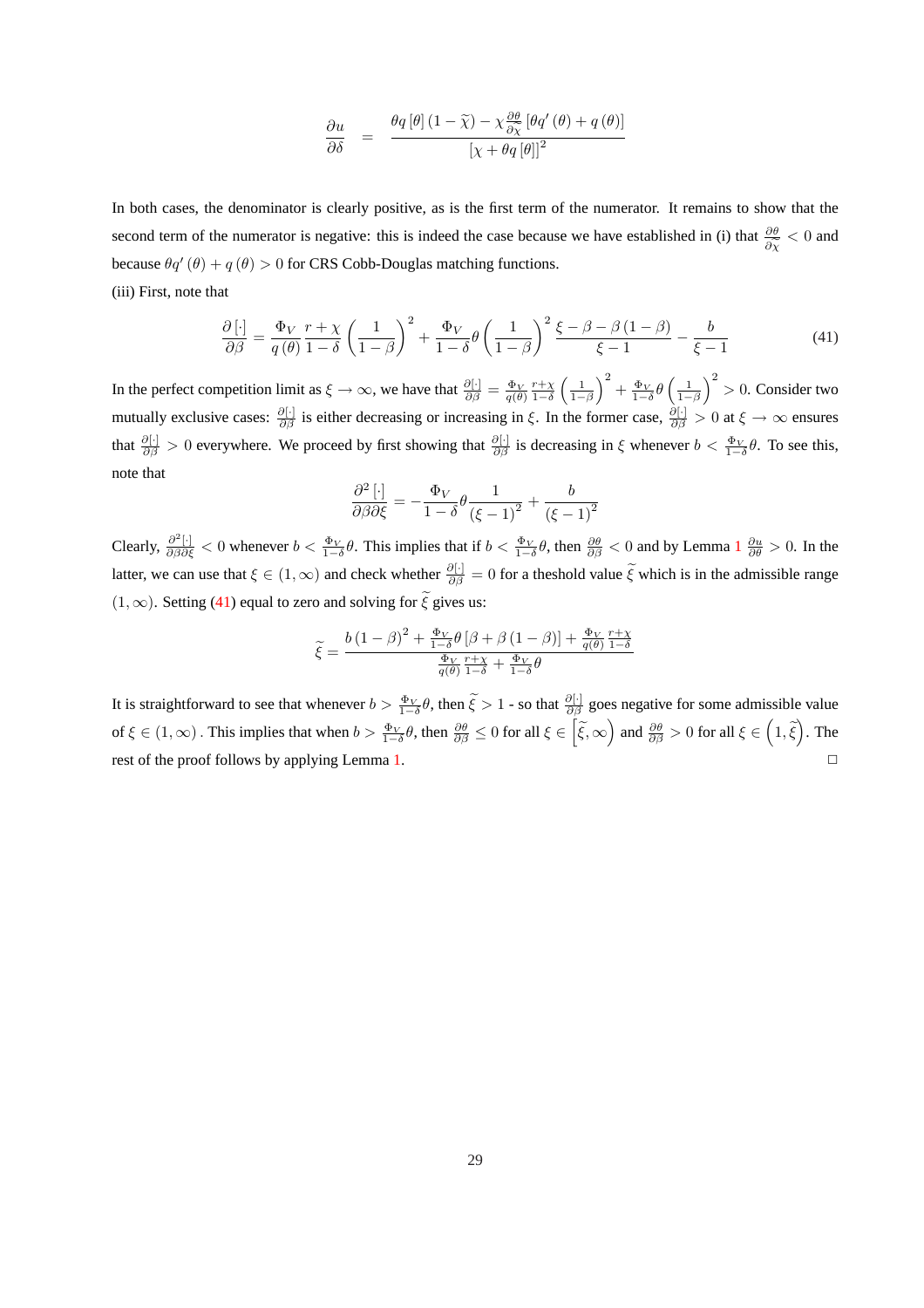# <span id="page-31-0"></span>**B Tables**

| <b>Dataset</b>       | <b>OECD</b> |                   |              | Djankov, et. al.                 |                         |             |
|----------------------|-------------|-------------------|--------------|----------------------------------|-------------------------|-------------|
| <b>Country</b>       | <b>Days</b> | <b>Procedures</b> | <b>Index</b> | <b>Days</b><br><b>Procedures</b> |                         | <b>Fees</b> |
| Austria              | 40          | 10                | 35.2         | 37                               | 9                       | 27.3 %      |
| Belgium              | 30          | 7                 | 25.6         | 33                               | 8                       | 10.0 %      |
| France               | 30          | 16                | 39.3         | 53                               | 15                      | 14.3 %      |
| Germany              | 80          | 10                | 55.2         | 42                               | 10                      | 15.7 %      |
| Greece               | 32.5        | 28                | 58.7         | 36                               | 15                      | 58.6 %      |
| Italy                | 50          | 25                | 62.9         | 62                               | 16                      | 20.0 %      |
| <b>Netherlands</b>   | 60          | 9                 | 43.7         | 31                               | 8                       | 18.4 %      |
| Portugal             | 40          | 10                | 35.2         | 76                               | 12                      | 18.4 %      |
| Spain                | 117.5       | 17                | 84.5         | 82                               | 11                      | 17.3 %      |
| <b>Euro Average</b>  | 62.2        |                   | 54.7         | 51.9                             |                         | 18.4 %      |
| <b>United States</b> | 7.5         | 3.5               | 8.6          |                                  | $\overline{\mathbf{4}}$ | $0.5\%$     |

Table 1: Entry Costs

The 'Days' column gives the number of business days necessary to start a new firm, while the 'Procedures' column gives the number of entry procedures which new firms must complete. The 'Index' column combines the 'Days' and 'Procedures' measures as (days + procedures/(ave procedures/day))/2, so that the indexes' units are days. The first two columns draw on 1997 data from Logotech S.A., as reported by the OECD [Fostering Entrepreneurship] and by Fonseca,et.al. (2001). The index is taken from Fonseca, et. al. (2001). The fourth and fifth column present the respective days and procedures measures reported by Djankov, et.al. (2002) for 1997. The sixth column gives Djankov, et.al. (2002)'s measure for fees required for entry, as a percentage of per capita GDP.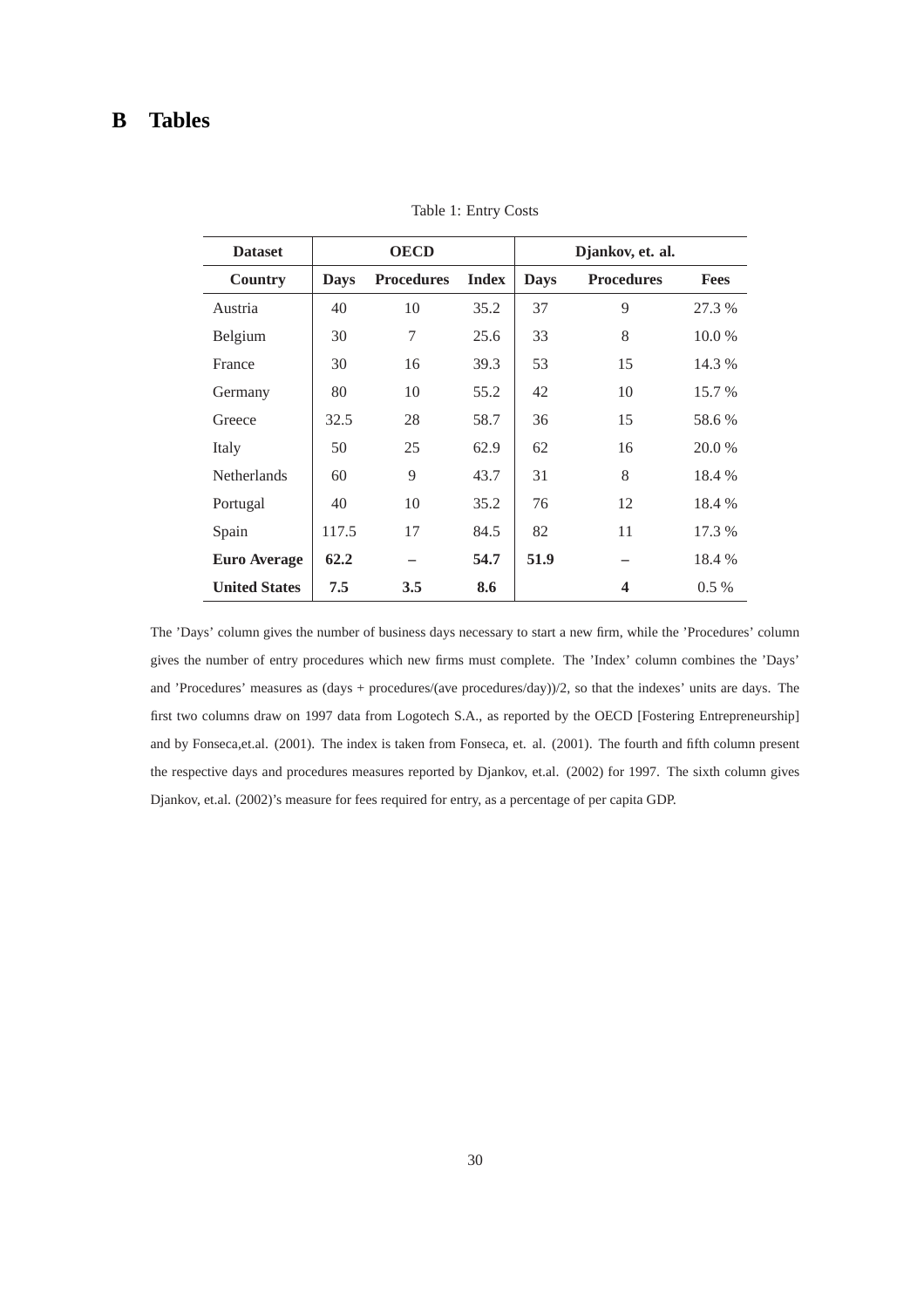Table 2: Calibration to U.S. data

<span id="page-32-0"></span>

| β                 | $0.5^{\circ}$ | Worker bargaining power                    |
|-------------------|---------------|--------------------------------------------|
| $\eta$            | $0.5^{\circ}$ | Elasticity of the matching function        |
| $\overline{A}$    | 1             | Average level of labor productivity        |
| $\boldsymbol{r}$  | 0.00327       | 4% Annual interest rate                    |
| $b_{\text{U}}$ s  | 0.274         | Real unemployment benefits, US             |
| $b_{Euro}$        | 0.554         | Real unemployment benefits, European       |
| $\sigma$          | 2.0           | Substitution elasticity                    |
| $\chi$            | 0.0154        | Total separation rate                      |
| $\delta$          | 0.0100        | Probability of firm exit                   |
| $\mathcal{S}_{0}$ | 0.2503        | Scaling parameter of the matching function |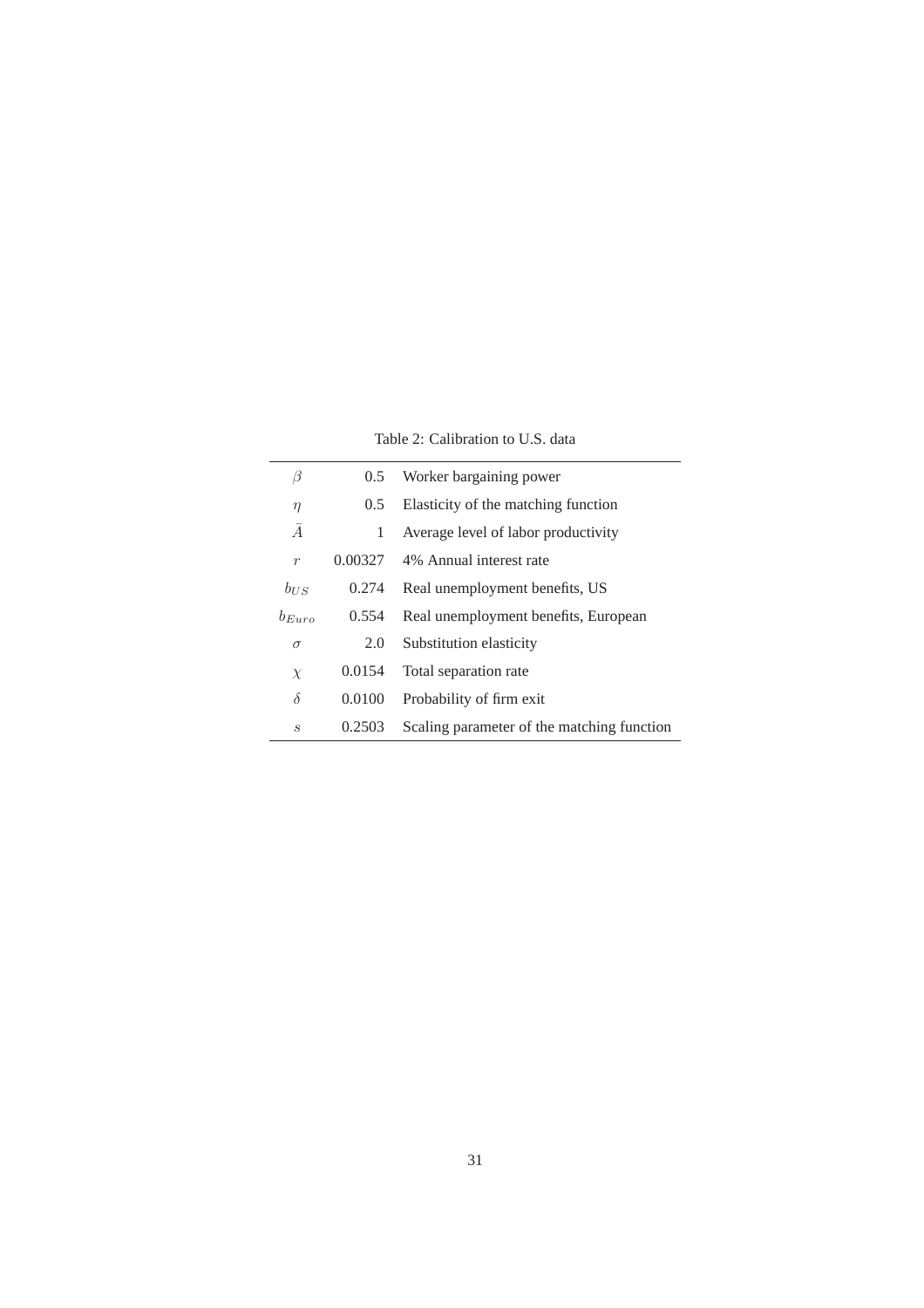<span id="page-33-0"></span>

|                                               | $[1]$                | $[2]$                | $[3]$                | $[4]$                |
|-----------------------------------------------|----------------------|----------------------|----------------------|----------------------|
|                                               | US $\Phi_E$ , US $b$ | US $\Phi_E$ , EU $b$ | EU $\Phi_E$ , EU $b$ | EU $\Phi_E$ , US $b$ |
| Unemployment $u(\xi^*)$                       | 5.53 %               | 8.32 %               | 8.74 %               | 5.82 %               |
| Labor market tightness $\theta(\xi^*)$        | 1.11                 | 0.46                 | 0.41                 | 0.99                 |
| Unemployment duration $\frac{1}{q(\theta)}$   | 3.8                  | 5.9                  | 6.2                  | 4.0                  |
| Vacancy duration $\frac{1}{\theta q(\theta)}$ | 4.2                  | 2.7                  | 2.6                  | 4.0                  |
| Firm demand elasticity $\xi^*$                | 18.2                 | 15.6                 | 4.5                  | 4.7                  |
| Real net wage $\frac{w(\xi^*)}{P}(1-\tau_I)$  | 0.912                | 0.879                | 0.792                | 0.825                |
| Res. Utility $rV^U$                           | 0.877                | 0.882                | 0.795                | 0.792                |
| Worker's Match Surplus                        | 0.043                | 0.027                | 0.026                | 0.041                |
| Profit per firm $\frac{\pi(\xi^*)}{P}$        | 0.0061               | 0.0063               | 0.0583               | 0.0588               |
| Markup                                        | 2.9 %                | 3.4 %                | 14.3 %               | 13.4 %               |
| Tax rates $\tau_I = \tau_P$                   | 0.89 %               | 3.28 %               | 3.47 %               | 0.94%                |
| Vacancy costs $\Phi_V$                        | 0.547                | 0.547                | 0.547                | 0.547                |
| Real unemployment benefit b                   | 0.274                | 0.616                | 0.554                | 0.248                |
| Replacement rate                              | 0.30                 | 0.70                 | 0.70                 | 0.30                 |

Table 3: Baseline Calibration, Policy Experiments I and II

This table presents the equilibrium values for main variables of four economies. Column [1] gives results for the US economy, while column [3] gives results for the continental European economy. Columns [2] and [4] present hybrid economies. Column [2] gives results for the economy with low US entry costs but a high European replacement rate. Column [4] gives results for the economy with high European entry costs but a low US replacement rate.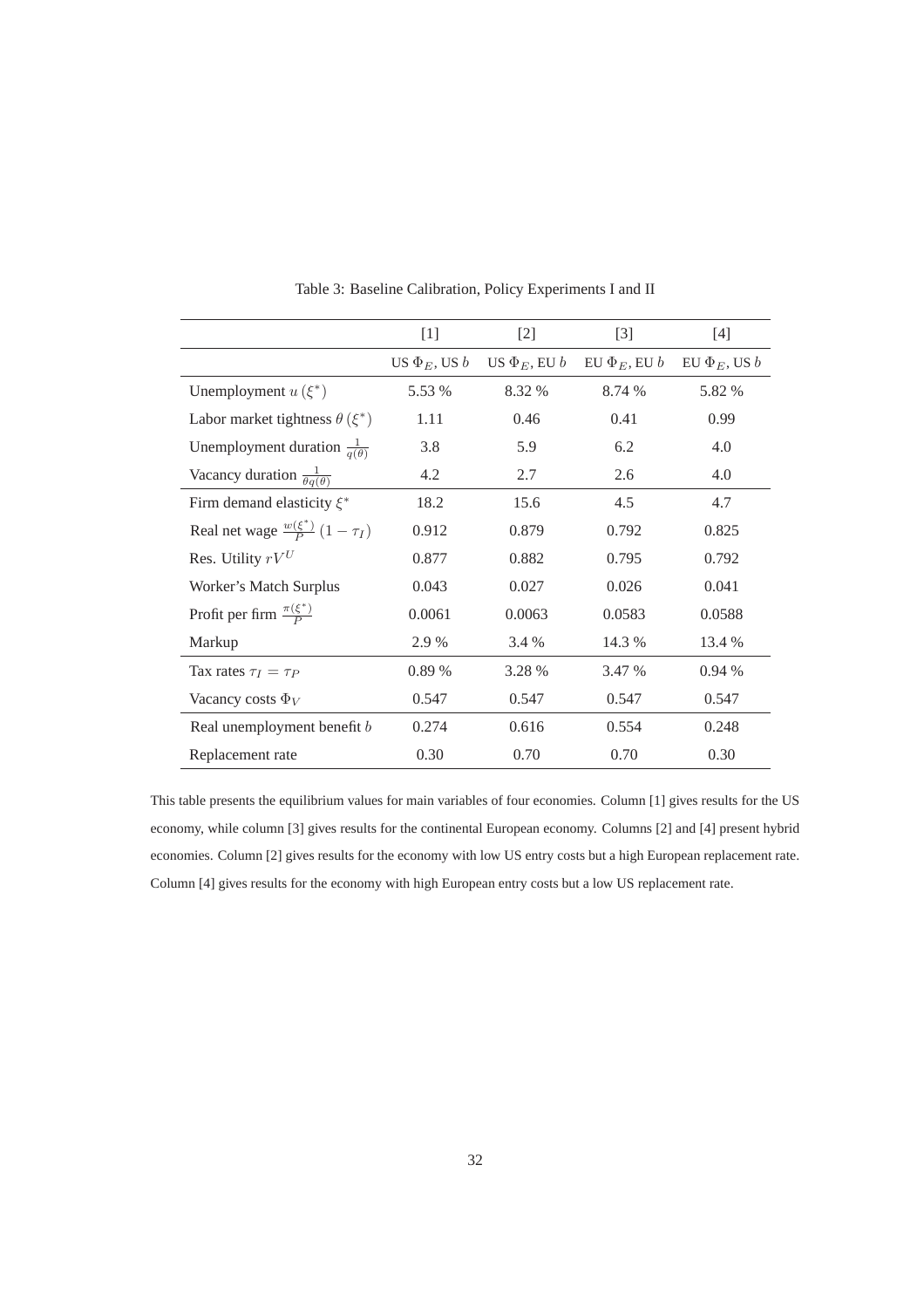| <b>Policy Experiment</b>   | I        | П        |
|----------------------------|----------|----------|
| $\Delta u$ [PMI]           | $0.42\%$ | $0.29\%$ |
| $\Delta u$                 | $3.21\%$ | $3.21\%$ |
| share $[PMI]$              | $13\%$   | $9\%$    |
| $\Delta net \, w \,  PMI $ | 0.088    | 0.087    |
| $\Delta$ net w             | 0.120    | 0.120    |
| share $ PMI $              | $73\%$   | $72\%$   |
| $\%$ inc net w             | 11 $\%$  | 11 $\%$  |
| $\Delta\theta[PMI]$        | 0.046    | 0.115    |
| $\Delta\theta$             | 0.693    | 0.693    |
| share $ \theta $           | $7\%$    | $17\%$   |

Table 4: Summary of Results and Robustness of Calibration to Entry Cost Data

This table summarizes the results of policy experiments I and II.  $\Delta u[PMI]$  is the change in the unemployment rate due to product market institutions, the difference between columns [3] and [2] for Experiment I and between [4] and [1] for Experiment II in Table [3.](#page-33-0)  $\Delta u$  is the total change in the unemployment rate, the difference between [3] and [1]. share  $[PMI]$  is equal to  $\frac{\Delta u[PMI]}{\Delta u}$ . The  $\Delta net\_wand \Delta \theta$  variables are defined analogously, but of course refer to the changes in net (after-tax) real wages and equilibrium labor market tightness, respectively. Finally, % inc net  $w$ refers to the percentage increase in net real wages due to lower entry barriers.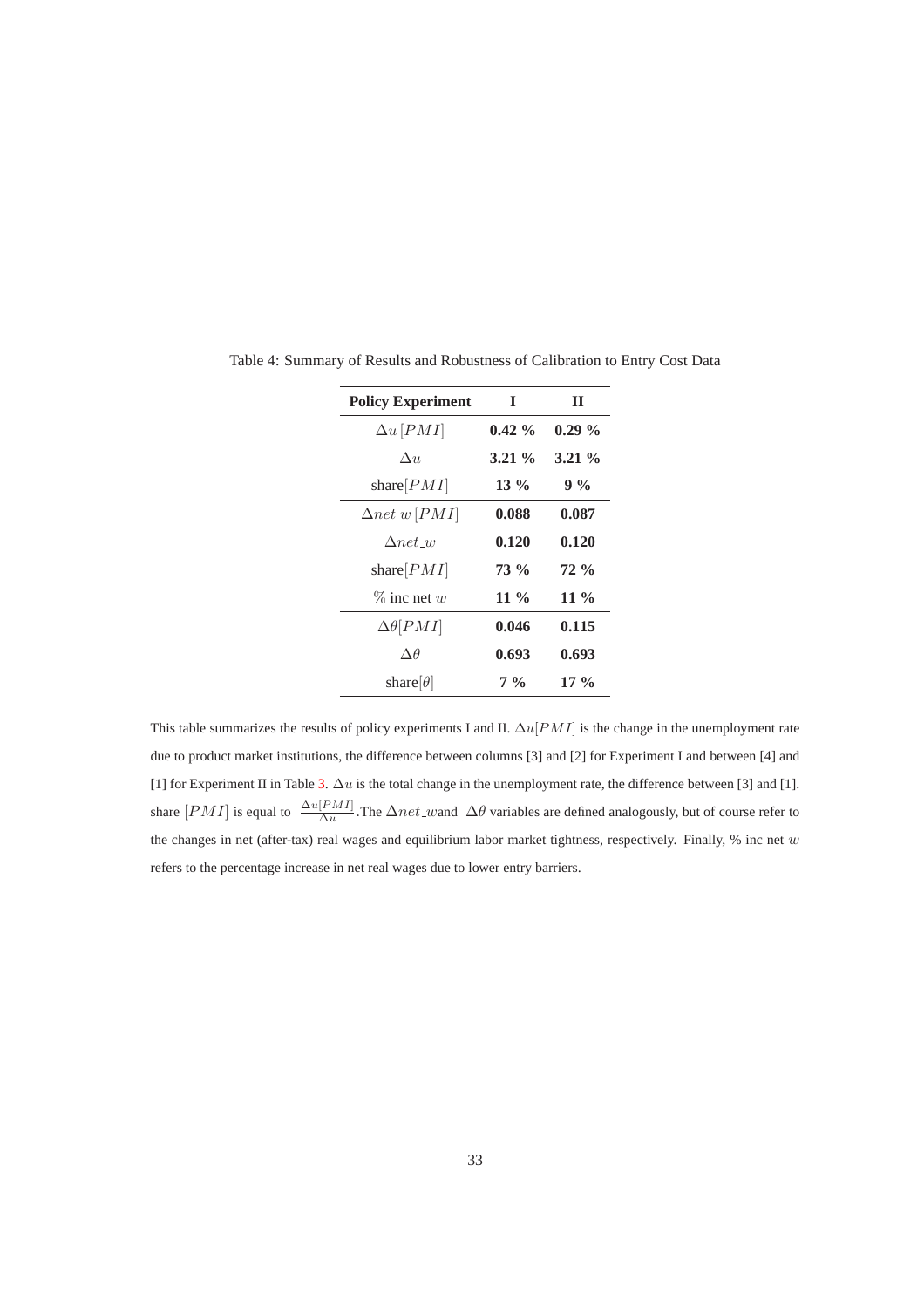# <span id="page-35-0"></span>**C Figures**



Figure 1: Firm-Level Equilibrium.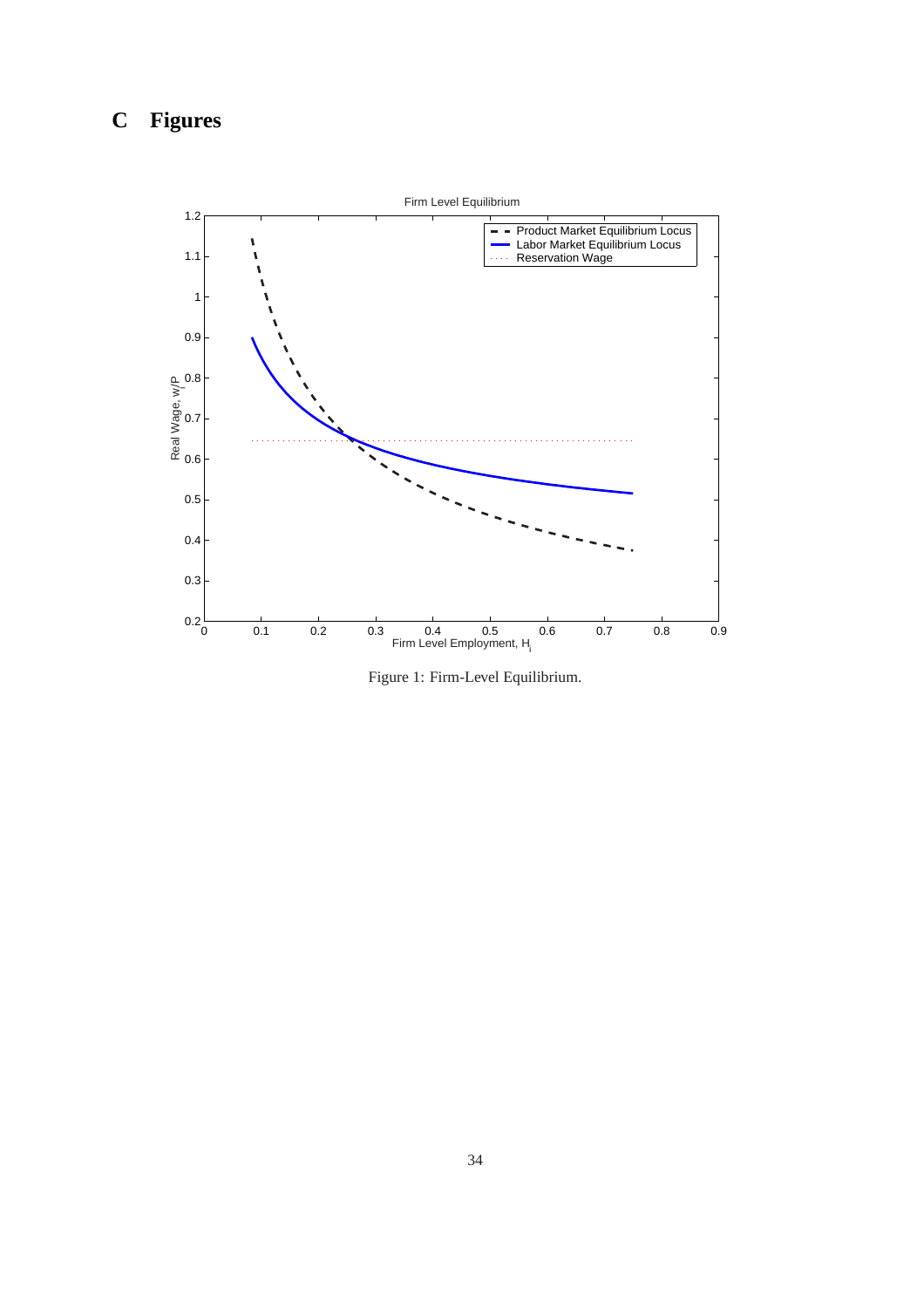<span id="page-36-0"></span>

Figure 2: Effect of Firm Level Demand Elasticity on Model Outcomes.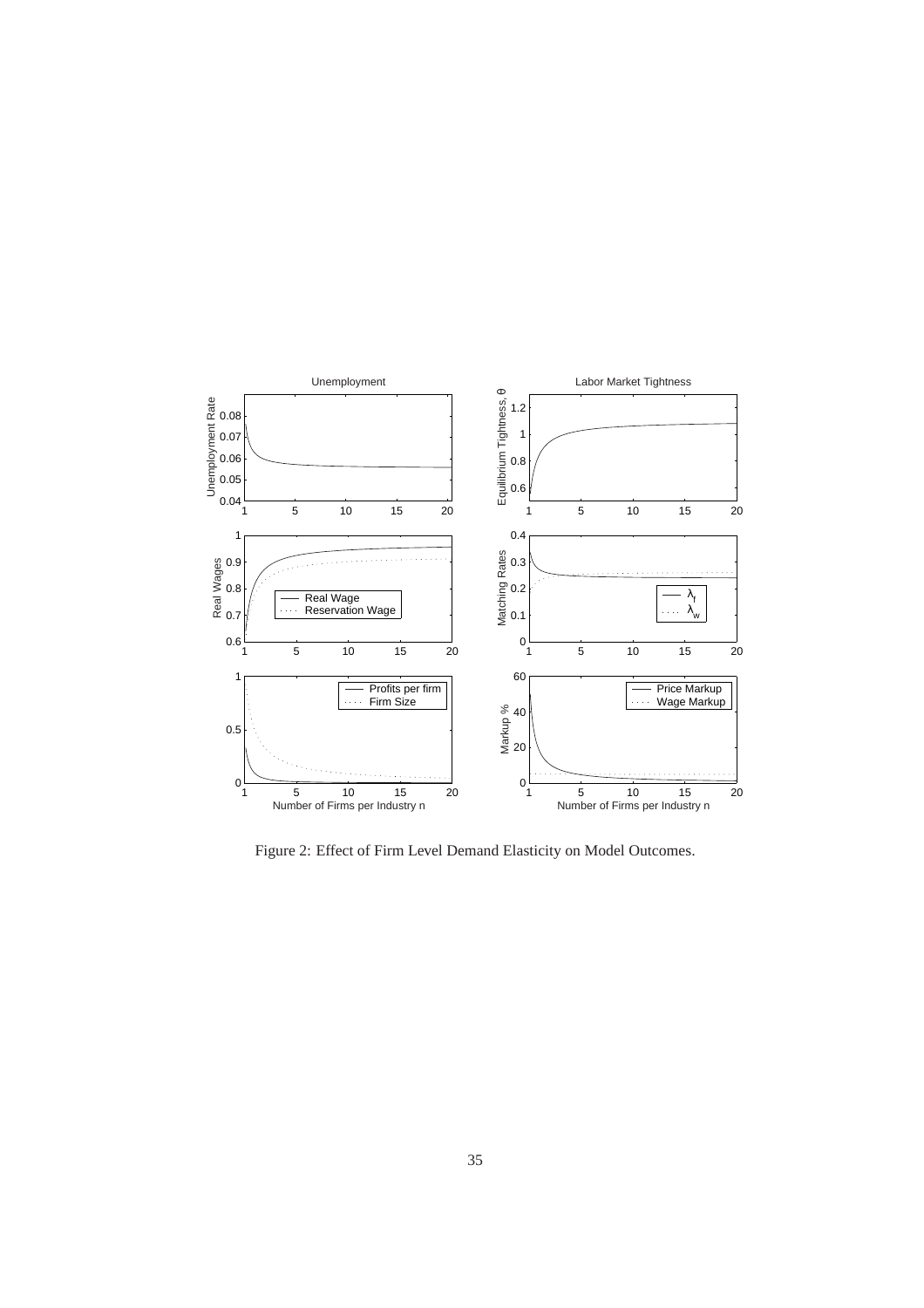<span id="page-37-0"></span>

Figure 3: Entry Regulation and naive Labor Shares.

Data on compensation/GDP is taken from Gollin (2002), Table 2, column 4. Data on entry regulation is the regulation index of Fonseca et al. (2001), table 2, column 4, multiplied by 5 to convert to days. The negative correlation is highly significant even for the small number of observations. This plot is merely meant to be an illustration of the data.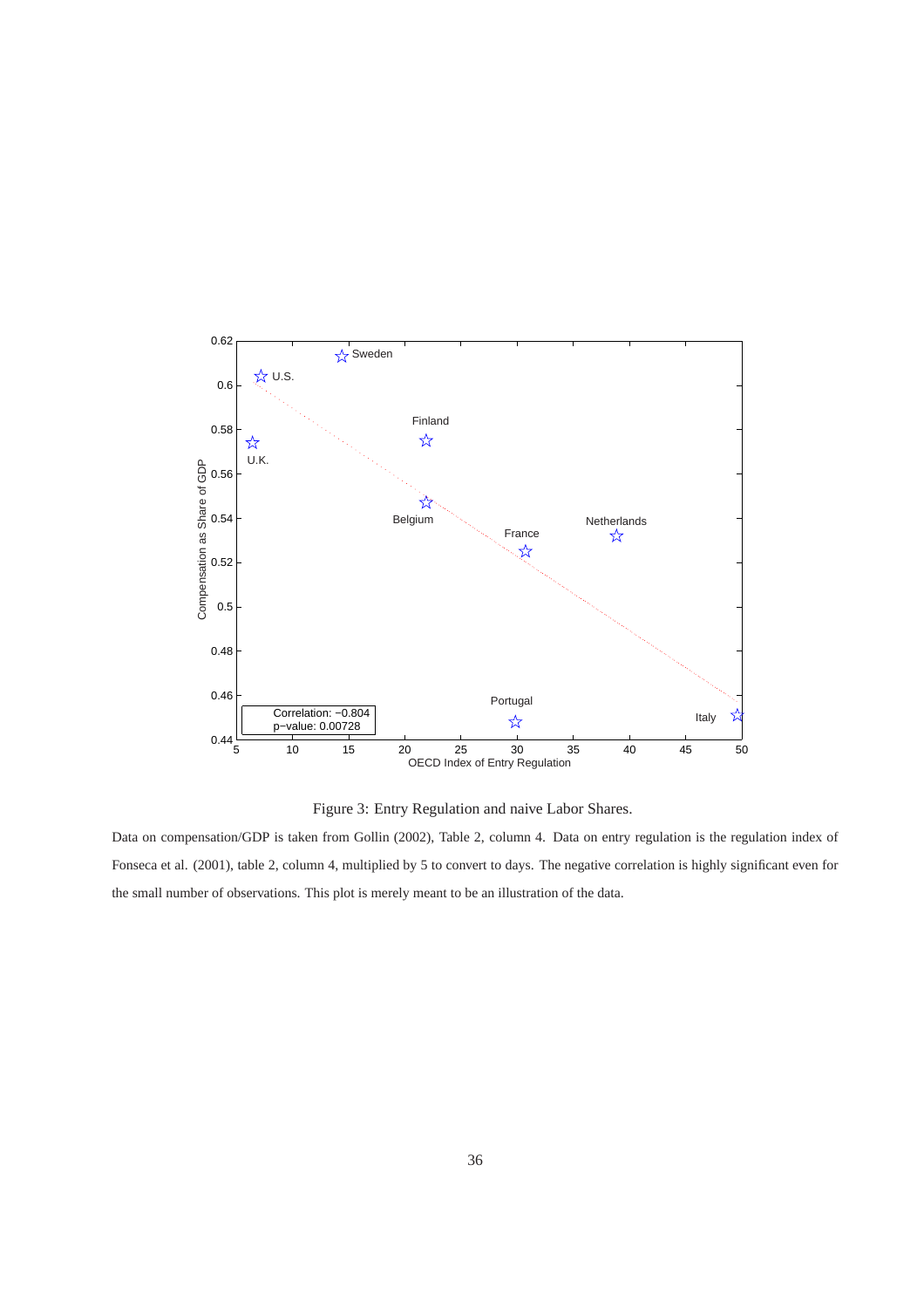<span id="page-38-0"></span>

Figure 4: Beveridge Curve and potential interactions between entry costs and b.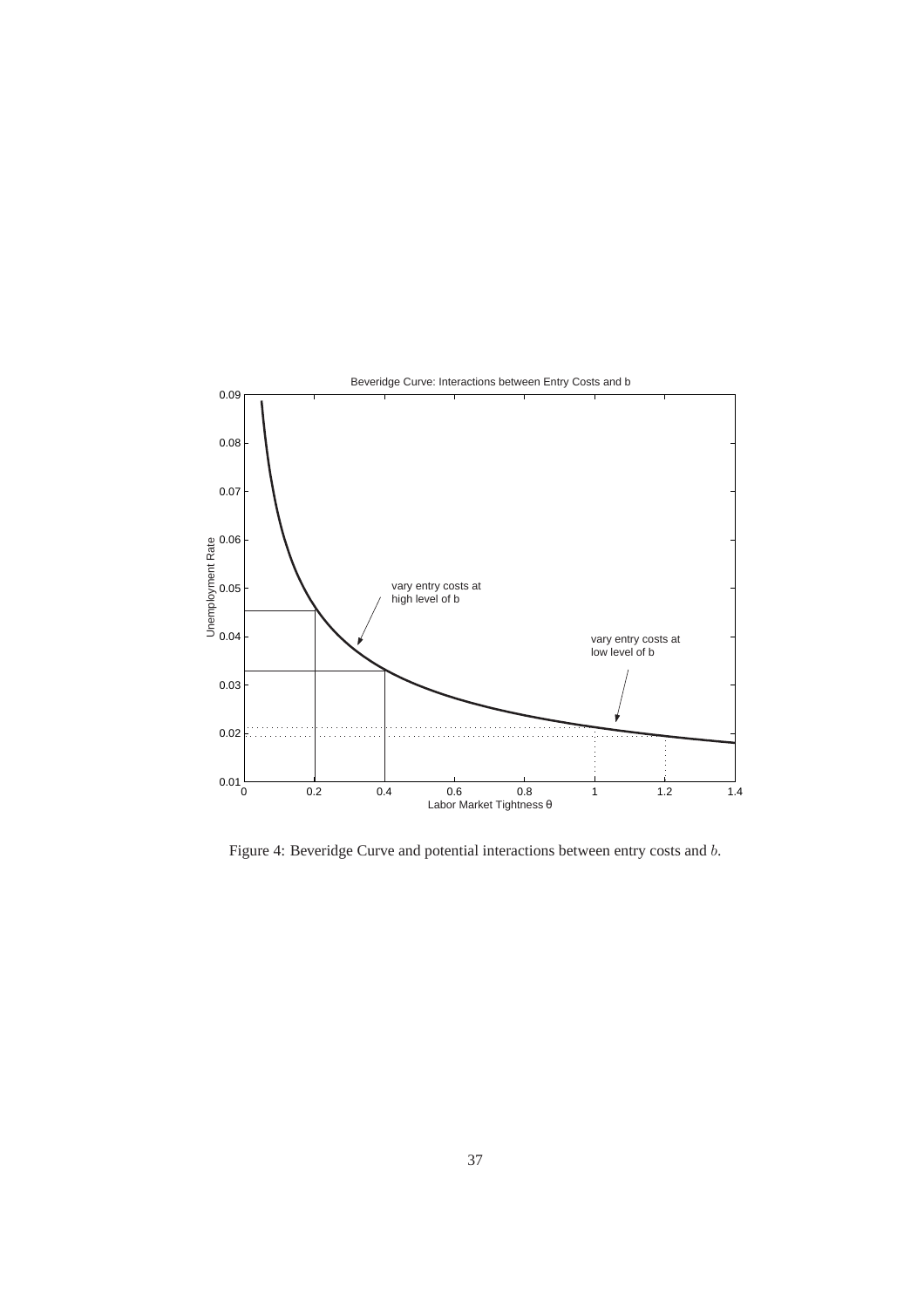<span id="page-39-0"></span>

Figure 5: Firm Death Rate.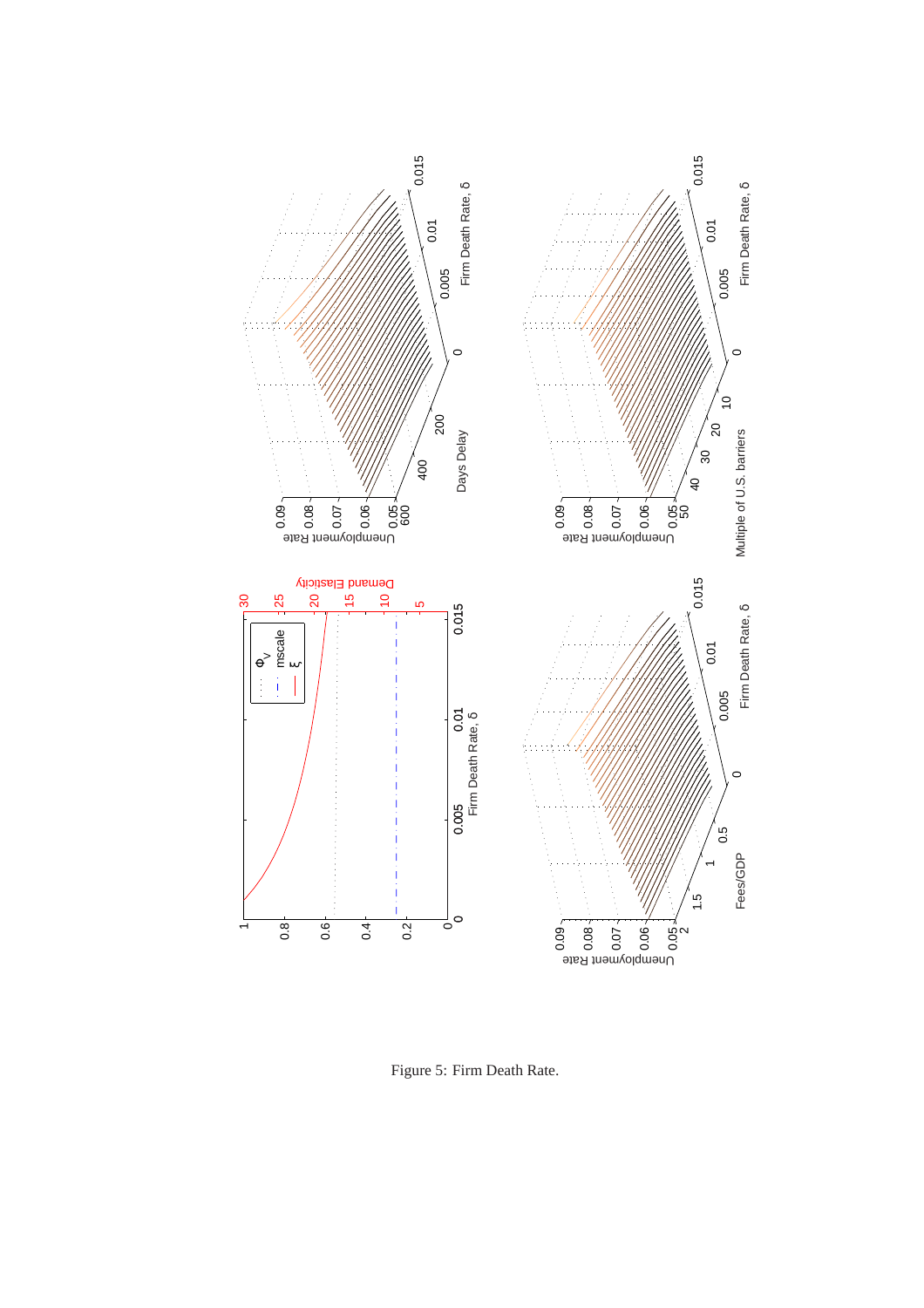<span id="page-40-0"></span>

Figure 6: Matching Elasticity.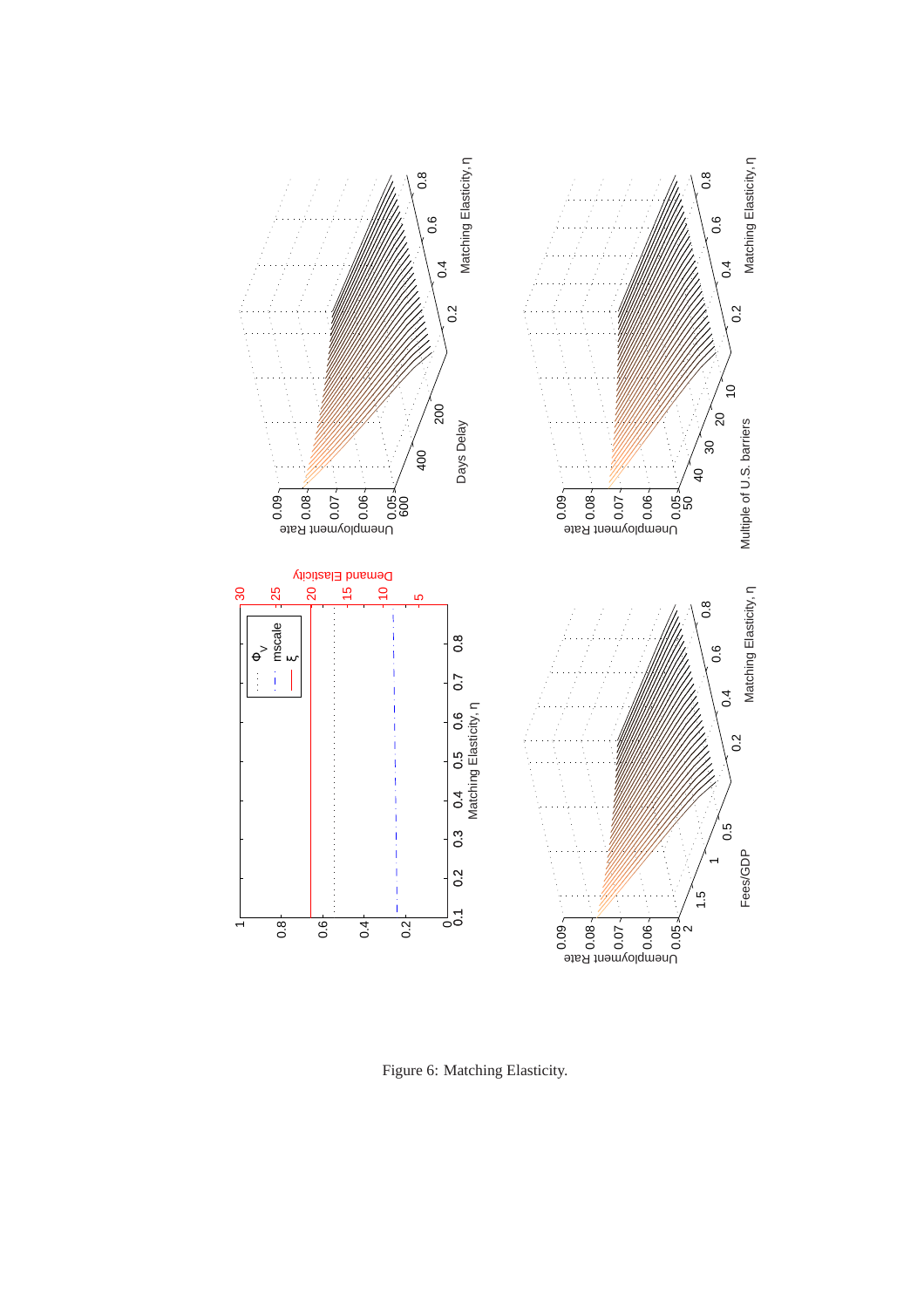<span id="page-41-0"></span>

Figure 7: Bargaining Power.